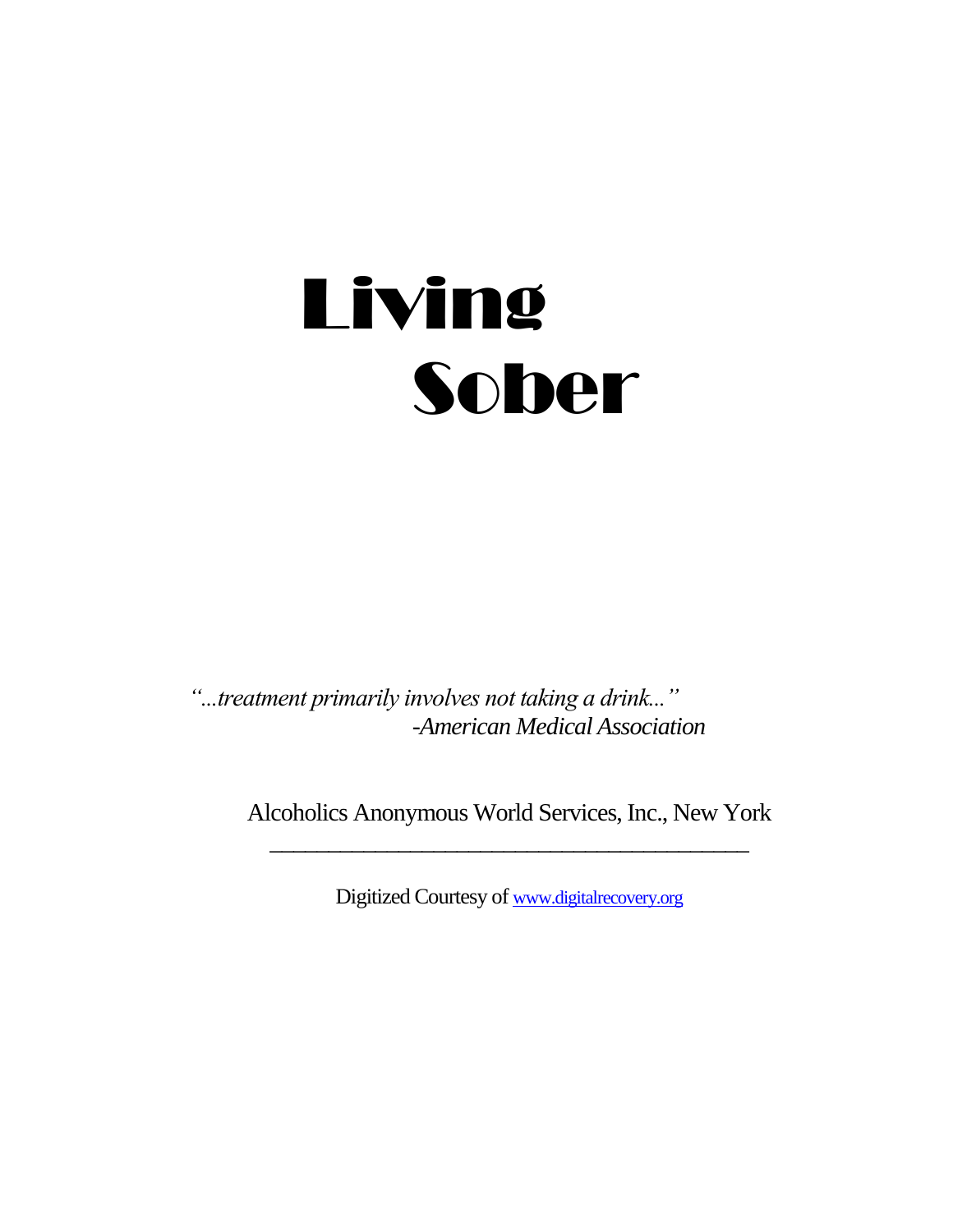*This is AA. General Service Conference-approved literature*

Living Sober Copyright © 1975; 1998 by Alcoholics Anonymous World Services, Inc. 475 Riverside Drive, New York, NY 10115 All rights reserved.

Mail address: Box 459, Grand Central Station, New York, NY 10163

## **Forty-first Printing, 2007**

#### *ALCOHOLICS ANONYMOUS and AA. are registered trademarks® of AA. World Services, Inc.*

Library of Congress Catalog Card No. 75-328153

ISBN 978-0-916856-04-5

[www.aa.org](http://www.aa.org/)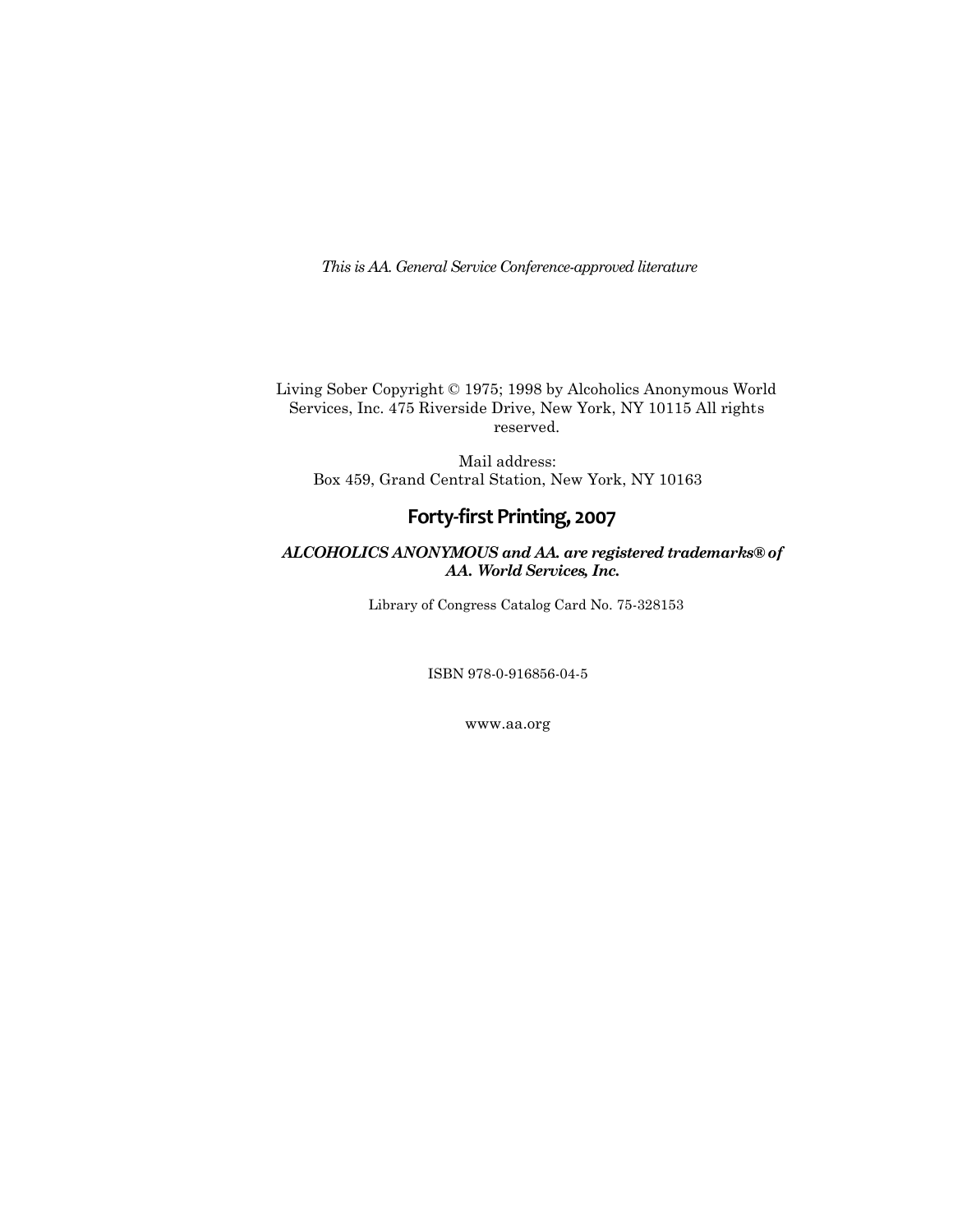## **About that title**

Even the words "stay sober"—let alone *live* sober—offended many of us when we first heard such advice. Although we had done a lot of drinking, many of us never felt drunk, and were sure we almost never appeared or sounded drunk. Many of us never staggered, fell, or got thick tongues; many others were never disorderly, never missed a day at work, never had automobile accidents, and certainly were never hospitalized nor jailed for drunkenness.

We knew lots of people who drank more than we did, and people who could not handle their drinks at all. We were not like that. So the suggestion that maybe we should "stay sober" was almost insulting. Besides, it seemed unnecessarily drastic. How could we live that way? Surely, there was nothing wrong with a cocktail or two at a business lunch or before dinner. Wasn't everyone entitled to relax with a few drinks, or have a couple of beers before going to bed?

However, after we learned some of the facts about the illness called alcoholism, our opinions shifted. Our eyes have been opened to the fact that apparently millions of people have the disease of alcoholism. Medical science does not explain its "cause," but medical experts on alcoholism assure us that any drinking at all leads to trouble for the alcoholic, or problem, drinker. Our experience overwhelmingly confirms this.

So not drinking at all—that is, staying sober—becomes the basis of recovery from alcoholism. And let it be emphasized: Living sober turns out to be not at all grim, boring, and uncomfortable, as we had feared, but rather something we begin to enjoy and find much more exciting than our drinking days. We'll show you how.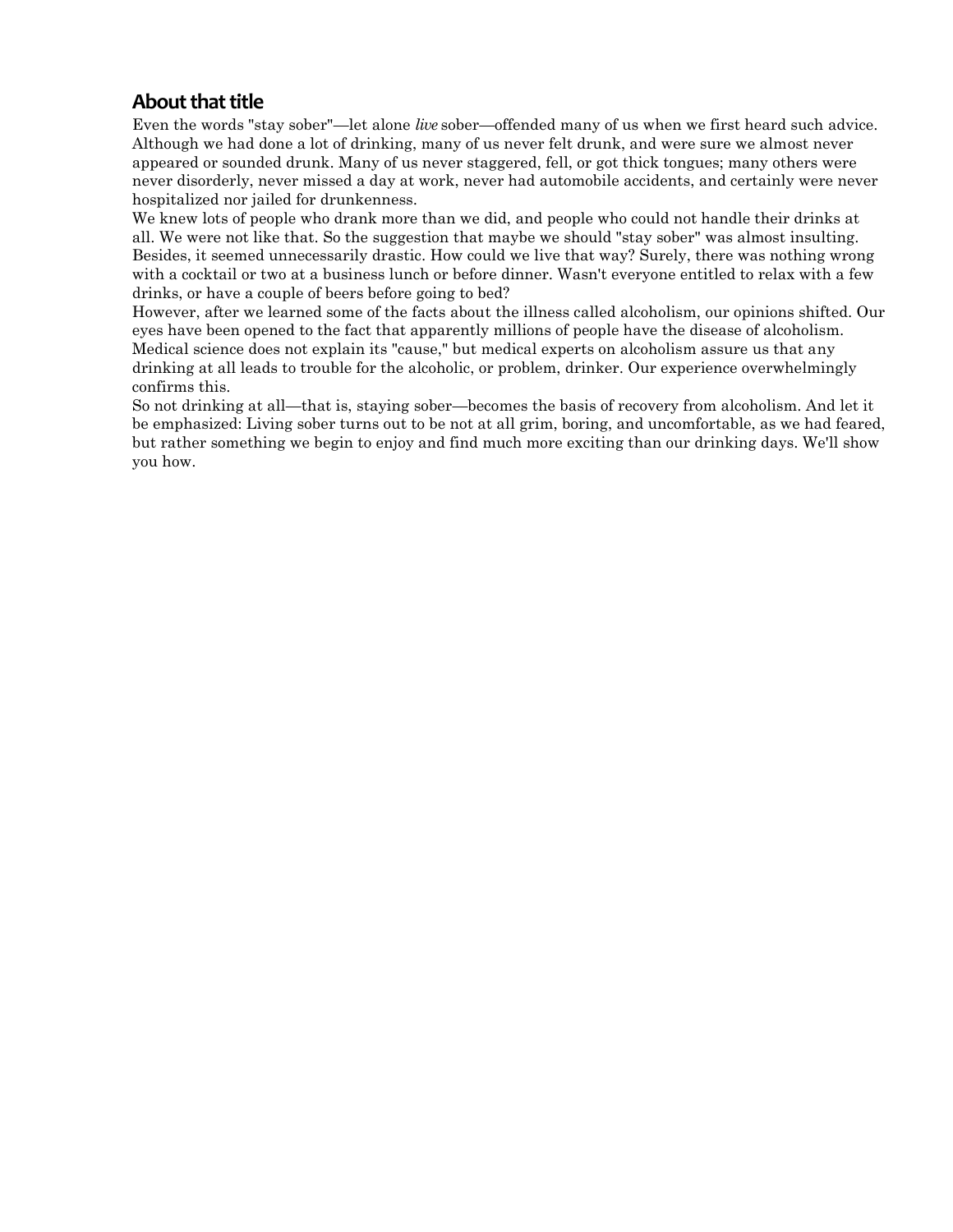## *Contents*

- Using this booklet
- Staying away from the first drink
- Using the 24-hour plan
- Remembering that alcoholism is an incurable, progressive, fatal disease
- "Live and Let live"
- Getting active
- Using the Serenity Prayer
- Changing old routines
- Eating or drinking something—usually, sweet
- Making use of "telephone therapy"
- Availing yourself of a sponsor
- Getting plenty of rest
- "First Things First"
- Fending off loneliness
- Watching out for anger and resentments
- Being good to yourself
- Looking out for over-elation
- "Easy Does It"
- Being grateful
- Remembering your last drunk
- Avoiding dangerous drugs and medications
- Eliminating self-pity
- Seeking professional help
- Steering clear of emotional entanglements
- Getting out of the "if trap
- Being wary of drinking occasions
- Letting go of old ideas
- Reading the AA message
- Going to AA meetings
- Trying the Twelve Steps
- Finding your own way Appendix

## **Some questions often asked by new non drinkers—and pages that offer some answers**

What do I say and do at a drinking party? Should I keep liquor in the house? How do I explain to people why I'm not drinking now? What about sex? What about insomnia? What about drinking dreams? Should I go into bars? What can I do when I get lonely? As long as I'm happy, am I safe? Should I seek professional help? Is it necessary to give up old companions and habits?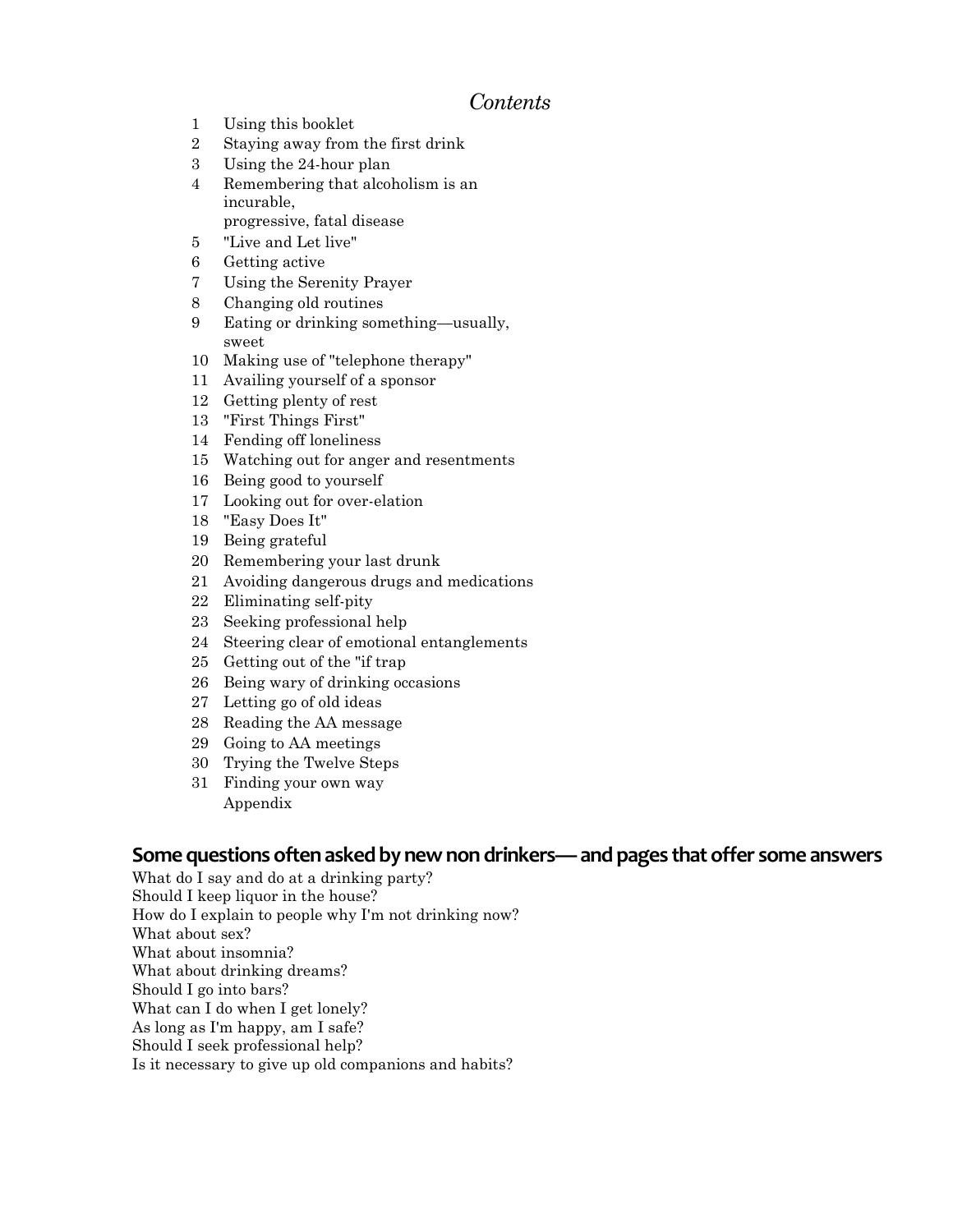# **Why 'not drinking'?**

We members of Alcoholics Anonymous see the answer to that question when we look honestly at our own past lives. Our experience clearly proves that any drinking at all leads to serious trouble for the alcoholic, or problem drinker. In the words of the American Medical Association:

Alcohol, aside from its addictive qualities, also has a psychological effect that modifies thinking and reasoning. One drink can change the thinking of an alcoholic so that he feels he can tolerate another, and then another, and another....

The alcoholic can learn to completely control his disease, but the affliction cannot be cured so that he can return to alcohol without adverse consequences.\*

And we repeat: Somewhat to our surprise, staying sober turns out not to be the grim, wet-blanket experience we had expected! While we were drinking, a life without alcohol seemed like no life at all. But for most members of AA, living sober is *really* living—a joyous experience. We much prefer it to the troubles we had with drinking.

One more note: anyone *can get* sober. We have all done it lots of times. The trick is to stay and to *live* sober. That is what this booklet is about

*\* From an official statement issued July 31, 1964*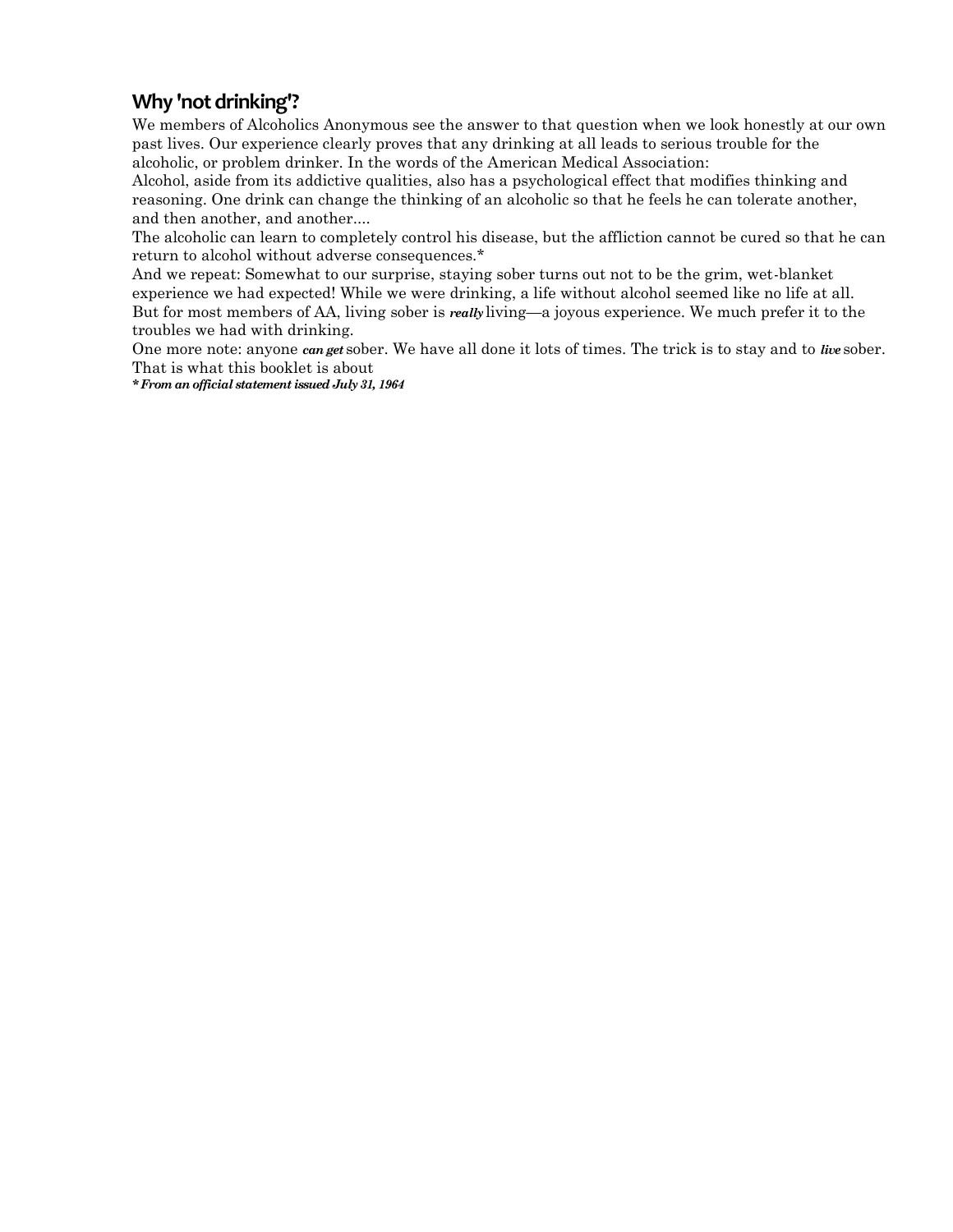# 1 Using this booklet

This booklet does *not* offer a plan for recovery from alcoholism. The Alcoholics Anonymous Steps that summarize its program of recovery are set forth in detail in the books *Alcoholics Anonymous* and *Twelve Steps and Twelve Traditions*. Those Steps are not interpreted here, nor are the processes they cover discussed in this booklet

Here, we tell only some methods we have used for living *without* drinking. You are welcome to all of them, whether you are interested in Alcoholics Anonymous or not.

Our drinking was connected with many habits—big and little. Some of them were thinking habits, or things we felt inside ourselves. Others were doing habits—things we did, actions we took.

In getting used to not drinking, we have found that we needed new habits to take the place of those old ones.

(For example, instead of taking that next drink—the one in your hand or the one you've been planning on—can you just postpone it until you read to the bottom of page 6? Sip some soda or fruit juice, instead of an alcoholic beverage, while you read. A little later, well explain more fully what's behind this change in habits.)

After we spent a few months practicing these new, sober habits or ways of acting and thinking, they became almost second nature to most of us, as drinking used to be. Not drinking has become natural and easy, not a long, dreary struggle.

These practical, hour-by-hour methods can easily be used at home, at work, or in social gatherings. Also included here are several things we have learned *not* to do, or to avoid. These were things that, we now see, once tempted us to drink or otherwise endangered our recovery.

We think you'll find many or even all of the suggestions discussed here valuable in living sober, with comfort and ease. There is nothing significant about the order in which the booklet presents them. They can be rearranged in any way you like that *works.* Nor is this a complete listing.

Practically every AA member you meet can give you at least one more good idea not mentioned here. And you will probably come up with brand-new ones that work for you. We hope you pass them on to others who can also profit by them.

AA as a fellowship does not formally endorse nor recommend for all alcoholics every line of action included here. But each practice mentioned has proved useful to some members, and may be helpful to you.

This booklet is planned as a handy manual for consulting from time to time, not something to be read straight through just once, then forgotten.

Here are two cautions which have proved helpful:

A. **Keep an open mind.** Perhaps some of the suggestions offered here will not appeal to you. If that is the case, we have found that, instead of rejecting them forever, it's a better idea to just set them aside for the time being. If we don't close our minds to them permanently, we can always go back later on and try out ideas we didn't like before—if we want to.

For instance, some of us found that, in our initial non-drinking days, the suggestions and comradeship offered by an AA sponsor helped us greatly to stay sober. Others of us waited until we had visited many groups and met many AA's before we finally called on a sponsor's help.

Some of us found formal prayer a strong aid in not drinking, while others fled from anything that suggested religion. But all of us are free to change our minds on these ideas later if we choose.

Many of us found that the sooner we started work on the Twelve Steps offered as a program of recovery in the book "Alcoholics Anonymous," the better. Others of us felt the need to postpone this until we had been sober a little while.

The point is, there is no prescribed AA "right" way or "wrong" way. Each of us uses what is best for himself or herself—without closing the door on other kinds of help we may find valuable at another time. And each of us tries to respect others' rights to do things differently.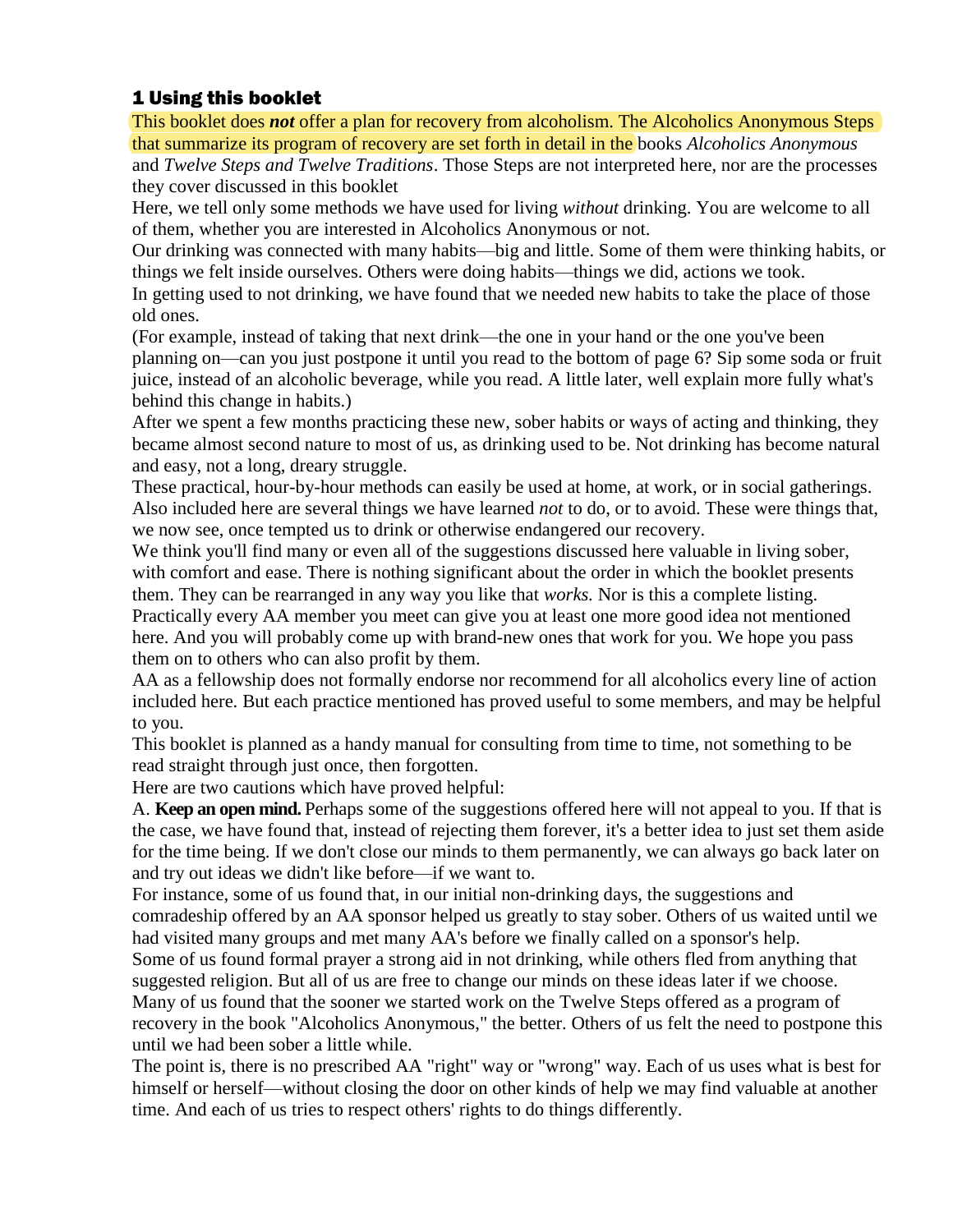Sometimes, an AA member will talk about taking the various parts of the program in cafeteria style—selecting what he likes and letting alone what he does not want. Maybe others will come along and pick up the unwanted parts—or maybe that member himself will go back later and take some of the ideas he previously rejected.

However, it is good to remember the temptation in a cafeteria to pick up nothing but a lot of desserts or starches or salads or some other food we particularly like. It serves as an important reminder to us to keep a balance in our lives.

In recovering from alcoholism, we found that we needed a *balanced* diet of ideas, even if some of them did not look, at first, as enjoyable as others. Like good food, good ideas did us no good unless we made intelligent use of them. And that leads to our second caution.

B. **Use your common sense.** We found that we have to use plain everyday intelligence in applying the suggestions that follow.

Like almost any other ideas, the suggestions in this booklet can be misused. For example, take the notion of eating candy. Obviously, alcoholics with diabetes, obesity, or blood-sugar problems have had to find substitutes, so they would not endanger their health, yet could still get the benefit of the candy-eating *idea* in recovery from alcoholism. (Many nutritionists favor protein-rich snacks over sweets as a general practice.) Also, it's not good for anybody to overdo this remedy. We should eat balanced meals in addition to the candy.

Another example is the use of the slogan "Easy Does It." Some of us have found that we could abuse this sensible notion, turning it into an excuse for tardiness, laziness, or rudeness. That is not, of course, what the slogan is intended for. Properly applied, it can be healing; misapplied, it can hinder our recovery. Some among us would add to it: "'Easy Does It'—but do it!"

It's clear that we have to use our intelligence in following any advice. Every method described here needs to be used with good judgment.

One more thing. AA does not pretend to offer scientific expertise on staying sober. We can share with you only our own personal experience, not professional theories and explanations.

So these pages offer no new medical shortcuts on how to stop drinking if you are still doing it, nor any miraculous secrets for shortening or avoiding a hangover.

Sometimes, getting sober can be done on your own at home; but frequently, prolonged drinking has caused such serious medical problems that you would be better advised to seek medical or hospital help for drying out. If you are that seriously ill, you may need such professional services before you can possibly be interested in what we offer here.

Many of us who were not that sick, however, have sweated it out in the company of other AA. members. Because we have been through it ourselves, we can often help—in a layman's way—to relieve some of the misery and suffering. At least, we understand. We have been there.

So this booklet is about *not* drinking (rather than about *stopping* drinking). It's about living sober. We have found that for us recovery *began* with not drinking—with getting sober and staying completely free of alcohol in any amount, and in any form. We have also found that we have to stay away from other mind-changing drugs. We can move toward a full and satisfying life only when we stay sober. Sobriety is the launching pad for our recovery.

In a way, this booklet is about how to handle sobriety. (Before, we couldn't; so we drank).

## 2 Staying away from the first drink

Expressions commonly heard in AA are "If you don't take that first drink, you can't get drunk" and "One drink is too many, but twenty are not enough."

Many of us, when we first began to drink, never wanted or took more than one or two drinks. But as time went on, we increased the number. Then, in later years, we found ourselves drinking more and more, some of us getting and staying very drunk. Maybe our condition didn't always show in our speech or our gait, but by this time we were never actually sober.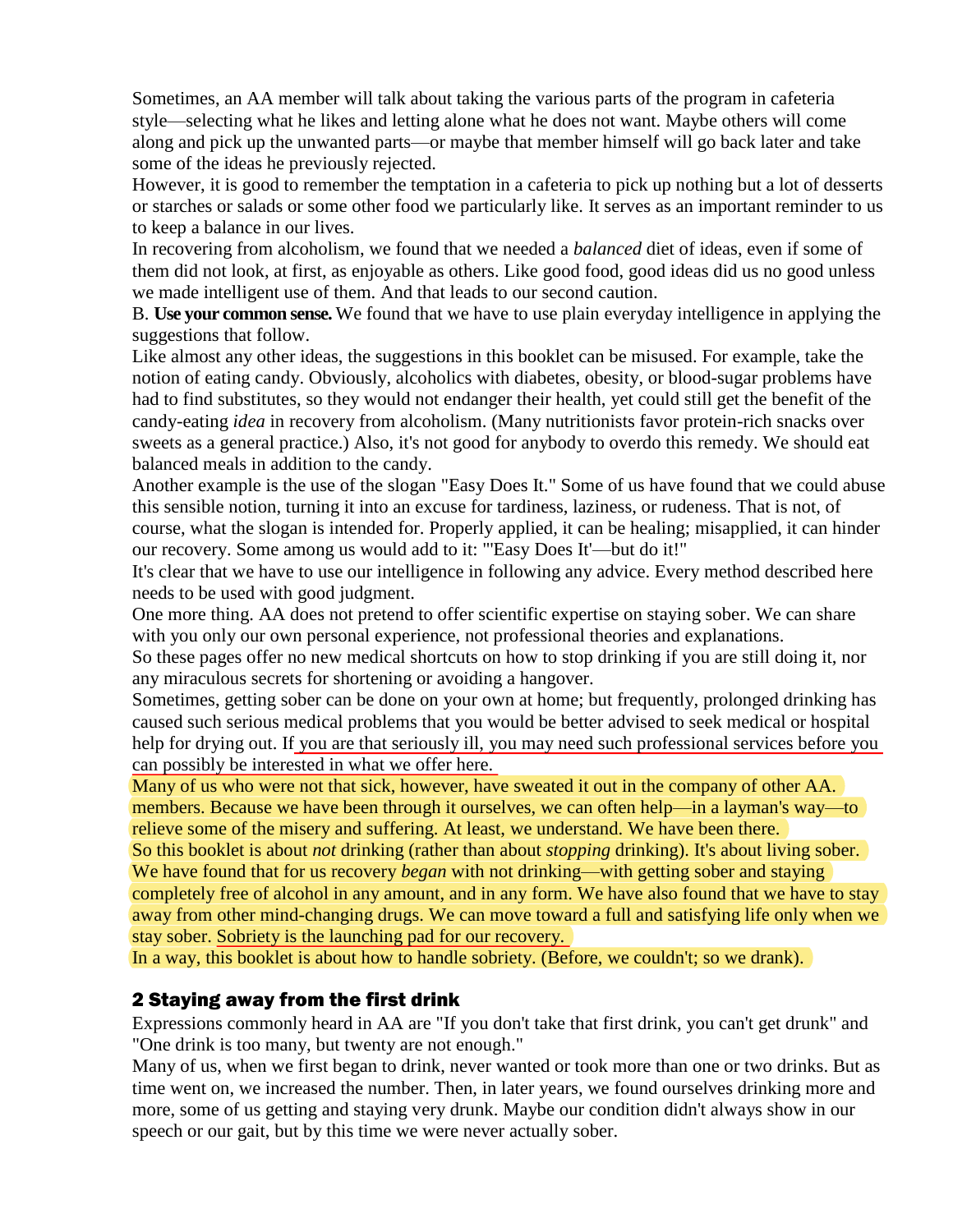If that bothered us too much, we would cut down, or try to limit ourselves to just one or two, or switch from hard liquor to beer or wine. At least, we tried to limit the amount, so we would not get too disastrously tight Or we tried to hide how much we drank.

But all these measures got more and more difficult Occasionally, we even went on the wagon, and did not drink at all for a while.

Eventually, we would go back to drinking—just one (drink. And since that apparently did no serious damage, we felt it was safe to have another. Maybe that was all we took on that occasion, and it was a great relief to find we could take just one or two, then stop. Some of us did that many times. But the experience proved to be a snare. It persuaded us that we could drink safely. And then there would come the occasion (some special celebration, a personal loss, or no particular event at all) when two or three made us feel fine, so we thought one or two more could not hurt And with absolutely no intention of doing so, we found ourselves again drinking too much. We were right back where we had been— overdrinking without really wanting to.

Such repeated experiences have forced us to this logically inescapable conclusion: If we do not take the first drink, we never get drunk. Therefore, instead of planning never to get drunk, or trying to limit the number of drinks or the amount of alcohol, we have learned to concentrate on avoiding only one drink: the first one.

In effect, instead of worrying about limiting the number of drinks at the end of a drinking episode, we avoid the one drink that starts it.

Sounds almost foolishly simplistic, doesn't it? It's hard for many of us now to believe that we never really figured this out for ourselves before we came to AA (Of course, to tell the truth, we never really wanted to give up drinking altogether, either, until we learned about alcoholism.) But the main point is: We know now that this is what works.

Instead of trying to figure out how many we could handle—four?— six?—a dozen?—we remember, "Just don't pick up that first drink." It is so much simpler. The habit of thinking this way has helped hundreds of thousands of us stay sober for years.

Doctors who are experts on alcoholism tell us that there is a sound medical foundation for avoiding the first drink. It is the first drink which triggers, immediately or some time later, the compulsion to drink more and more until we are in chinking trouble again. Many of us have come to believe that our alcoholism is an addiction to the drug alcohol; like addicts of any sort who want to maintain recovery, we have to keep away from the first dose of the drug we have become addicted to. Our experience seems to prove this, as you can read in the book "Alcoholics Anonymous" and in our Grapevine magazine, and as you can hear wherever AA members get together and share their experiences.

#### 3 Using the 24-hour plan

In our drinking days, we often had such bad times that we swore, "Never again." We took pledges for as long as a year, or promised someone we would not touch the stuff for three weeks, or three months. And of course, we tried going on the wagon for various periods of time.

We were absolutely sincere when we voiced these declarations through gritted teeth. With all our hearts, we wanted never to be drunk again. We were determined. We swore off drinking altogether, intending to stay off alcohol well into some indefinite future.

Yet, in spite of our intentions, the outcome was almost inevitably the same. Eventually, the memory of the vows, and of the suffering that led to them, faded. We drank again, and we wound up in more trouble. Our dry "forever" had not lasted very long.

Some of us who took such pledges had a private reservation: We told ourselves that the promise not to drink applied only to "hard stuff," not to beer or wine. In that way we learned, if we did not already know it, that beer and wine could get us drunk, too—we just had to drink more of them to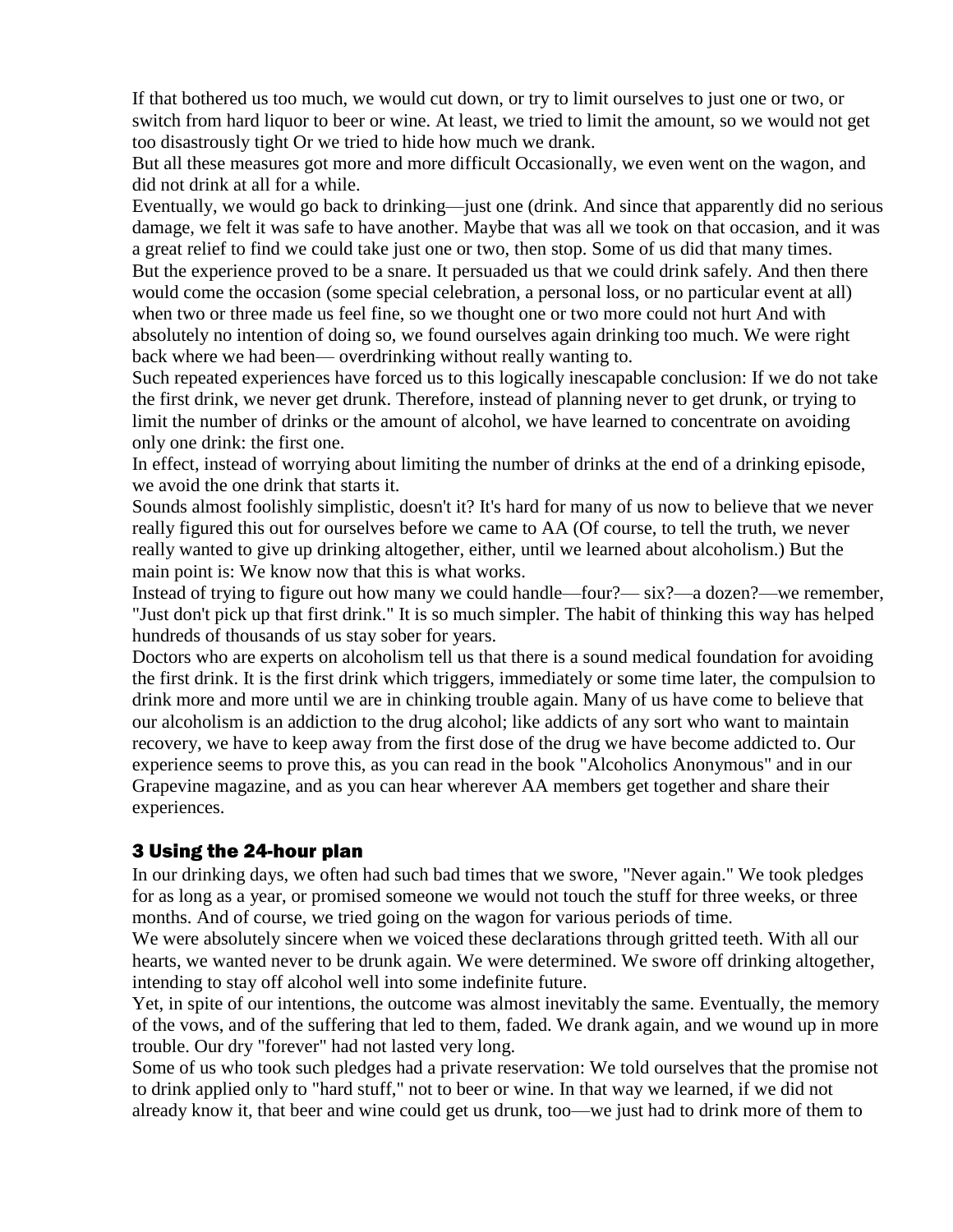get the same effects we got on distilled spirits. We wound up as stoned on beer or wine as we had been before on the hard stuff.

Yes, others of us did give up alcohol completely and did keep our pledges exactly as promised, until the time was up.... Then we ended the drought by drinking again, and were soon right back in trouble, with an additional load of new guilt and remorse.

With such struggles behind us now, in AA we try to avoid the expressions "on the wagon" and "taking the pledge." They remind us of our failures.

Although we realize that alcoholism is a permanent, irreversible condition, our experience has taught us to make no long-term promises about staying sober. We have found it more realistic—and more successful—to say, "I am not taking a drink *just for today."*

Even if we drank yesterday, we can plan not to drink today. We may drink tomorrow—who knows whether well even be alive then?—but for *this* 24 hours, we decide not to drink. No matter what the temptation or provocation, we determine to go to any extremes necessary to avoid a drink *today.* Our friends and families are understandably weary of hearing us vow, This time I really mean it," only to see us lurch home loaded. So we do not promise them, or even each other, not to drink. Each of us promises only herself or himself. It is, after all, our own health and life at stake. We, not our family or friends, have to take the necessary steps to stay well.

If the desire to drink is really strong, many of us chop the 24 hours down into smaller parts. We decide not to drink for, say, at least one hour. We can endure the temporary discomfort of not drinking for just one more hour; then one more, and so on. Many of us began our recovery in just this way. In fact, *every recovery from alcoholism began with one sober hour.*

One version of this is simply postponing the (next) drink.

(How about it? Still sipping soda? Have you really postponed that drink we mentioned back on page 1? If so, this can be the beginning of your recovery.)

The next drink will be available later, but right now, we postpone taking it at least for the present day, or moment (Say, for the rest of this page?)

The 24-hour plan is very flexible. We can start it afresh at any time, wherever we are. At home, at work, in a bar or in a hospital room, at 4:00 p.m. or at 3:00 a.m., we can decide right then not to take a drink during the forthcoming 24 hours, or five minutes.

Continually renewed, this plan avoids the weakness of such methods as going on the wagon or taking a pledge. A period on the wagon and a pledge both eventually came, as planned, to an end so we felt free to drink again. But today is always here, life *is* daily; today is all we have; and anybody can go one day without drinking.

First, we try living in the now just in order to stay sober—and it works. Once the idea has become a part of our thinking, we find that living life in 24-hour segments is an effective and satisfying way to handle many other matters as well.

## 4 Remembering that alcoholism is an incurable, progressive, fatal disease

Many people in the world know they cannot eat certain foods— oysters or strawberries or eggs or cucumbers or sugar or something else—without getting very uncomfortable and maybe even quite sick.

A person with a food allergy of this kind can go around feeling a lot of self-pity, complaining to everyone that he or she is unfairly deprived, and constantly whining about not being able, or allowed, to eat something delicious.

Obviously, even though we may feel cheated, it isn't wise to ignore our own physiological makeup. If our limitations are ignored, severe discomfort or illness may result. To stay healthy and reasonably happy, we must learn to live with the bodies we have.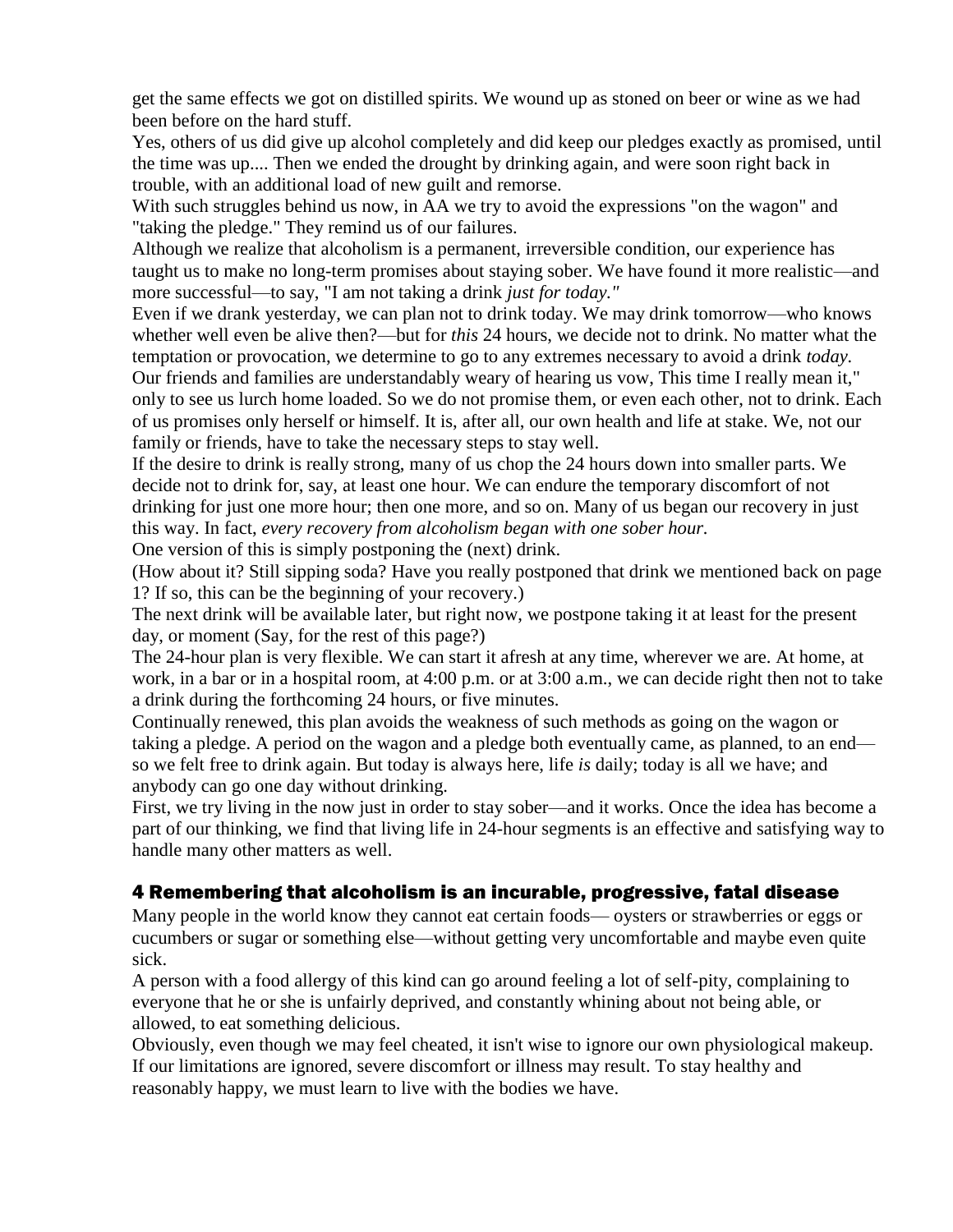One of the new thinking habits a recovering alcoholic can develop is a calm view of himself or herself as someone who needs to avoid chemicals (alcohol and other drugs that are substitutes for it) if he or she wants to maintain good health.

We have as evidence our own drinking days, a total of hundreds of thousands of man- or womanyears of a whale of a lot of drinking. We know that, as the drinking years went by, our problems related to drinking continually worsened. Alcoholism is progressive.

Oh, of course, many of us had periods when, for some months or even years, we sometimes thought the drinking had sort of straightened itself out We seemed able to maintain a pretty heavy alcohol intake fairly safely. Or we would stay sober except for occasional drunk nights, and the drinking was not getting noticeably worse, as far as we could see. Nothing horrible or dramatic happened. However, we can now see that, in the long or short haul, our drinking problem inevitably got more serious.

Some physicians expert on alcoholism tell us there is no doubt that alcoholism steadily grows worse as one grows older. (Know anyone who *isn't* growing older?)

We are also convinced, after the countless attempts we made to prove otherwise, that alcoholism is incurable—just like some other illnesses. It cannot be "cured" in this sense: We cannot change our body chemistry and go back to being the normal, moderate social drinkers lots of us seemed to be in our youth.

As some of us put it, we can no more make that change than a pickle can change itself back into a cucumber. No medication or psychological treatment any of us ever had "cured" our alcoholism. Further, having seen thousands and thousands of alcoholics who did *not* stop drinking, we are strongly persuaded that alcoholism is a fatal disease. Not only have we seen many alcoholics drink themselves to death—dying during the "withdrawal" symptoms of delirium tremens (D.T.'s) or convulsions, or dying of cirrhosis of the liver directly related to drinking—we also know that many deaths not officially attributed to alcoholism are in reality caused by it Often, when an automobile accident drowning, suicide, homicide, heart attack, fire, pneumonia, or stroke is listed as the immediate cause of death, it was heavy alcoholic drinking that led to the fatal condition or event Certainly, most of us in AA felt safely far away from such a fate when we were drinking. And probably the majority of us never came near the horrible last stages of chronic alcoholism. But we saw that we *could,* if we just kept on drinking. If you get on a bus bound for a town a thousand miles away, that's where you'll wind up, unless you get off and move in another direction. Okay. What do you do if you learn that you have an incurable, progressive, fatal disease—whether it's alcoholism or some other, such as a heart condition or cancer?

Many people just deny it is true, ignore the condition, accept no treatment for it, suffer, and die. But there is another way.

You can accept the "diagnosis"—persuaded by your doctor, your friends, or yourself. Then you can find out what can be done, if anything, to keep the condition "under control," so you can still live many happy, productive, healthy years as *long as you take proper care of yourself.* You recognize fully the seriousness of your condition, and you do the sensible things necessary to carry on a healthy life.

This, it turns out, is surprisingly easy in regard to alcoholism, if you really want to stay well. And since we AA's have learned to enjoy life so much, we really want to stay well.

We try never to lose sight of the unchangeable fact of our alcoholism, but we learn not to brood or feel sorry for ourselves or talk about it all the time. We accept it as a characteristic of our body—like our height or our need for glasses, or like any allergies we may have.

Then we can figure out how to live comfortably—not bitterly—with that knowledge as long as we start out by simply avoiding that *first* drink (remember?) just for today.

A blind member of AA said his alcoholism was quite similar to his blindness. "Once I accepted the loss of my sight," he explained, "and took the rehabilitation training available to me, I discovered I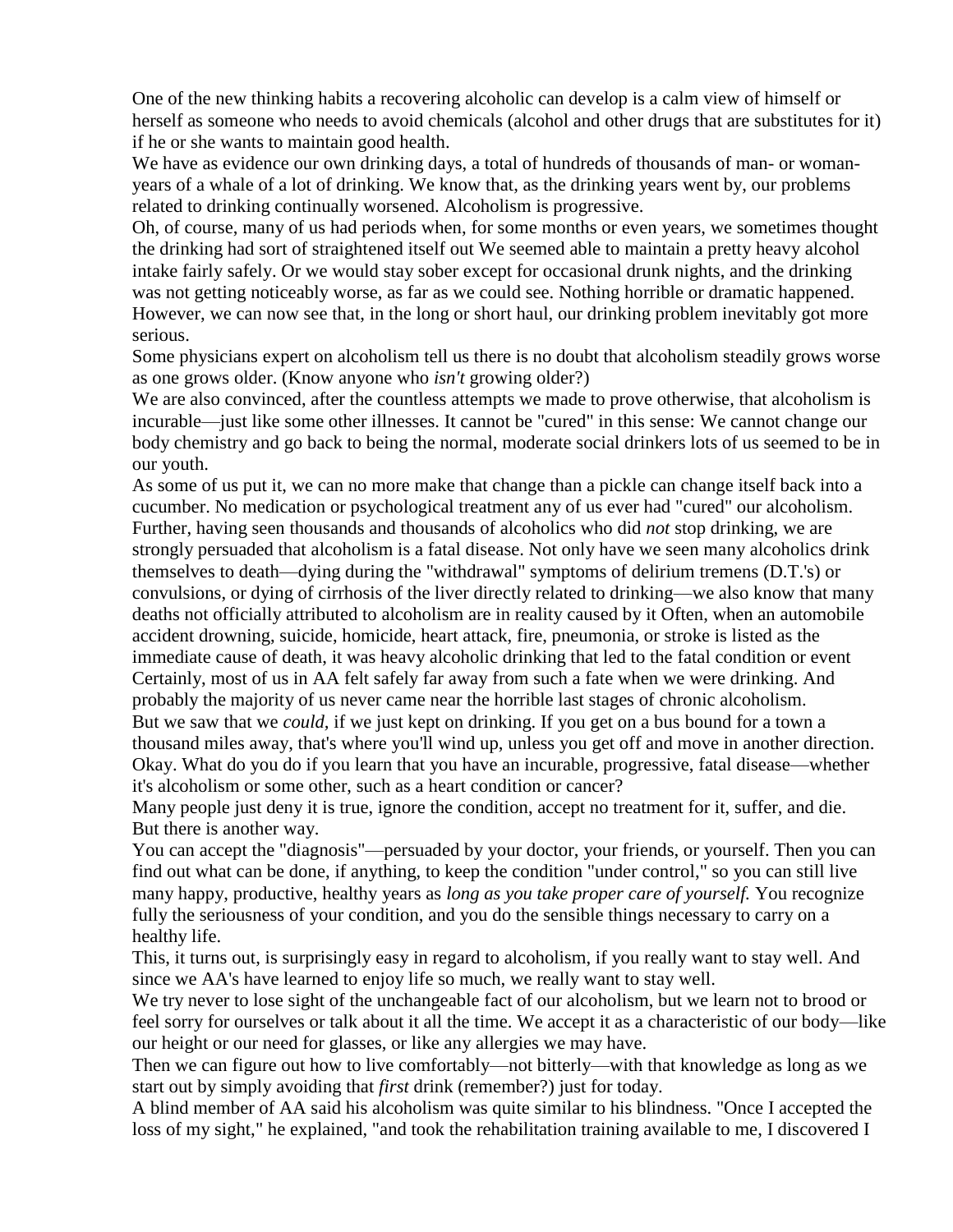really can, with the aid of my cane or my dog, go anywhere I want to go quite safely, just as long as I don't forget or ignore the fact that I am blind. But when I do not act within the knowledge that I cannot see, it is then I get hurt, or in trouble."

"If you want to get well," one AA woman said, "you just take your treatment and follow directions and go on living. It's easy as long as you remember the new facts about your health. Who has time to feel 'deprived' or self-pitying when you find there are so many delights connected with living happily unafraid of your illness?"

To summarize: We remember we have an incurable, potentially fatal ailment called alcoholism. And instead of persisting in drinking, we prefer to figure out, and use, enjoyable ways of living without alcohol.

We need not be ashamed that we have a disease. It is no disgrace. No one knows exactly why some people become alcoholics while others don't It is not our fault. We did not *want* to become alcoholics. We did not *try* to get this illness.

We did not suffer alcoholism just because we enjoyed it, after all. We did not deliberately, maliciously set out to do the things we were later ashamed of. We did them against our better judgment and instinct because we were really sick, and didn't even know it

We've learned that no good comes of useless regret and worry about how we got this way. The first step toward feeling better, and getting over our sickness, is quite simply not drinking.

Try the idea on for size. Wouldn't you rather recognize you have a health condition which can be successfully treated, than spend a lot of time miserably worrying about what's wrong with you? We have found this is a better-looking, and better-feeling, picture of ourselves than the old gloomy selves we used to see. It is truer, too. We know. The proof of it is in the way we feel, act, and think—now.

Anyone who wants it is welcome to a "free trial period" of this new concept of self. Afterward, anyone who wants the old days again is perfectly free to start them all over. It is your right to take back your misery if you want it.

On the other hand, you can also keep the new picture of yourself, if you'd rather. It, too, is yours by right.

## 5 'Live and Let Live'

The old saying "Live and Let live" seems so commonplace, it is easy to overlook its value. Of course, one reason it has been said over and over for years is that it has proved beneficial in so many ways.

We AA's make some special uses of it to help us not drink. It particularly helps us cope with people who get on our nerves.

Reviewing once more a little of our drinking histories, many of us can see how very, very often our drinking problem appeared to be related somehow to other people. Experimenting with beer or wine in our teen-age years seemed natural, since so many others were doing it, and we wanted their approval. Then came weddings and bar mitzvahs and christenings and holidays and football games and cocktail parties and business lunches...and the list can go on and on. In all of these circumstances, we drank at least partly because everybody else was drinking and seemed to expect us to.

Those of us who began to drink alone, or to sneak a drink now and then, often did so to keep some other person or people from knowing how much, or how often, we drank. We rarely liked to hear anybody else talk about our drinking. If they did, we frequently told them "reasons" for our drinking, as if we wanted to ward off criticism or complaints.

Some of us found ourselves argumentative or even belligerent toward other people after drinking. Yet others of us felt we really got along better with people after a drink or two—whether it was a social evening, a tense sale or job interview, or even making love.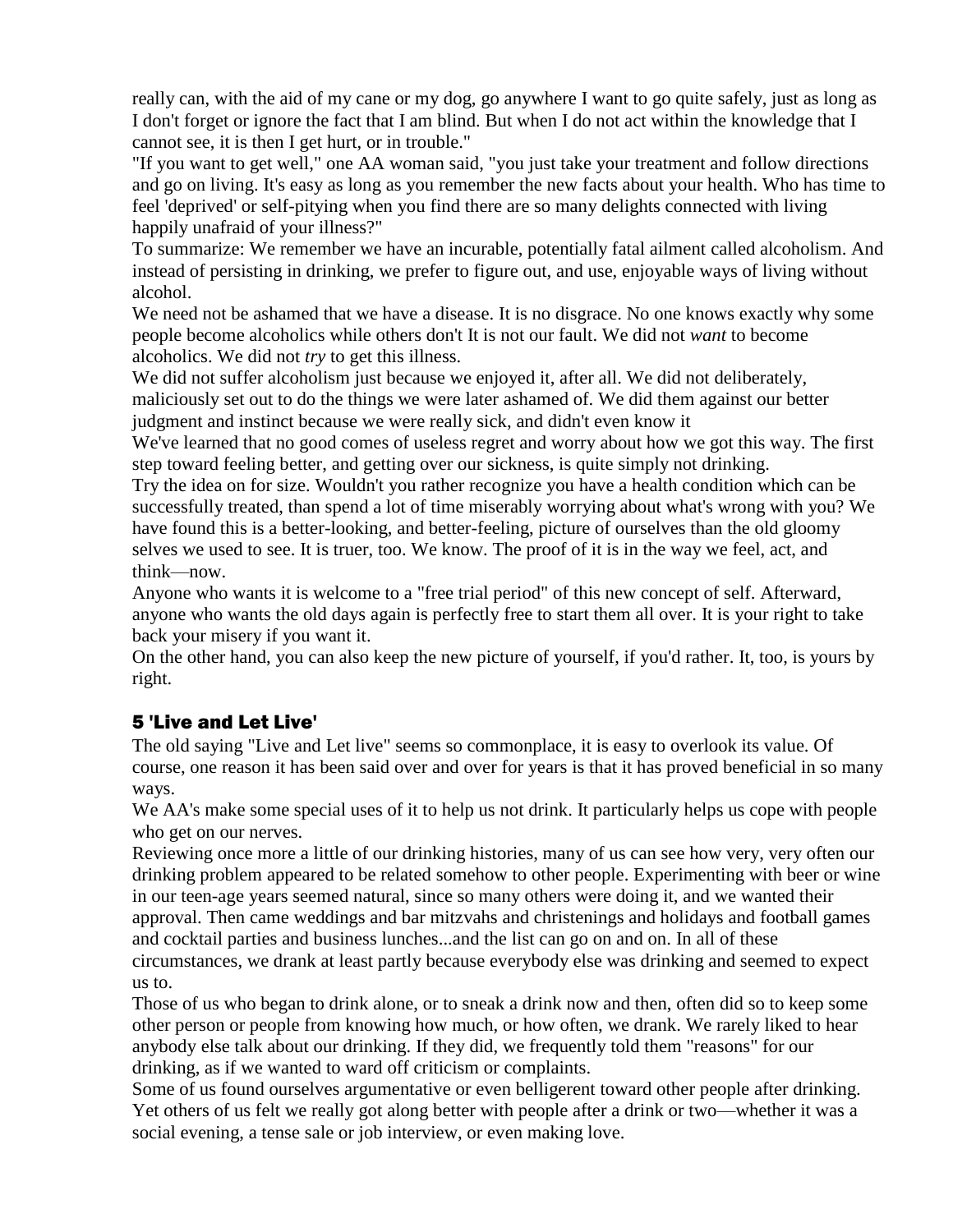Our drinking caused many of us to choose our friends according to how much they drank. We even changed friends when we felt we had "outgrown" their drinking styles. We preferred "real drinkers" to people who just took one or two. And we tried to avoid teetotalers.

Many of us were guilty and angry about the way our family reacted to our drinking. Some of us lost jobs because a boss or a colleague at work objected to our drinking. We wished people would mind their own business and leave us alone!

Often, we felt angry and fearful even toward people who had not criticized us. Our guilt made us extra sensitive to those around us, and we nursed grudges. Sometimes, we changed bars, changed jobs, or moved to new neighborhoods just to get away from certain persons.

So a great number of people besides ourselves were in one way or another involved in our drinking, to some degree.

When we first stopped drinking, it was a great relief to find that the people we met in AA recovered alcoholics—seemed to be quite different. They reacted to us, not with criticism and suspicion, but with understanding and concern.

However, it is perfectly natural that we still encounter some people who get on our nerves, both within AA and outside it. We may find that our non-AA friends, co-workers, or family members still treat us as if we were drinking. (It may take them a little while to believe that we have *really*  stopped. After all, they may have seen us stop many times in the past, only to start again.) To begin to put the concept of "Live and Let Live" into practice, we must face this fact: There *are*  people in A.A, and everywhere else, who sometimes say things we disagree with, or do things we don't like. Learning to live with differences is essential to our comfort. It is exactly in those cases that we have found it extremely helpful to say to ourselves, "Oh, well, 'Live and Let Live.'" In fact, in AA much emphasis is placed on learning how to tolerate other people's behavior. However offensive or distasteful it may seem to us, it is certainly *not* worth drinking about. Our own

recovery is too important. Alcoholism can and does kill, we recall. We have learned it pays to make a very special effort to try to understand other people, especially anyone who rubs us the wrong way. For our recovery, it is more important to understand than to be understood. This is not very difficult if we bear in mind that the other AA members, too, are trying to understand, just as we are.

For that matter, we'll meet some people in AA or elsewhere who won't be exactly crazy about us, either. So all of us try to respect the rights of others to act as they choose (or must). We can then expect them to give us the same courtesy. In AA, they generally do.

Usually, people who like each other—in a neighborhood, a company, a club, or AA—gravitate toward each other. When we spend time with people we like, we are less annoyed by those we don't particularly care for.

As time goes on, we find we are not afraid simply to walk away from people who irritate us, instead of meekly letting them get under our skin, or instead of trying to straighten them out just so they will suit us better.

None of us can remember anyone's forcing us to drink alcohol. No one ever tied us down and poured booze down our gullets. Just as no one *physically* compelled us to drink, now we try to make sure no one will *mentally* "drive us to drink," either.

It is very easy to use other people's actions as an alibi for drinking. We used to be experts at it But in sobriety, we have learned a new technique: We never let ourselves get so resentful toward someone else that we allow that person to control our lives—especially to the extent of causing us to drink. We have found we have no desire to let any other person run, or ruin, our lives.

An ancient sage said that none of us should criticize another until we have walked a mile in the other person's boots. This wise advice can give us greater compassion for our fellow human beings. And putting it into practice makes us feel much better than being hung-over.

"Let live"—yes. But some of us find just as much value in the first part of the slogan: "Live"!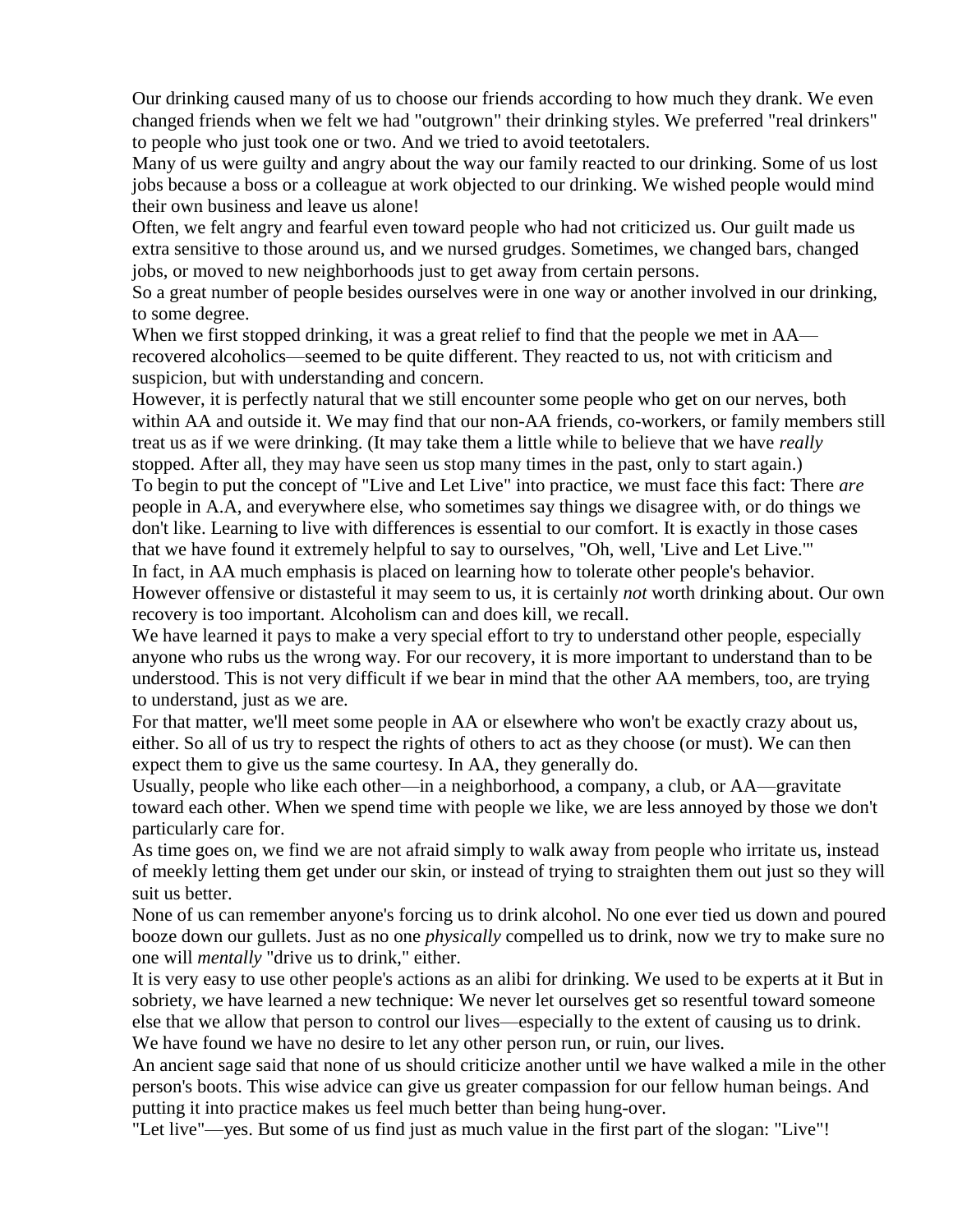When we have worked out ways to enjoy *our own* living fully, then we are content to let other people live any way they want If our own lives are interesting and productive, we really have no impulse or desire to find fault with others or worry about the way they act.

Can you think right this minute of someone who really bothers you?

If you can, try something. Postpone thinking about him or her and whatever it is about the person that riles you. You can boil inside about it later if you want to. But for right now, why not put it off while you read the next paragraph?

live! Be concerned with your own living. In our opinion, staying sober opens up the way to life and happiness. It is worth sacrificing many a grudge or argument... Okay, so you didn't manage to keep your mind completely off that other person. Let's see whether the suggestion coming next will help.

## 6 Getting active

It is very hard just to sit still trying *not* to do a certain thing, or *not* even to think about it It's much easier to get active and do something *else*—other than the act we're trying to avoid.

So it is with drinking. Simply trying to avoid a drink (or not think of one), all by itself, doesn't seem to be enough. The more we think about the drink we're trying to keep away from, the more it occupies our mind, of course. And that's no good. It's better to get busy with something, almost anything, that will use our mind and channel our energy toward health.

Thousands of us wondered what we would do, once we stopped drinking, with all that time on our hands. Sure enough, when we did stop, all those hours we had once spent planning, getting our drinks, drinking, and recovering from its immediate effects, suddenly turned into big, empty holes of time that had to be filled somehow.

Most of us had jobs to do. But even so, there were some pretty long, vacant stretches of minutes and hours staring at us. We needed new habits of activity to fill those open spaces and utilize the nervous energy previously absorbed by our preoccupation, or our obsession, with drinking.

Anyone who has ever tried to break a habit knows that substituting a new and different activity is easier than just stopping the old activity and putting nothing in its place.

Recovered alcoholics often say, "Just stopping drinking is not enough." Just *not drinking* is a negative, sterile thing. That is clearly demonstrated by our experience. To *stay* stopped, we've found we need to put in place of the drinking a positive program of action. We've had to learn how to *live*  sober.

Fear may have originally pushed some of us toward looking into the possibility that we might have a drinking problem. And over a short period, fear alone may help some of us stay away from a drink. But a fearful state is not a very happy or relaxed one to maintain for very long. So we try to develop a healthy respect for the power of alcohol, instead of a fear of it, just as people have a healthy respect for cyanide, iodine, or any other poison. Without going around in constant fear of those potions, most people respect what they can do to the body, and have enough sense not to imbibe them. We in AA now have the same knowledge of, and regard for, alcohol. But, of course, it is based on firsthand experience, not on seeing a skull and crossbones on a label.

We can't rely on fear to get us through those empty hours without a drink, so what *can* we do? We have found many kinds of activity useful and profitable, some more than others. Here are two kinds, in the order of their effectiveness as we experienced it.

#### **A. Activity in and around A.A.**

When experienced AA members say that they found "getting active" helpful in their recovery from alcoholism, they usually mean getting active in and around AA

If you want to, you can do that even before you decide whether or not you want to become an AA member. You don't need anyone's permission or invitation.

In fact, before you make any decision about a drinking problem, it might be a good idea to spend some time around AA Don't worry— just sitting at, and observing, AA meetings does not make you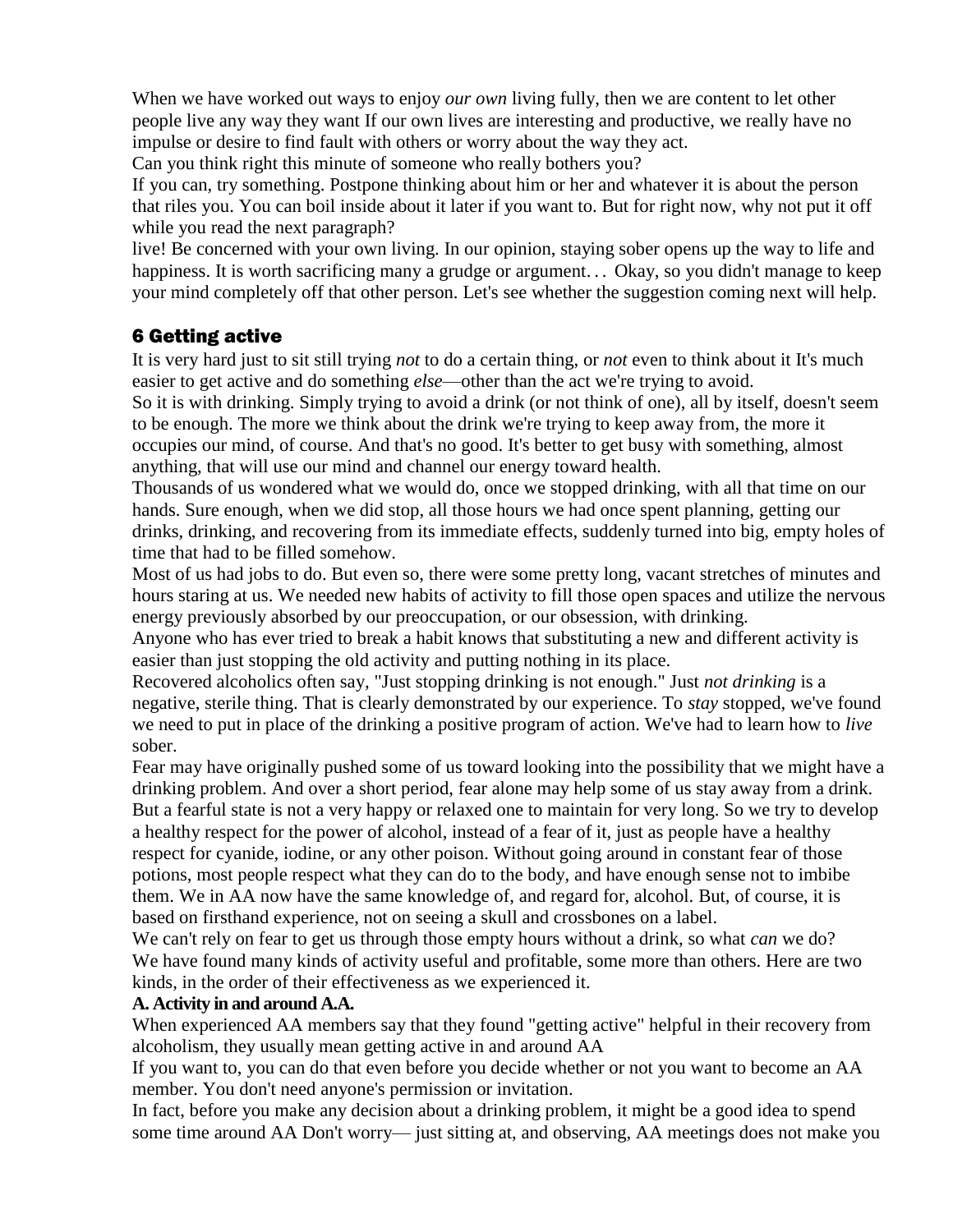an alcoholic or an AA member, any more than sitting in a hen house makes you a hen. You can try a sort of "dry run" or "dress rehearsal" of AA first, then decide about "joining."

The activities we often use at first in AA may seem fairly unimportant, but the results prove them valuable. We might call these things "ice breakers," because they make it easier to feel comfortable around people we do not know.

As most AA meetings end, you'll generally notice that some of those present start putting away the folding chairs, or emptying ashtrays, or carrying empty tea and coffee cups to the kitchen.

Join in. You may be surprised at the effect on yourself of such seemingly little chores. You can help wash out the cups and coffeepot, put away the literature, and sweep the floor.

Helping out with these easy little physical tasks does *not* mean you become the group's janitor or custodian. Nothing of the sort. From years of doing it and seeing fellow members do it, we know that practically every person happily recovered in AA has taken his or her turn at the K.P. or refreshment-and-cleanup detail. The results we have felt from doing these tasks are concrete, beneficial, and usually surprising.

In fact, many of us began to feel comfortable around AA only when we began to help with these simple acts. And we were even more at ease, and much further away from drinking or the thought of it, when we accepted some small, but specific, regular responsibility—such as bringing the refreshments, helping to prepare and serve them, being a greeter on the hospitality committee, or performing other tasks that needed doing. Simply by watching other people, you'll learn what needs to be done to get ready for the AA meeting, and to straighten up afterwards.

No one *has* to do such things, of course. In AA, no one is ever required to do, or not do, anything. But these simple, menial chores and the commitment (only to ourselves) to do them faithfully have had unexpectedly good effects on many of us, and still do. They help give some muscle to our sobriety.

As you stay around an AA group, you'll observe other tasks that need undertaking. You'll hear the secretary make announcements and see the treasurer take charge of the contributions basket. Serving in one of those capacities, once you get a little accumulation of non-drinking time (about 90 days, in most groups), is a good way to fill some of the time we used to spend drinking.

When these "jobs" interest you, leaf through a copy of the pamphlet "The AA Group." It explains what the group "officers" do, and how they are chosen.

In AA, no one is "above" or "below" anyone else. There are no classes or strata or hierarchies among the members. There are no formal officers with any governing power or authority whatsoever. AA is not an organization in the usual sense of that word. Instead, it is a fellowship of equals. Everybody calls everybody else by first name. AA's take turns doing the services needed for group meetings and other functions.

No particular professional skill or education is needed. Even if you have never been a joiner, or a chairman or secretary of anything, you may find—as most of us have—that within the AA group, these services are easy to do, and they do wonders for us. They build a sturdy backbone for our recovery.

Now for the second type of activity that helps keep us away from drinking.

#### **B. Activity not related to AA**

It's curious, but true, that some of us, when we first stop drinking, seem to experience a sort of temporary failure of the imagination.

It's curious, because during our drinking days, so many of us displayed almost unbelievably fertile powers of imagination. In less than a week, we could dream up instantly more reasons (excuses?) for drinking than most people use for all other purposes in a lifetime. (Incidentally, it's a pretty good rule of thumb that normal drinkers— that is, nonalcoholics—*never* need or use any particular justification for either drinking or not drinking!)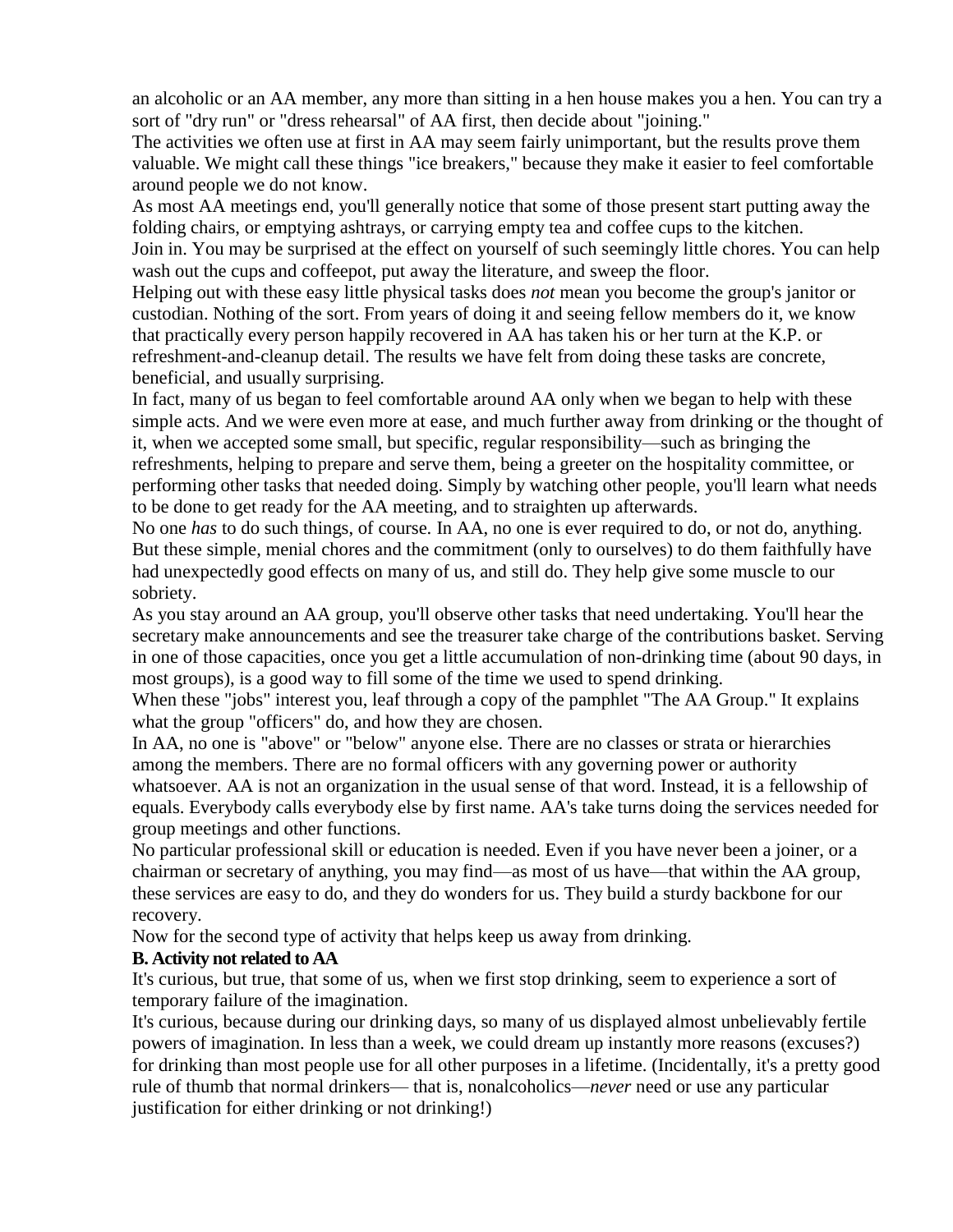When the need to give ourselves reasons for our drinking is no longer there, it often seems that our minds go on a sit-down strike. Some of us find we can't think up non-drinking things to do! Perhaps this is because we're just out of the habit. Or perhaps the mind needs a period of restful convalescence after active alcoholism ceases. In either case, the dullness does go away. After our first month's sobriety, many of us notice a distinct difference. After three months, our minds seem still clearer. And during our second year of recovery, the change is striking. More mental energy seems available to us than ever before.

But it's during the seemingly endless first dry stretch that you will hear some of us say, "What's to do?"

The following list is just a starter for use at that time. It isn't very thrilling or adventurous, but it covers the kinds of activity many of us have used to fill our first vacant hours when we were not at our jobs or with other non-drinking people. We know they work. We did such things as:

*1. Taking walks*—especially to new places, and in parks or the country. Leisurely, easy strolls, not tiring marches.

*2. Reading*—although some of us got pretty fidgety if we tried to read anything that demanded much concentration.

*3. Going to museums and art galleries.*

*4. Exercising*—swimming, golfing, jogging, yoga, or other forms of exercise your doctor advises.

*5. Starting on long-neglected chores*—cleaning out a bureau drawer, sorting papers, answering a few letters, hanging pictures, or something of the sort that we've been postponing.

We have found it is important, though, *not to overdo* any of these. Planning to clean out all the closets (or the whole attic or garage or basement or apartment) sounds simple. However, after a day's hard physical labor at it, we can wind up exhausted, dirty, not finished, and discouraged. So our advice to each other is: Cut down the plan to a manageable size. Start out, not to straighten up the kitchen or clean out those files, but simply to clean out one drawer or one folder. Do another one another day.

*6. Trying a new hobby*—nothing expensive or very demanding, just some pleasant, idle diversion in which we do not need to excel or win, but only to enjoy some refreshingly different moments. Many of us have picked up hobbies we'd never dreamed of before, such as bridge, macramé, the opera, tropical fish, cabinetmaking, needlework, baseball, writing, singing, crossword puzzles, cooking, bird-watching, amateur acting, leathercraft, gardening, sailing, the guitar, movies, dancing, marbles, bonsai, collecting something or other. Many of us have found we now really enjoy things that we wouldn't even consider before.

*7. Revisiting an old pastime,* except you-know-what. Maybe, stored away somewhere, there is a watercolor set you haven't touched in years, a crewel kit, an accordion, table tennis or backgammon equipment, a tape collection, or notes for a novel. For some of us, it has been rewarding to dig these out, dust them off, and try having a go at them again. If you decide they're not for you any more, get rid of them.

*8. Taking a course.* Have you always wished you could speak Swahili or Russian? Enjoy history or math? Understand archaeology or anthropology? Correspondence courses, instruction on public television, or adult classes (for pleasure, not necessarily for credit) that meet about once a week are usually available somewhere. Why not give one a try? Many of us have found that such a course can not only add a fresh dimension to life, but also lead to a whole new career.

If studying gets to be a drag, though, don't hesitate to drop it. You have the right to change your mind and quit anything that is more of a hassle than it's worth. Being "a quitter" can take courage and make very good sense if we're quitting something that is not good for us, or adds no positive, pleasurable, or healthy new facet to our life.

9. *Volunteering to do some useful service.* Many, many hospitals, children's agencies, churches, and other institutions and organizations desperately need volunteers for all kinds of activity. The choice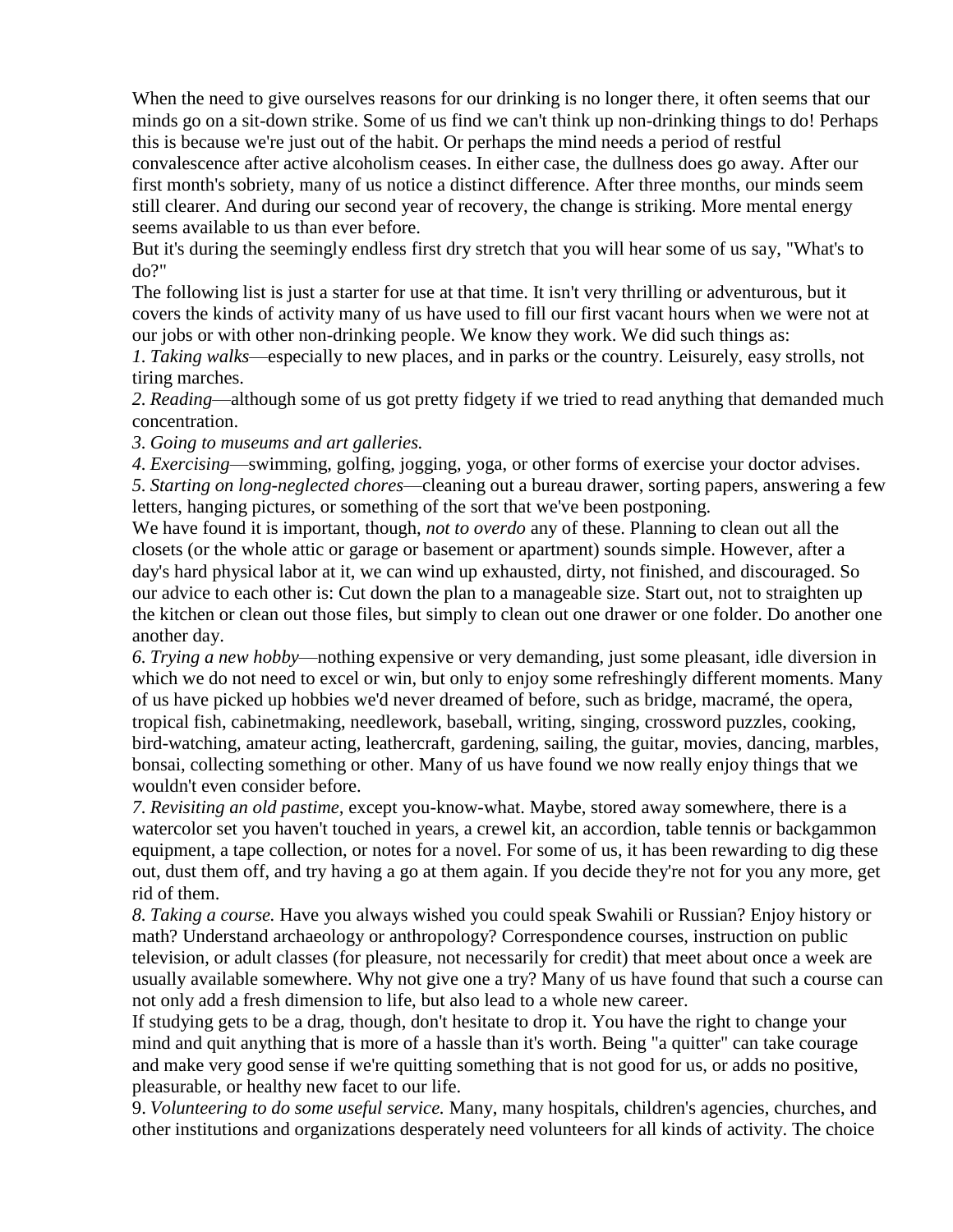is wide, from reading to the blind to sealing envelopes for a church mailing or gathering signatures on a political petition. Check with any nearby hospital, church, governmental agency, or civic club to find out what volunteer services are needed in your community. We've found we feel much better about ourselves when we contribute even a small service for the benefit of our fellow human beings. Even the act of investigating the possibilities of such service is in itself informative and interesting. *10. Doing something about your personal appearance.* Most of us let ourselves go pretty much. A new haircut, some new clothes, new glasses, or even new teeth have a marvelously cheering effect. Often, we had been intending to get around to something like that, and the months when we first started staying sober seemed a good time to look into it.

*11. Taking a fling at something frivolous!* Not everything we do has to be an earnest effort at selfimprovement, although any such effort is worthwhile and gives a lift to our self-esteem. Many of us find it important to balance serious periods with things we do for pure fun. Do you like balloons? Zoos? Bubble gum? Marx Brothers movies? Soul music? Reading sci-fi or detective stories? Sunbathing? Snowmobiling? If not, find something else nonalcoholic that rewards you with nothing but sheer enjoyment, and have some "dry" fun. You deserve it

*12.*Fill this one in for yourself. Let's hope the list above sparked an idea for you which is different from all of those listed.... It did? Good! Go to it.

One word of caution, though. Some of us find we have a tendency to go overboard, and try too many things at once. We have a good brake for that, which you'll read about on page 44. It's called "Easy Does It."

## 7 Using the Serenity Prayer

On the walls of thousands of AA meeting rooms, in any of a variety of languages, this invocation can be seen:

God grant us the serenity to accept

the things we cannot change, The courage to change the things we can, And the wisdom to know the difference.

AA did not originate it. Versions of it seem to have been used for centuries in various faiths, and it is now widely current outside AA, as well as within the Fellowship. Whether we belong to this church or that, whether we are humanists, agnostics, or atheists, most of us have found these words a wonderful guide in getting sober, staying sober, and enjoying our sobriety. Whether we see the Serenity Prayer as an actual prayer or just as a fervent wish, it offers a simple prescription for a healthy emotional life.

We've put one thing right at the head of the list among "the things we cannot change": our alcoholism. No matter what we do, we know that tomorrow we won't suddenly be nonalcoholic any more than well be ten years younger or she inches taller.

We couldn't change our alcoholism. But we didn't say meekly, "All right, I'm an alcoholic. Guess 111 just have to drink myself to death." There was something we *could* change. We didn't have to be drunk alcoholics. We could become sober alcoholics. Yes, that did take *courage.* And we needed a flash of *wisdom* to see that it was possible, that we could change ourselves.

For us, that was only the first, most obvious use for the Serenity Prayer. The further away we get from the last drink, the more beautiful and the more packed with meaning these few lines become. We can apply them to everyday situations, the kind we used to run away from, into the bottle.

By way of example: "I hate this job. Do I have to stick with it, or can I quit?" A little wisdom comes into play: "Well, if I do quit, the next few weeks or months may be rough, but if I have the guts to take it—'the courage to change'—I think I'll wind up in a better spot."

Or the answer may be: "Let's face it—this is no time for me to go job-hunting, not with a family to support. Besides, here I am six weeks sober, and my AA. friends say I'd better not start making any drastic changes in my life just yet—better concentrate on not taking that first drink, and wait till I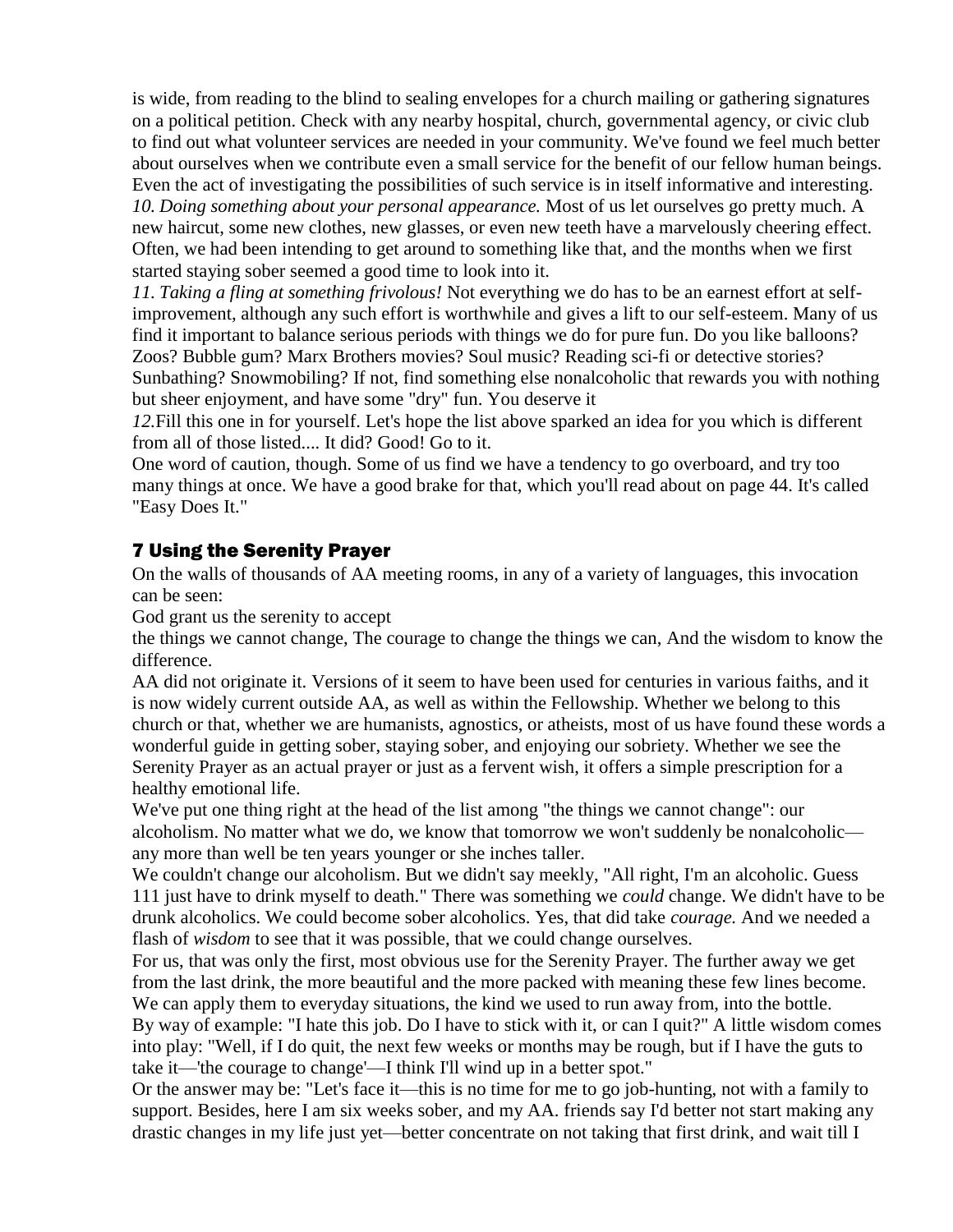get my head straightened out. Okay, I can't change the job right now. But maybe I can change my own attitude. Let's see. How can I learn to accept the job serenely?"

That word "serenity" looked like an impossible goal when we first saw the prayer. In fact, if serenity meant apathy, bitter resignation, or stolid endurance, then we didn't even want to aim at it. But we found that serenity meant no such thing. When it comes to us now, it is more as plain recognition—a clear-eyed, realistic way of seeing the world, accompanied by inner peace and strength. Serenity is like a gyroscope that lets us keep our balance no matter what turbulence swirls around us. And that *is* a state of mind worth aiming for.

#### 8 Changing old routines

Certain set times, familiar places, and regular activities associated with drinking have been woven closely into the fabric of our lives. Like fatigue, hunger, loneliness, anger, and over elation, these old routines can prove to be traps dangerous to our sobriety.

When we first stopped drinking, many of us found it useful to look back at the habits surrounding our drinking and, whenever possible, to change a lot of the small things connected with drinking. To illustrate: Many who used to begin the day with an eye-opener in the bathroom now head for coffee in the kitchen. Some of us shifted the order of things we did to prepare for the day, such as eating before bathing and dressing, or vice versa. A change in brands of toothpaste and mouthwash (be careful about the alcohol content!) gave us a fresh, different taste to start out with. We tried a little exercise or a few quiet moments of contemplation or meditation before plunging into the day. Many of us also learned to try a new route when we first left the house in the morning, *not* passing by a familiar watering hole. Some have switched from the car to a train, from the subway to a bicycle, from a bus to walking. Others joined a different car pool.

Whether our drinking was in the commuter bar car, the neighborhood gin mill, the kitchen, the country club, or the garage, each of us can spot pretty exactly his or her own favorite drinking locale. Whether we were the occasional bender-thrower or the round-the-clock wine sipper, each of us knows for himself or herself what days, hours, and occasions have most often been associated with our tippling.

When you want not to drink, it helps to shake up *all* those routines and change the pieces around, we have found. Housewives, for instance, say it helps to shift shopping times and places and rearrange the agenda of daily chores. Working people who used to sneak out for a snort on the coffee break now stay in and really have coffee or tea and a bun. (And that's a good time to call someone you know who's also off the sauce. During times when we used to drink, if s reassuring to talk to a person who has been through the same experiences.)

Those of us who began our sobriety while confined to a hospital or a jail tried to change our daily paths so we would not encounter the institution's bootlegger so often.

For some of us, lunchtime was usually an hour or two of liquid refreshment. When we first stop drinking, instead of going to the restaurant or steak pit where the waiters or the bartender always knew what we wanted without being told, it makes good sense to head in a different direction for lunch, and it's especially helpful to eat with other nondrinkers. Testing your willpower," in a matter involving health, seems pretty silly when it is not necessary. Instead, we try to make our new health habits as easy as possible.

For many of us, this has also meant forgoing, at least for a while, the company of our hard-drinking buddies. If they are true friends, they naturally are glad to see us take care of our health, and they respect our right to do whatever we want to do, just as we respect their right to drink if they choose. But we have learned to be wary of anyone who persists in urging us to drink again. Those who really love us, it seems, encourage our efforts to stay well.

At 5:00 p.m., or whenever the day's work is done, some of us learned to stop at a sandwich shop for a bite. Then we would take an unfamiliar route for walking home, one that did not lead past our old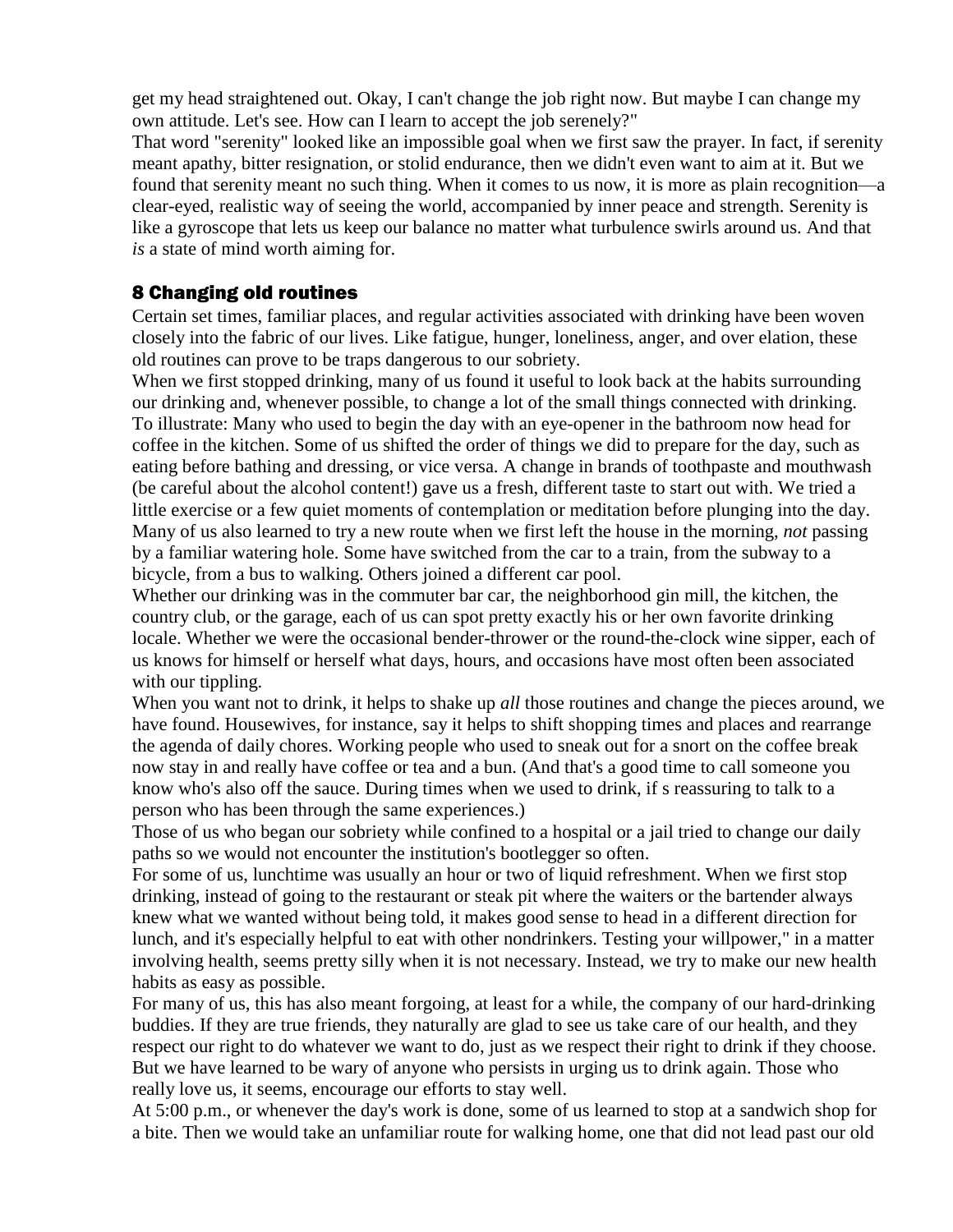drinking haunts. If we were commuters, we did not ride in the bar car, and we got off the train at the other end—not near the friendly neighborhood tavern.

When we got home, instead of bringing out the ice cubes and glasses, we changed clothes, then brewed a pot of tea or took some fruit or vegetable juice, took a nap, or relaxed awhile in the shower or with a book or the newspaper. We learned to vary our diet to include foods not closely associated with alcohol. If imbibing and watching TV was our usual after-dinner routine, we found it helped to shift to another room and other activities. If we used to wait for the family to get to bed before hauling out the bottle, we tried going to bed earlier for a change, or taking a walk or reading or writing or playing chess.

Business trips, weekends and holidays, the golf course, baseball and football stadiums, card games, the old swimming pool, or the ski lodge often meant drinking for many of us. Boat people often spent summer days drinking on the bay or the lake. When we first stopped drinking, we found it paid to plan a different kind of trip or holiday for a while. Trying to avoid taking a drink on a vessel loaded with beer drinkers, Tom Collins sippers, flask nippers, sangria lovers, or hot-buttered-rum guzzlers is much harder than simply going to other places and, for novelty's sake, doing new things that do not particularly remind us of drinking.

Suppose we were invited to the kind of cocktail party where the chief entertainment—or business was drinking. What then? While drinking, we had been pretty skillful at dreaming up alibis, so we just applied that skill to devising a graceful way of saying, "No, thank you." (For parties we really have to attend, we've worked out safe new routines, which are explained on page 65.)

In our early days of not drinking, did we get rid of all the booze around our homes? Yes and no. Most successful nondrinkers agree that it is a sound precaution at first to get rid of whatever hidden stashes there may be—if we can find them. But opinions vary with regard to the bottles in the liquor cabinet or the wine rack.

Some of us insist that it was never the availability of the beverage that led us to drink, any more than the immediate **availability** kept us from that drink we really wanted. So some ask: Why pour good Scotch down the drain or even give it away? We live in a drinking society, they say, and cannot avoid the presence of alcoholic beverages forever. Keep the supply on hand to serve when guests arrive, they suggest, and just learn to ignore it the rest of the time. For them, that worked. A multitude of others among us point out that sometimes it was incredibly easy for us to take a drink on impulse, almost unconsciously, before we intended to. If no alcohol is handy, if we'd have to go out and buy it, we at least have a chance to recognize what we're about to do and can choose *not* to drink instead. Nondrinkers of this persuasion say they found it wiser to be safe than sorry! So they gave away their whole stock and kept none on the premises until their sobriety seemed to be in a fairly steady, stabilized state. Even now, they buy only enough for one evening's guests. So take your pick. *You* know what your own drinking pattern has been and how you feel about sobriety today.

Now, most of the little changes in routine mentioned in this section may seem, by themselves, ridiculously trivial. However, we can assure you that the sum total of all such alterations in pattern has given many of us an astonishingly powerful propulsion toward newly vigorous health. You can have such a boost, too, if you want it.

#### 9 Eating or drinking something—usually, sweet

Can you imagine drinking a bourbon and soda right after a chocolate malted? Or a beer on top of a piece of cake with icing?

If you're not too ill to read on, you will agree that they don't sound exactly made for each other. In one way, that is what this portion of our experience is about. Many of us have learned that something sweet-tasting, or almost any nourishing food or snack, seems to dampen a bit the desire for a drink. So, from time to time, we remind each other never to get too hungry.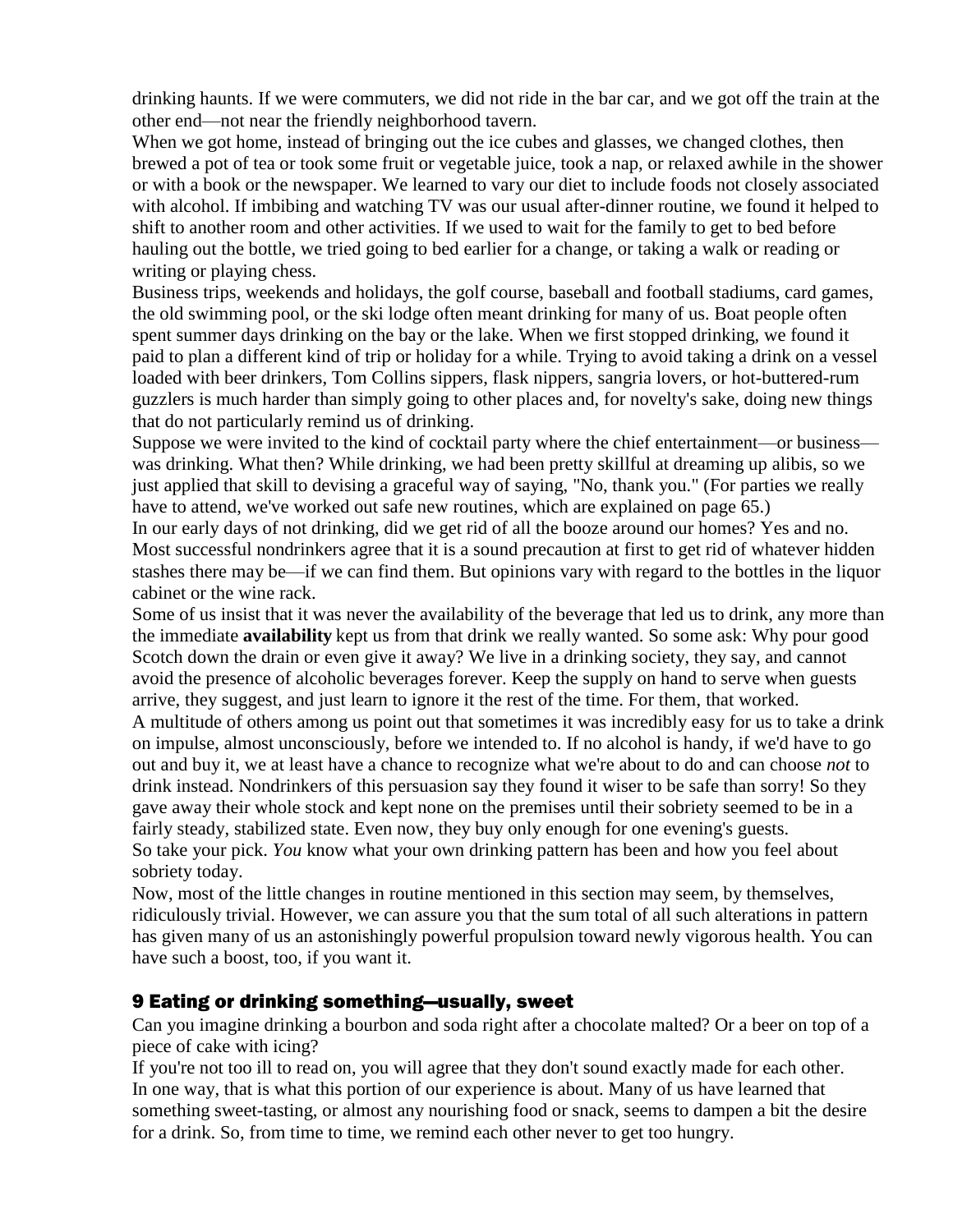Maybe it's just imagination, but the yen for a shot does seem to be sharper when the stomach is empty. At least, it's more noticeable.

This booklet is based on our own personal experience, rather than on scientific reports. So we cannot explain precisely, in technical terms, why this should be so. We can only pass on the word that thousands of us—even many who said they had never liked sweets—have found that eating or drinking something sweet allays the urge to drink.

Since we are neither physicians nor nutrition experts, we cannot recommend that everybody carry a chocolate bar and nibble on it whenever the thought of a drink arises. Many of us do, but others have sound health reasons for avoiding sweets. However, fresh fruit and dietetic substitutes for sweet food and drink are available, and so the idea of using a sweet *taste* is practical for anyone. Some of us think it is more than the taste that helps quell the impulse toward alcohol. It may also be, in part, just substituting a new set of physical actions: getting a soft drink, a glass of milk or punch,

and some cookies or some ice cream, then drinking or chewing, and swallowing. Certainly, many alcoholics, when they first stop drinking, are found to be much more undernourished than they had suspected. (And the condition is encountered in all economic brackets.) For that reason, many of us are advised by our doctors to take supplemental vitamins. So perhaps many of us simply need nourishment more than we realize, and any good food in the stomach really makes us feel better physiologically. A hamburger, honey, peanuts, raw vegetables, cheese, nuts, cold shrimp, fruit gelatin, a mint—anything you like, that is good for you, can do the trick.

Newly sober alcoholics, when it is suggested they eat instead of drink, frequently wonder: What about getting too fat? We can point out that we see this occur only rarely. Many of us lose unnecessary fat when we start taking in wholesome food instead of the sheer calories of ethyl alcohol, and others have gained needed pounds.

To be sure, a few ice cream or candy "addicts" do find in their first sober months a bulge or roll developing here and there, in the usual wrong places. But that seems a small price to pay for release from active alcoholism. Better to be chubby or pleasingly plump than drunk, right? Did you ever hear of anyone being arrested for "fat driving"?

Anyhow, with a little patience and sound judgment, the weight situation usually straightens itself out, our experience proves. If it does not, or if you have a chronic, serious obesity or underweight problem, you probably should consult a medical expert who not only knows weight problems, but also understands alcoholism. We never find any conflict between A.A experience and sound medical advice given by a physician sophisticated about alcoholism.

So the next time the temptation to drink arises, let's eat a little, or sip something gooey. At least, that puts off the drink for an hour or two, so we can take another step toward recovery... maybe the one suggested in the next section.

## 1 0 Making use of 'telephone therapy<sup>7</sup>

When we were first trying to achieve sobriety, many of us found ourselves taking a drink without planning to. Sometimes, it seemed to happen practically without our knowing it. There was no conscious decision to drink, and there was no real thought about possible consequences. We had not intended to set off an entire drinking episode.

Now we have learned that simply postponing that first drink, putting something else in its place, provides us with a chance to *think* about our drinking history, to think about the disease of alcoholism, and to think about the probable results of starting to drink.

Fortunately, we can do more than just think about it, and we do. We telephone someone.

When we stopped drinking, we were told repeatedly to get AA people's telephone numbers, and instead of drinking, to phone these people.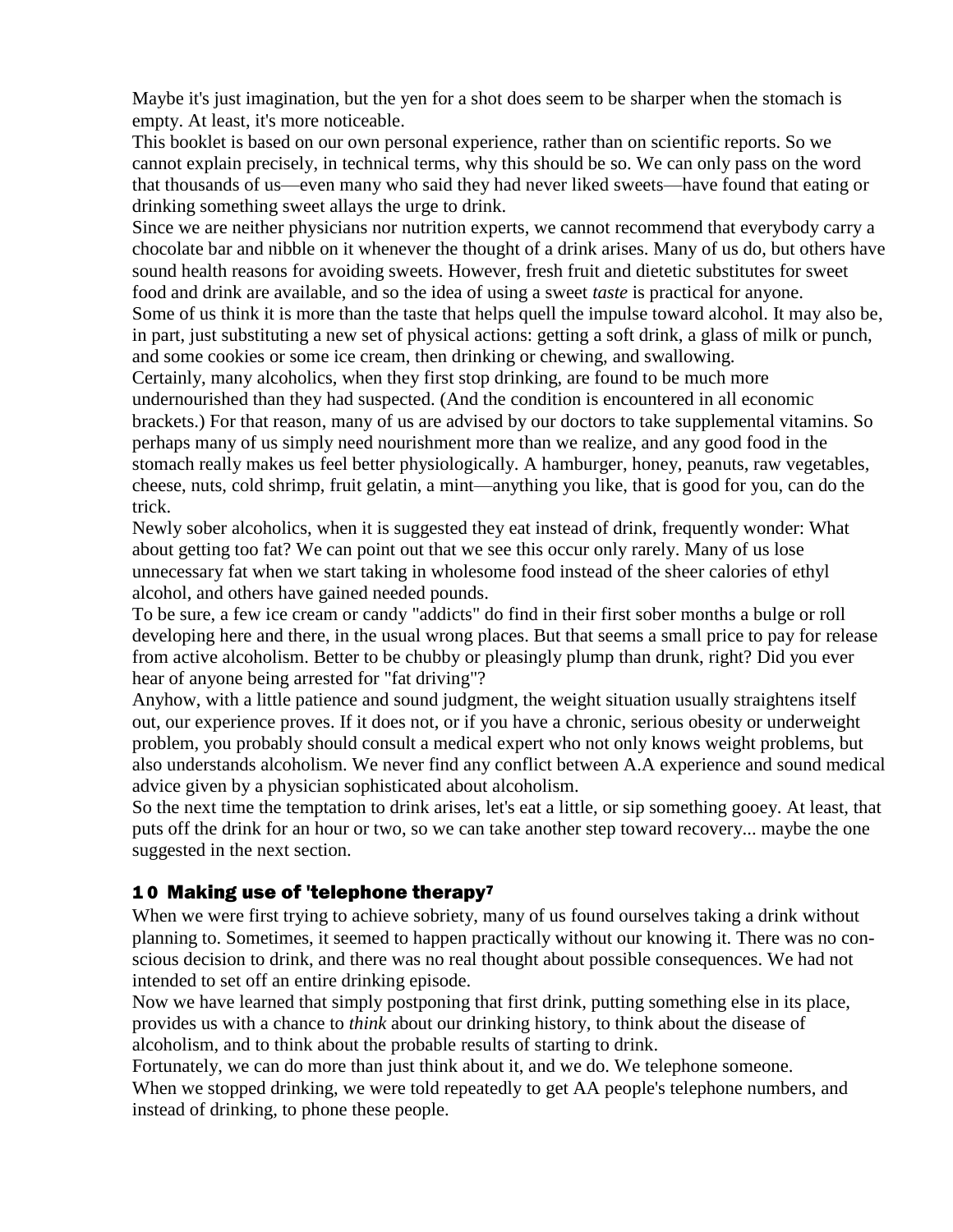At first, the thought of telephoning a new acquaintance, someone we barely knew, seemed strange, and most of us were reluctant. But the AA's—those with more non-drinking days behind them than we had—kept suggesting it. They said they understood why we hesitated, because they had felt the same way. Nevertheless, they said, just *try* it, at least once.

And so, finally, thousands and thousands of us have. To our relief, it turned out to be an easy, pleasant experience. Best of all, it worked.

Maybe the quickest way to understand this, before you try it, is to put yourself mentally in the place of the person being called. It is a rewarding and gratifying thing to be trusted that much. So the person receiving the call is almost invariably nice, even charming, about it— not at all surprised, and even glad to hear from us.

There's more. Lots of us have found that when we wanted to drink, we could telephone someone more experienced in sobriety than we were, and it was not even necessary to mention that we were thinking of drinking. That was often understood, without a word. *And it really did not matter what time we called, day or nights!*

Sometimes, for no apparent reason, we found ourselves suddenly, inexplicably undergoing an onslaught of anxiety, fear, terror, even panic, which made no sense. (This happens to lots of human beings, of course, not just to alcoholics.)

When we told the truth about the way we really felt, what we were doing, and what we wanted to do, we found we were perfectly understood. We got total empathy—not sympathy. Everyone we called, remember, had been in exactly the same boat some time or other, and they all remembered, vividly.

More frequently than not, only a few moments of conversation made our thought of a drink disappear. Sometimes, we got practical, eye-opening information, or gentle, indirect guidance, or tough, direct, heart-to-heart advice. Sometimes, we found ourselves laughing.

Observers of recovered alcoholics have noticed the extensive network of informal social contacts among AA members, even when we are not at AA meetings, and often when no one is thinking or talking of drinking. We've found we can have about as much social life with each other as we want, doing together the usual things friends do—listening to music, gabbing, going to plays and movies, eating together, camping and fishing, sight-seeing, or just visiting, in person or by note or telephoneall without the necessity of a single drink.

Such acquaintanceships and friendships have a unique value for those of us who choose not to drink. We are free to be ourselves among people who share our own concern for the maintenance of a happy sobriety, without being fanatically against all drinking.

It is possible, of course, to remain sober among people who are not recovered alcoholics, and even among those who drink a lot, though we will probably feel some social discomfort in their company. But among other sober alcoholics, we can be sure that our recovery from alcoholism is highly prized and deeply understood. It means a lot to these friends, just as their health is cherished by us.

The transition to enjoyment of sobriety sometimes begins when, newly sober, we keep in touch with others equally new at the game. At first, it often seems a little awkward to strike up friendships with people who have been sober for years. We are usually more at ease with those who, like ourselves, are just setting out toward recovery. That's why many of us make our first telephone calls about not drinking to our AA "contemporaries."

"Telephone therapy" works even when we don't know any individual to call. Since a number for AA is listed in practically every telephone directory in the United States and Canada (and in many other countries), it is easy simply to dial that number and instantly be in touch with someone who honestly understands, at gut level. It may be a person we have never met, but the same genuine empathy is there.

Once the first call is made, it is much, much easier to make another, when it is needed. Finally, the need to talk away a desire for a drink virtually disappears for most of us. When it does, though,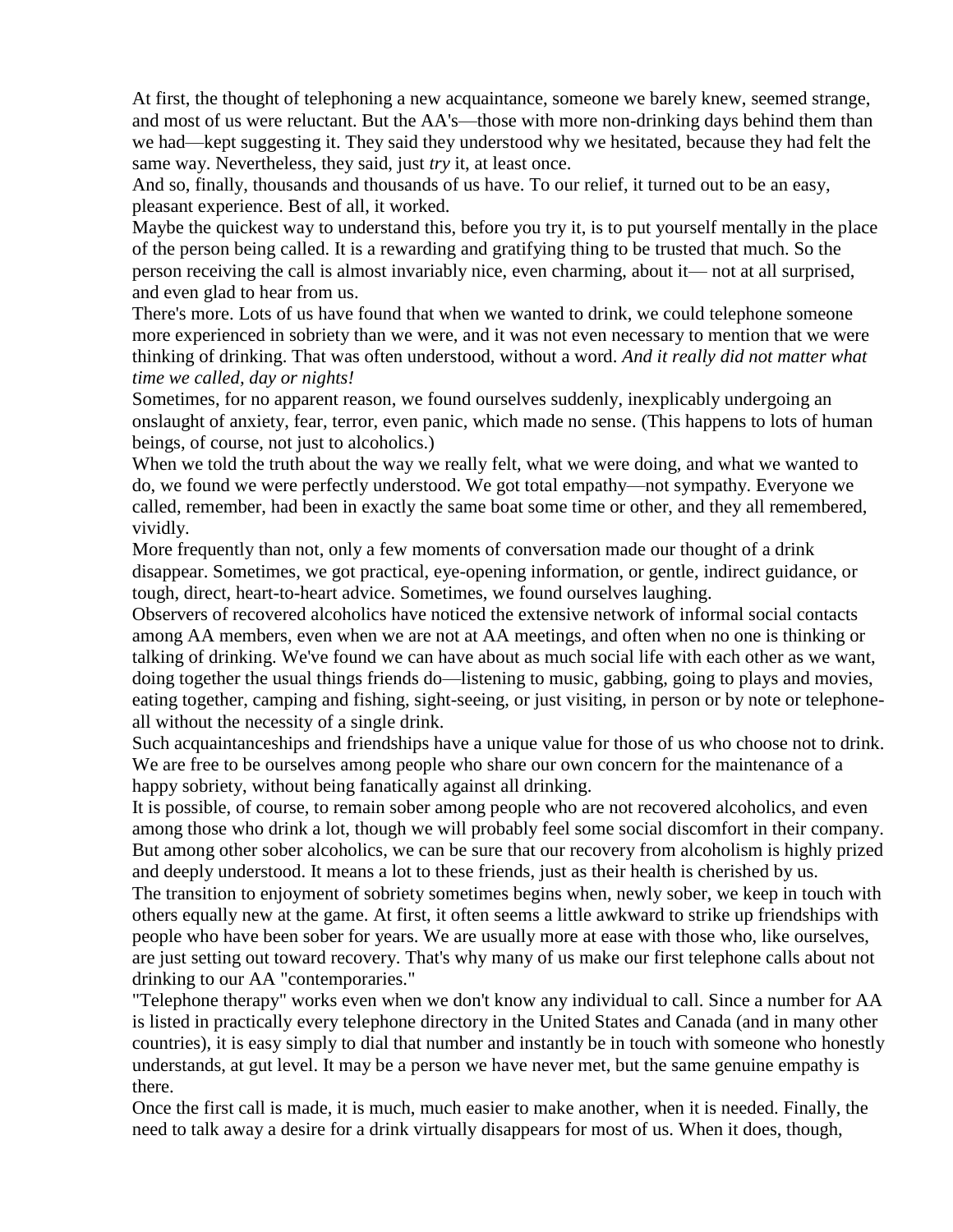many of us find we have established a habit of occasional friendly telephone visits, so we keep them up because we enjoy them.

But that usually comes later. At first, "telephone therapy" is primarily for helping us stay sober. We reach for the phone instead of a drink. Even when we don't think it will work. Even when we don't want to.

## 1 1 Availing yourself of a sponsor

Not every AA member has had a sponsor. But thousands of us say we would not be alive were it not for the special friendship of one recovered alcoholic in the first months and years of our sobriety. In the earliest days of AA, the term "sponsor" was not in the AA jargon. Then a few hospitals in Akron, Ohio, and New York began to accept alcoholics (under that diagnosis) as patients—*if* a sober AA member would agree to "sponsor" the sick man or woman. The sponsor took the patient to the hospital, visited him or her regularly, was present when the patient was discharged, and took the patient home and then to an AA meeting. At the meeting, the sponsor introduced the newcomer to other happily non-drinking alcoholics. All through the early months of recovery, the sponsor stood by, ready to answer questions or to listen whenever needed.

Sponsorship turned out to be such a good way to help people get established in AA that it has become a custom followed throughout the AA world, even when hospitalization is not necessary. Often, the sponsor is the first person to call on a problem drinker who wants help—or the first recovered alcoholic to talk with the inquirer if he or she goes to an AA office—or the AA member volunteering to "sponsor" an alcoholic about to be released from a detox or rehab unit, a hospital, or a correctional facility.

At AA meetings, people often recommend that an AA beginner get a sponsor, and it is left up to the newcomer to pick someone as his or her sponsor, if one is wanted.

One reason it is a good idea to have a sponsor is that you have a friendly guide during those first days and weeks when AA seems strange and new, before you feel you know your own way about. Besides, a sponsor can spend far more time with you, and give you far more individual attention, than a busy professional helper possibly could. Sponsors make house calls, even at night.

If you do have a sponsor, some of the following suggestions may help. Remember, they are based on thousands of AA members' experience over many, many years.

*A.* It's usually better if men sponsor men and women sponsor women. This helps avoid the possibility of romance rearing its lovely head—a development which can hideously complicate, if not destroy, the sponsor-newcomer relationship. By trial and error, we've discovered that sex and sponsorship are a very bad mix.

**B.** Whether or not we like what our sponsor suggests (and sponsors can only suggest; they cannot make anybody do anything, or actually prevent any action), the fact is that the sponsor has been sober longer, knows pitfalls to avoid, and may be right.

C. An AA sponsor is not a professional caseworker or counselor of any sort. A sponsor is not someone to borrow money from, nor get clothes, jobs, or food from. A sponsor is not a medical expert, nor qualified to give religious, legal, domestic, or psychiatric advice, although a good sponsor is usually willing to discuss such matters confidentially, and often can suggest where the appropriate professional assistance can be obtained.

A sponsor is simply a sober alcoholic who can help solve only one problem: how to stay sober. And the sponsor has only one tool to use— personal experience, not scientific wisdom.

Sponsors have *been* there, and they often have more concern, hope, compassion, and confidence for us than we have for ourselves. They certainly have had more experience. Remembering their own condition, they reach *out* to help, not down.

Someone has said alcoholics may be people who should never keep secrets about themselves, especially the guilty kind. Being open about ourselves helps prevent that, and can be a good antidote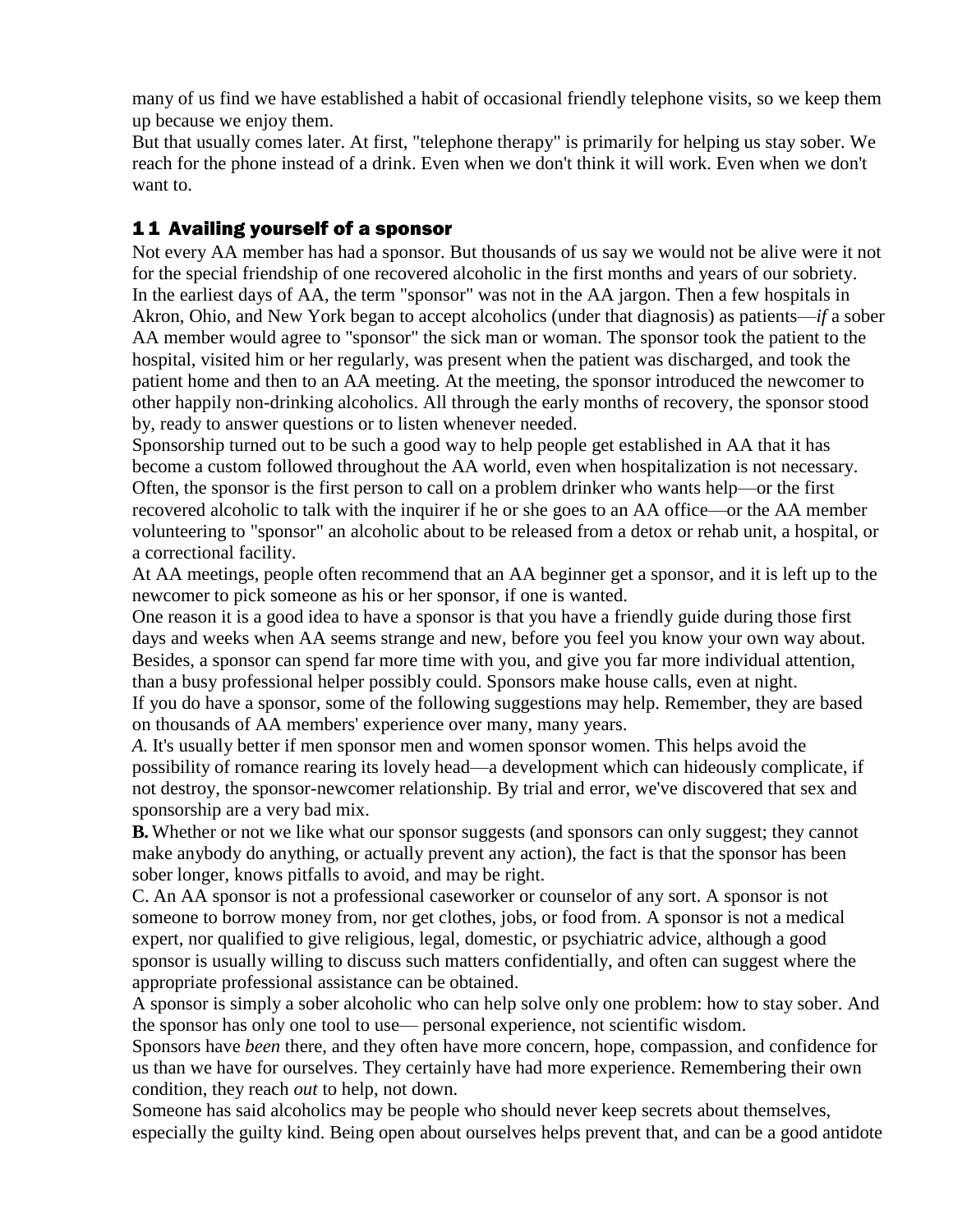for any tendency toward excessive self-concern and self-consciousness. A good sponsor is someone we can confide in, get everything off our chests with.

D. It's agreeable when the sponsor is congenial, someone who shares our background and interests beyond sobriety. But it is not necessary. In many instances, the best sponsor is someone totally different. The most unlikely pairings of sponsor and newcomer sometimes work the best.

E. Sponsors, like most everyone else, are likely to have some family and job obligations. Although a sponsor will, on occasion, leave work or home to help a newcomer in a real bind, there are naturally times when the sponsor is truly out of reach.

Here is the opportunity for many of us to use our reawakening wits and figure out a substitute for a sponsor. If we genuinely desire help, we do not let a sponsor's illness, or momentary unavailability for any other reason, stop us from getting some help.

We can try to find a nearby AA meeting. We can read AA literature or something else we have found helpful. We can telephone other recovered alcoholics we have met, even if we don't know them very well. And we can telephone or visit the nearest AA office or clubroom for AA members. Even if the only person we find to talk to is someone we have not met before, we're sure to encounter sincere interest and a desire to help in any AA member we reach. When we really level about our distress, true empathy is forthcoming. Sometimes, we get really needed encouragement from recovered alcoholics we do not much care for. Even if such a feeling is mutual, when one of us trying to stay sober asks any other recovered alcoholic to help us not drink, all petty and superficial differences melt away.

F. Some people think it a good idea to have more than one sponsor, so at least one is always likely to be available. This plan has one additional advantage, but also carries a slight risk.

The advantage is that three or four sponsors provide a wider range of experience and knowledge than any one person possibly can.

The risk in having several sponsors, rather than just one, lies in a tendency some of us developed during our drinking days. In order to protect ourselves and keep our drinking beyond criticism, we often told different tales to different people. We even learned how to manipulate people, in a sense, so the people-environment would practically condone, or even encourage, our drinking. We may not have been aware of this tendency, and it was usually lacking in any evil intent. But it really became a part of our personalities in our drinking days.

So a few of us with a clutch of sponsors have caught ourselves trying to play off one sponsor against another, telling one thing to the first, something else to the second. This doesn't always work, since sponsors are hard to kid. They catch on pretty fast to the tricks of anyone wanting to drink, having used almost all such wiles themselves. But sometimes we can keep at it until we get one sponsor to say something directly opposite to what another sponsor has said. Maybe we manage to wangle out of somebody what we *want* to hear, not what we need. Or, at least, we interpret this sponsor's words to suit our wishes.

Such behavior seems more a reflection of our illness than an honest search for help in getting well. We, the newcomers, are the ones most hurt when this happens. So maybe if we have a team of sponsors, it would be a good idea to keep one eye cocked sharply, alert to catch ourselves if we should find ourselves getting into games like that, instead of trying to progress straight toward our own recovery goal.

G. Being recovered alcoholics themselves, sponsors naturally have their own unique strengths—and foibles. The sponsor (or any other human being) without flaw or weakness hasn't turned up yet, as far as we know.

It is a rare occurrence, but it is possible that we can be misled or given a bum steer by a sponsor's mistaken advice. As we've all found by doing it ourselves, even with the best intentions, sponsors can goof.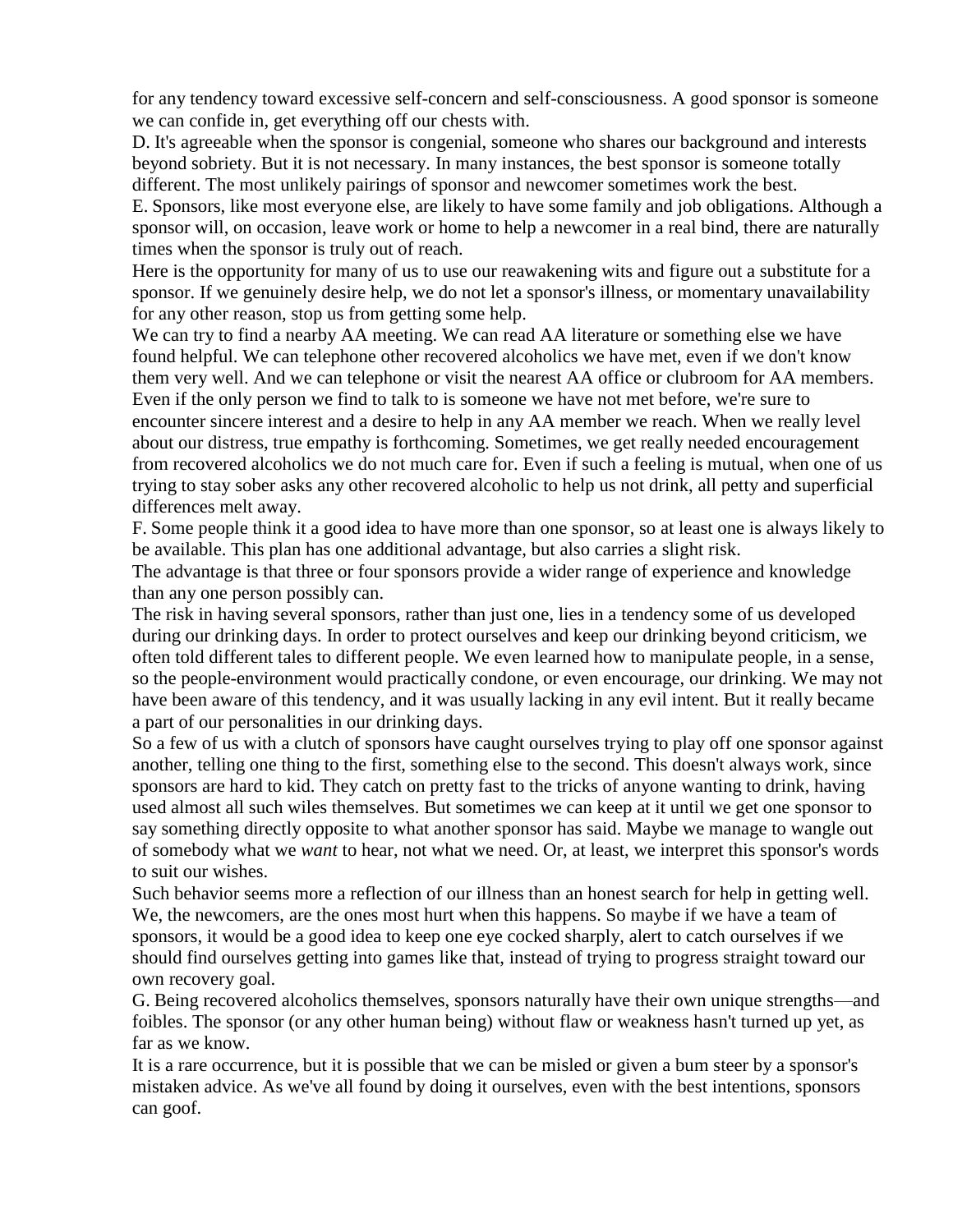You probably can guess what the next sentence will say.... *A sponsor's unfortunate behavior is no more a valid excuse for taking a drink than anything else is.* The hand that pours a drink down your gullet is still your own.

Rather than blame the sponsor, we've found at least 30 other ways to stay away from a drink. Those 30 are laid out in the other sections of this booklet, of course.

H. You are under no obligation ever to repay your sponsor in any way for helping you. He or she does so because helping others helps us maintain our own sobriety. You are free to accept or reject help. If you accept it, you have no debt to repay.

Sponsors are kind—and tough—not for credit, and not because they like to "do good works." A good sponsor is as much helped as the person being sponsored. You'll find this to be true the first time you sponsor someone.

Some day, you may want to pass such help on to someone else. That's the only thanks you need give.

**I.** Like a good parent, a wise sponsor can let the newcomer alone, when necessary; can let the newcomer make his or her own mistakes; can see the newcomer rejecting advice and still not get angry or feel spurned. A sharp sponsor tries hard to keep vanity and hurt feelings out of the way in sponsorship.

And the best sponsors are really delighted when the newcomer is able to step out past the stage of being sponsored. Not that we ever have to go it altogether alone. But the time does come when even a young bird must use its own wings and start its own family. Happy flying!

## 12 Getting plenty of rest

For at least three reasons, people who drink heavily often cannot realize how tired they are. The reasons are three characteristics of alcohol: (1) It is full of calories, which give instant energy; (2) it numbs the central nervous system, so that one cannot fully feel body discomfort; (3) after its anesthetic effect wears off, it produces agitation that *feels* like nervous energy.

After we stop drinking, the agitating effect may persist for a while, leading to jumpiness and insomnia. Or we may suddenly become aware of our fatigue and so feel worn-out and lethargic. Or the two conditions may alternate.

Either is a normal reaction that thousands of us have had at the very beginning of our sobriety, in degrees depending on our previous drinking and general state of health. Both wear off sooner or later and need not cause any alarm.

But it is very important to get plenty of rest when we stop drinking, because the notion of having a drink seems to arrive from nowhere with greater ease when we are tired.

Many of us have wondered why we suddenly feel like taking a drink, for no apparent reason. When we examine the situation, time after time we find that we are feeling exhausted and hadn't realized it. Chances are, we have used up too much energy and have not had enough rest. Generally, a snack of some kind or a little nap can change our feelings completely, and the idea of a drink vanishes. Even if we can't fall asleep, just a few minutes of lying down, or relaxing in a chair or a tub, take the edge off the fatigue.

It's even better, of course, to get our lives on a healthy schedule which permits a sufficient regular rest period every 24 hours.

Not all, but thousands of us can tell stories of insomnia spells after we quit drinking. Evidently, it takes a little while for the nervous system to learn (or usually to relearn) the habit of regular,

undisturbed sleep without alcohol in the body. What may be the worst part of this is our worry about it, because the worrying makes it even harder to get to sleep.

The first advice we commonly give each other on this point is "Don't worry. Nobody has ever died of lack of sleep. When your body is tired enough, you'll sleep." And so it turns out.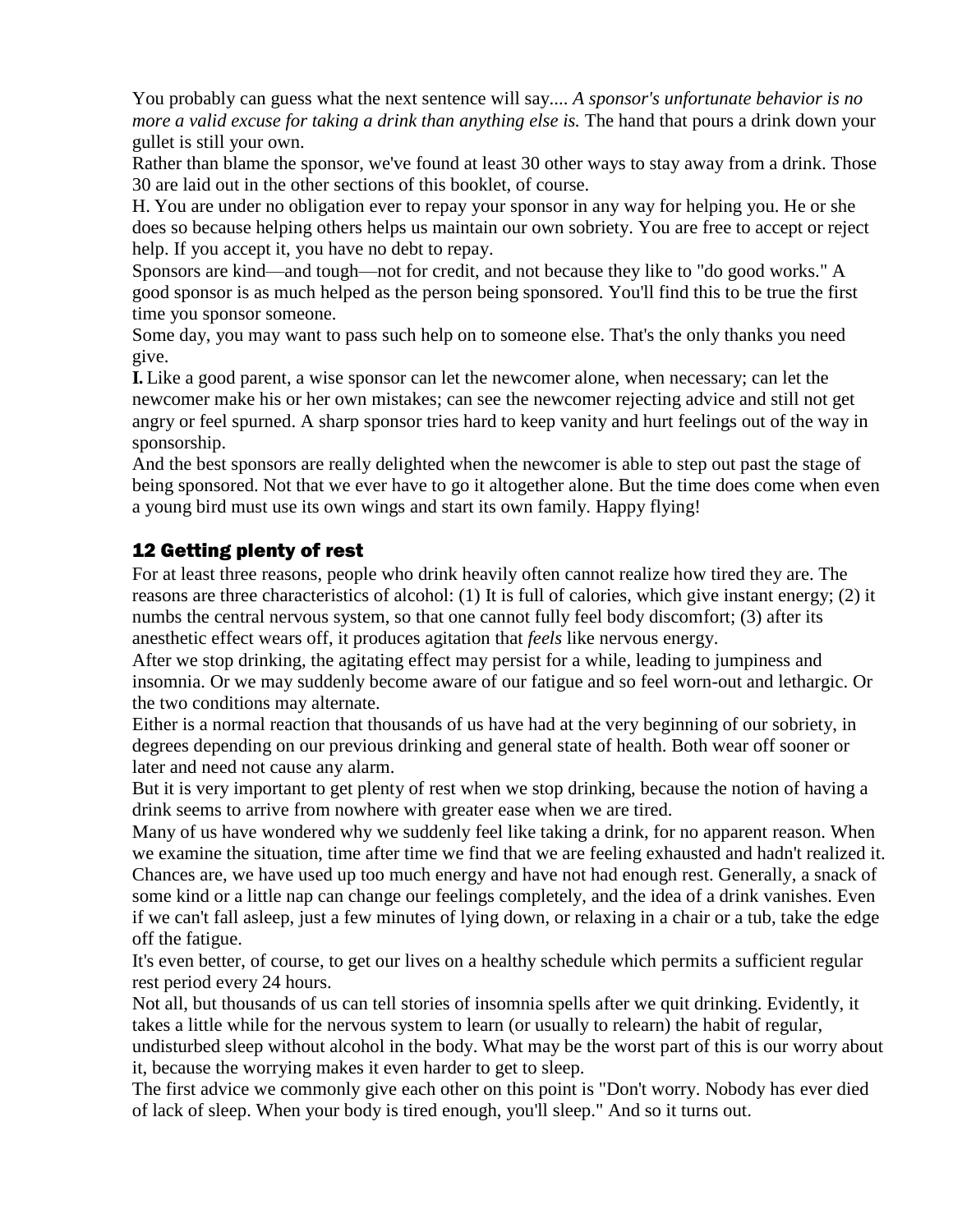Since insomnia was so often the excuse many of us gave ourselves for "needing a drink or two," we largely agree that a brand-new attitude toward insomnia helps in trying not to drink. Rather than toss and turn and fret about it, some of us give in to it, get up, and get some reading and writing done in the wee hours.

Meanwhile, it is a good idea to check out our other health habits to see whether we are in any way making sleep difficult for ourselves. Too much caffeine in the evenings? Are we eating properly? Getting enough of the right kind of exercise? Is the digestive system functioning properly yet? That may take some time.

Many simple, old-fashioned recipes for insomnia actually help, such as a glass of hot milk, deep breathing, a soak in a warm tub, a dull book, or some soft music. Some prefer more exotic gimmicks. One recovered alcoholic recommends heated ginger ale with pepper in it! (To each his or her own!) Others rely on a particular massage, yoga, or various remedies suggested in books on the

subject. Even if we do not fall asleep at once, we can rest by lying still with the eyes closed. Nobody goes to sleep pacing a room or talking all night over coffee.

If the condition persists, it may be advisable to check with a good physician who understands alcoholism well.

One thing we have learned for sure: *Sleeping medicines of any sort are not the answer for alcoholics.* They almost invariably lead to drinking, our experience repeatedly shows.

Because we know how dangerous such medicines can be, some of us have had to put up with slight discomfort for a little while, until our bodies settled into a healthy sleep routine. Once we are past the temporary unease, when a natural sleep rhythm sets in, we can see that the price was eminently worth it.

One more curious item about sleep after we stop drinking may be useful. Long after we have weaned ourselves from the bottle, a great many of us are started to awaken some morning or night realizing we have just had an all-too-vivid dream about drinking.

Not all of us have such dreams. But enough have for us to know that they are common, and harmless.

AA is not a program of dream interpretation, so we cannot point out the hidden meanings, if any, that such dreams have, as psychoanalysts and other dream interpreters do. We can report only that such dreams may occur, so don't be too surprised. Among the most common is a dream that one finds oneself drunk, and horrified about it, but has no memory at all of taking a drink. We may even awaken with chills, shakes, and other classic hangover jitters—when, of course, we haven't touched a drop in months. It was all just a bad dream. And it may come out of the blue, long, long after our last drink.

Probably, it's a good thing that we find ourselves shook up and miserable at the notion of drinking, even in a dream. Maybe this means we are really beginning to get the idea, deep down in our bones, that drinking is no good for us. Sobriety is better, even to dream about.

The beauty of sober sleep, once it is achieved, is the sheer pleasure of waking up—no real hangover, no worries about what may have happened in last night's blackout. Instead, it means facing the new day refreshed, hopeful, and grateful.

## 1 3 'First Things First'

Here's an old saying that has special, strong meaning for us. Simply stated, it is this: Above all other concerns, we must remember that we cannot drink. Not drinking is the first order of business for us, anywhere, any time, under any circumstances.

This is strictly a matter of survival for us. We have learned that alcoholism is a killer disease, leading to death in a large number of ways. We prefer not to activate that disease by risking a drink.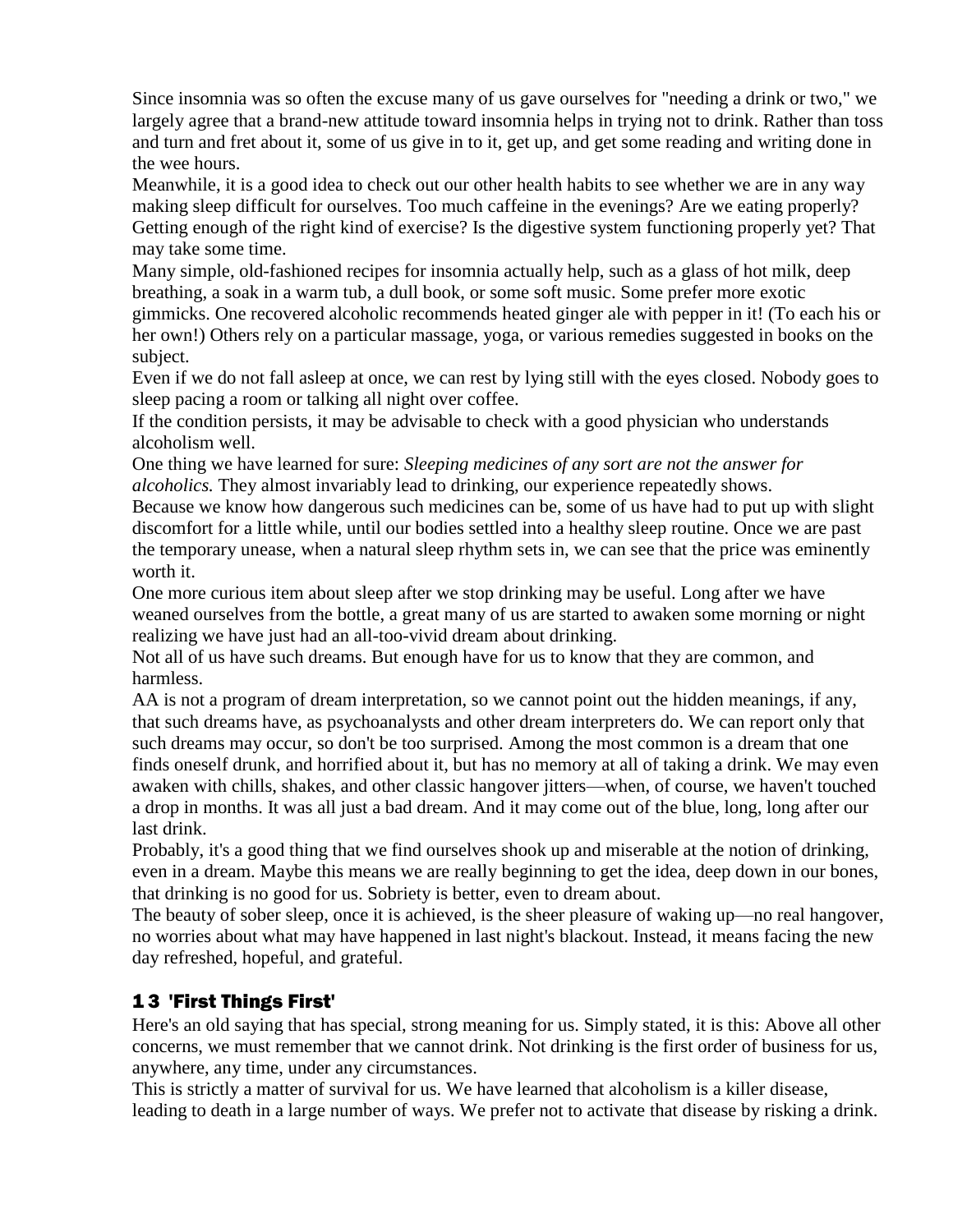Treatment of our condition, as the American Medical Association has noted, "primarily involves not taking a drink." Our experience reinforces that prescription for therapy.

In practical, day-by-day matters, this means we must take whatever steps are necessary, at whatever inconvenience, *not* to drink.

Some have asked us, "Does this mean you rank sobriety ahead of family, job, and the opinion of friends?"

When we view alcoholism as the life-or-death matter it is, the answer is plain. If we do not save our health—our lives—then certainly we will have no family, no job, and no friends. If we value family, job, and friends, we must *first* save our own lives in order to cherish all three.

"First Things First" is rich in other meanings, too, which can be significant in combating our drinking problem. For instance, many of us have noticed that when we first stopped drinking, it seemed to take us longer to make up our minds than we liked. Decisions seemed to come hard—on again, then off again.

Now, indecisiveness is certainly not limited to recovering alcoholics, but perhaps it bothered us more than it would others. The newly sober homemaker could not figure out which of many cleanup jobs to do first. The businessman couldn't decide whether to return those phone calls or dictate those letters. In many departments of our lives, we wanted to catch up on all the tasks and obligations we had been neglecting. Obviously, we couldn't take care of them all at once.

So "First Things First" helped. If any of the choices before us involved drinking or not drinking, that decision deserved and got priority. Unless we held on to our sobriety, we knew, *no* cleaning would get done, no calls made, no letters written.

Then we used the same slogan in ordering our newfound sober time. We tried planning the day's activities, arranging our tasks in order of importance, and never making the schedule too tight. We kept in mind another "first," our general health, because we knew that getting overtired or skipping meals could be dangerous.

During active alcoholism, many of us led pretty disorganized lives, and the confusion often made us feel unsettled or even desperate. Learning not to drink is facilitated, we have discovered, by introducing some order into each day—but being realistic and keeping our plan flexible. The rhythm of our own special routine has a soothing effect, and an apt principle around which to organize some orderliness is—yes, "First Things First."

## 1 4 Fending off loneliness

Alcoholism has been described as "the lonely disease," and very few recovered alcoholics argue the point. Looking back at the last years or months of our drinking, literally hundreds of thousands\* of us remember feeling isolated even when we were among a lot of happy, celebrating people. We often felt a deep sense of not belonging, even when we cheerfully acted sociable.

Many of us have said we drank originally to be "a part of the crowd." Many of us felt we had to drink to "get in," and to feel that we fitted in with the rest of the human race.

It is an observable fact, of course, that our chief use of alcohol was egocentric—that is, we poured it into our *own* bodies, for the effect we felt within our *own* skin. Sometimes, that effect momentarily helped us to behave sociably, or temporarily assuaged our inner lonesomeness.

But when that effect of alcohol wore off, we were left feeling more set apart, more left out, more "different" than ever, and sadder.

If we felt guilty or ashamed of either our drunkenness itself or anything we did while drinking, that compounded our feeling of being an outcast. At times, we secretly feared or even believed that we deserved ostracism, because of the things we did. "Maybe," many of us thought, "I really am an outsider."

(Perhaps this feeling is familiar to you, when you think back to your last bad hangover or bad drunk.)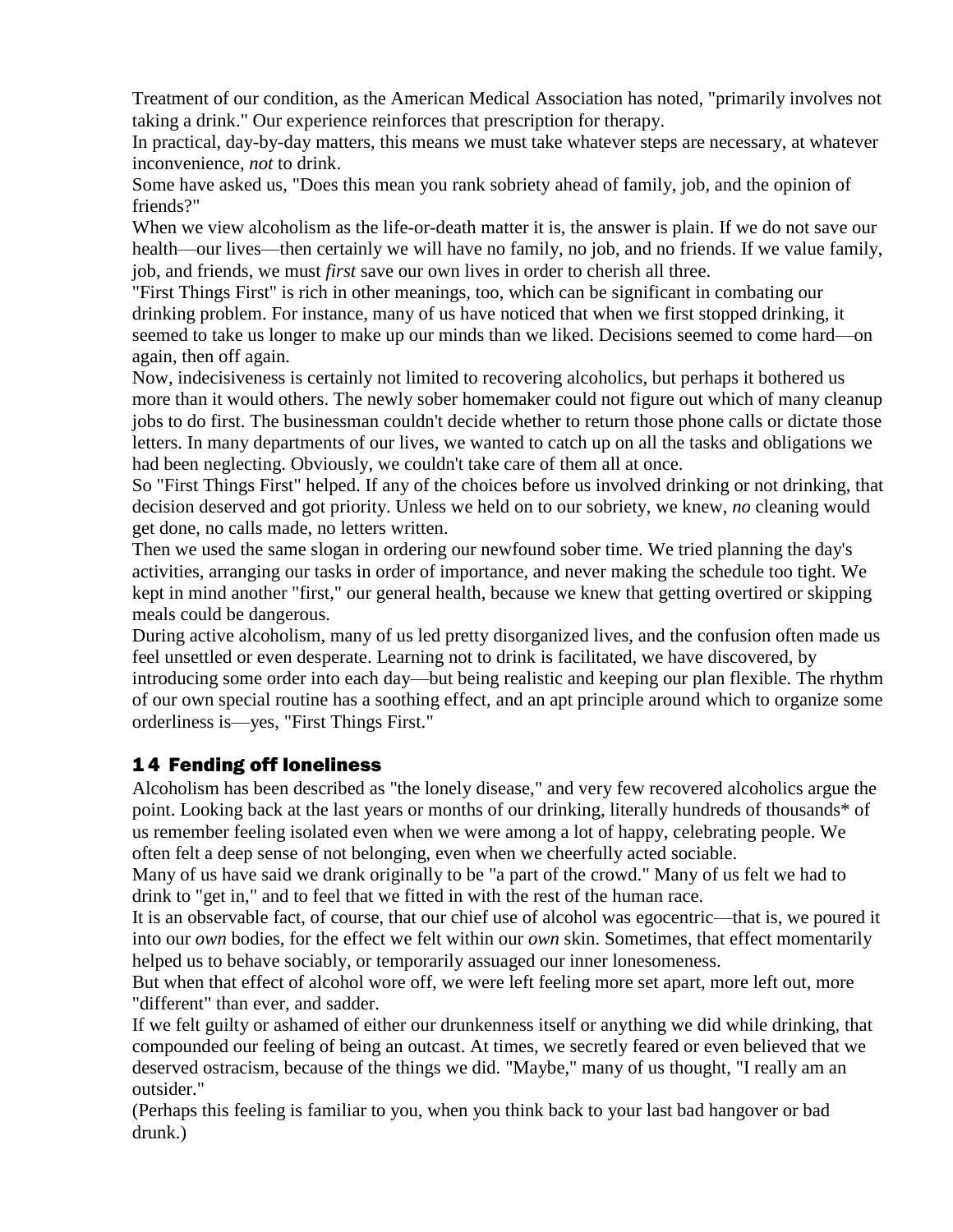The lonely road ahead looked bleak, dark, and unending. It was too painful to talk about; and to avoid thinking about it, we soon drank again.

Although some of us were lone drinkers, it can hardly be said that we completely lacked companionship during our drinking days. People

**\* The present worldwide membership of AA is estimated to be over two million.**

were all around us. We saw, heard, and touched them. But most of our important dialogues were entirely interior, held with ourselves. We were sure nobody else would understand. Besides,

considering our opinion of ourselves, we were not sure that we *wanted* anybody to understand. No wonder, then, that when we first listen to recovered alcoholics in AA talking freely and honestly about themselves, we are stunned. Their tales of their own drinking escapades, of their own secret fears and loneliness, jar us like a thunderbolt.

We discover—but can hardly dare to believe right at first—that *we are not alone.* We are *not* totally unlike *everybody,* after all.

The brittle shell of protective and fearful egocentricity we have dwelled in so long is cracked open by the honesty of other recovered alcoholics. We sense, almost before we can articulate it, that we do belong somewhere, and the loneliness starts rapidly leaking away.

Relief is too weak a word to convey our initial feeling. It is mixed with wonder, too, and almost a kind of terror. Is it real? Will this last?

Those of us sober in AA a few years can assure any newcomer at an AA meeting that it *is* real, very real indeed. And it does last. It is not just another false start, of the sort that most of us have experienced too often. It is not one more burst of gladness soon to be followed by hurt disappointment. Instead, as the number of people now sober for decades in AA swells each year, we see before our eyes more and more hard proof that we can have a genuine and enduring recovery from the loneliness of alcoholism.

Still, getting over years-long, deeply ingrained habits of suspicion and other protective mechanisms can hardly be an overnight process. We have become thoroughly conditioned to feeling and acting misunderstood and unloved—whether we really were or not. We are accustomed to acting like loners. So, after we first stop drinking, some of us may need a little time and a little practice to break out of our customary solitude. Even though we begin to believe we are not alone any more, we sometimes act and feel in the old ways.

We're green at reaching out for friendship—or even accepting it when it is offered. We're not quite sure how to do it, or whether it will work. And that piled-up, super-heavy burden of years of fear still can drag at us. Therefore, when we start to feel a bit lonely—whether we are actually, physically alone or not—the old routines and the balm of booze can easily entice us.

Now and then, some of us are even tempted just to give up, and go back to the old misery. At least, it is familiar, and we wouldn't have to work hard to recapture all the expertise we achieved at the drinking life.

Telling an AA group about himself, a fellow once said that being a drunk from his teen-age years to his forties was a full-time occupation, and he passed by most of the things North American males usually learn as they grow into young manhood.

So there he was in his forties, he said, sober. He knew how to drink and brawl, but he had never learned a vocational or professional skill, and he was ignorant of most social graces. "It was awful," he declared. "I didn't even know how to ask a girl for a date or what to do on one! And I found there aren't any classes on 'How to Date' for 40-year-old bachelors who never learned."

The laughter in the AA meeting room that night was particularly hearty and affectionate. So many there empathized, had gone through the same brand of unease. When we feel such awkwardness, incongruous at 40 (or even at 20, these days), we might think we were pathetic, even grotesque were it not for the many rooms full of understanding AA people who have known that very type of fear, and can now help us see the humor in it. So we can smile as we try again, until we get it right.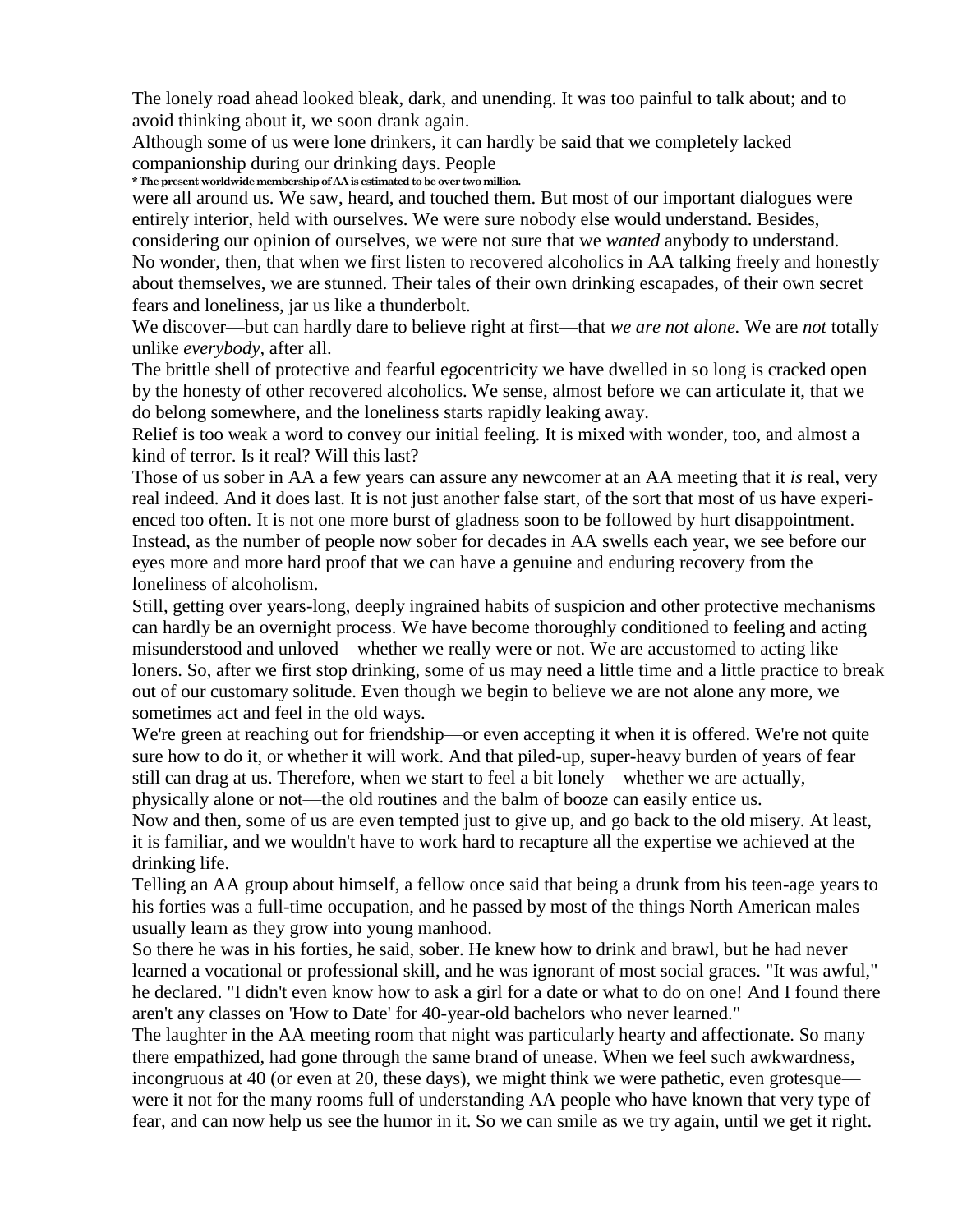We do not have to give up in secret shame any more; we do not have to renew our old, hopeless attempts to find social confidence in the bottle, where we found loneliness instead.

That is just one extreme example of the kind of all-arms-and-legs feeling some of us get when we first set sail on sobriety. It illustrates how dangerously lost we might be if we tried to go it alone. There might be one chance in millions that we'd make the voyage somehow.

But we know now that we do not have to proceed all on our own. It is far more sensible, safer, and surer to do it in the company of the whole happy fleet going in the same direction. And none of us need feel any shame at all at using help, since we all help each other.

It is no more cowardly to use help in recovering from a drinking problem than it is to use a crutch if you have a broken leg. A crutch is a beautiful thing to those who need it, and to those who see its usefulness.

Is there really anything heroic in a sightless person's stumbling and groping—just because he or she refuses to use easily obtained assistance? Foolish risk-taking—even when it is not at all necessary sometimes does get undeserved praise. But mutual helpfulness—since it always works better really should be more prized and admired.

Our own experience at staying sober overwhelmingly reflects the wisdom of using whatever good help is available in recovery from a drinking problem. Despite our great need and desire, none of us recovered from alcoholism solely on our own. If we had, of course, we would have had no need to approach AA, a psychiatrist, or anyone else for aid.

Since no one can live totally alone, since all of us are dependent to some degree on our fellow human beings for at least some goods and services, we have found it sensible to accept that particular reality, and to work within it in the highly important venture of getting over our active alcoholism.

Thoughts of a drink seem to sneak into our minds much more smoothly and slyly when we are alone. And when we feel lonesome, and an urge for a drink strikes, it seems to have special speed and strength.

Such ideas and desires are much less likely to occur when we are with other people, especially other nondrinkers. If they do occur, they seem less potent and more easily put aside while we are in touch with fellow AA members.

We are not forgetting that almost everyone occasionally needs some time to himself, or herself, to collect thoughts, take stock, get some thing done, work out a private situation, or just vacation from the stress of the usual day. But we have found it dangerous to become too indulgent about this, especially when our mood becomes a bit morose or self-pitying. Almost any company is better than a bitter privacy.

Of course, even at an AA meeting, it is possible to want to drink, just as people can feel lonely in a crowd. But the odds against taking the drink are much better in the company of other AA's than they are when we are alone in our room, or in a hidden corner of a quiet, deserted barroom.

When we have only ourselves to talk to, the conversation gets kind of circular. More and more, it excludes the sort of sensible input other people can supply. Trying to argue yourself out of a drink is rather like attempting self-hypnosis. Often, it is about as effective as trying to persuade a pregnant mare not to foal when her term has come.

For these reasons, then, when we suggest avoiding fatigue and hunger, we often tie in a mention of one more hazard to make it a triple play: "Don't let yourself get too tired, too hungry, or too lonely." Check it out.

If the notion of taking a drink crosses your mind any time soon, pause to consider. As often as not, you are likely to find you are in one or more of those three high-risk conditions. Tell somebody, fast. That at least starts to relieve the loneliness.

## 15 Watching out for anger and resentments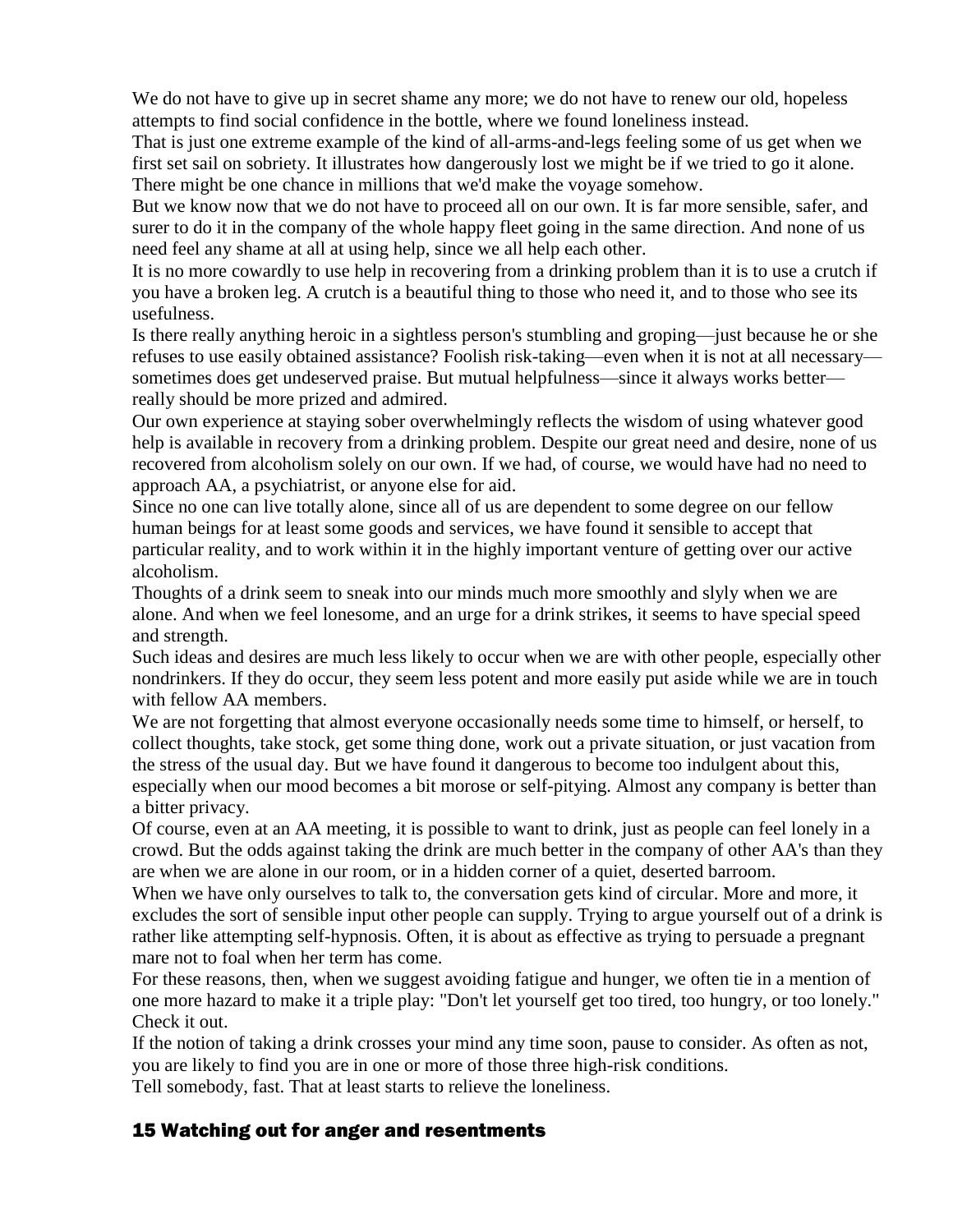Anger has already been touched on in this booklet, but some rough experiences have convinced us it is so important it deserves special attention from anyone wanting to get over a drinking problem. Hostility, resentment, anger—whatever word you use to describe this feeling—seems to have a close tie-up with intoxication and maybe even a deeper one with alcoholism.

For instance, some scientists once asked a large number of alcoholic men why they got drunk, and found an important answer was "So I can tell somebody off." In other words, they felt the power and freedom while drunk to express anger they could not comfortably display when sober.

Someone has suggested there may be a subtle, undetermined biochemical relationship between alcohol and the kind of body changes that accompany anger. One experimental study of alcoholics suggested that resentments may create in the blood of alcoholics a certain uncomfortable condition that is cleared up by a binge. A top psychologist has recently suggested that drinkers may enjoy the feelings of power over others that the influence of alcohol can bring.

Facts have been reported about the close correlation between drinking and assaults and homicides. It seems a large proportion of these in some countries happen when either the victim or the perpetrator (or both) is under the influence of alcohol. Rapes, domestic squabbles leading to divorce, child abuse, and armed robbery are also frequently laid at the doorstep of excessive drinking.

Even those of us who have had no experience in such behavior can easily understand the kind of fierce rage which might lead some people to think of such violence when they are tight enough. So we recognize the potential danger in anger.

There seems little doubt that it is a natural state to occur in the human animal from time to time. Like fear, it may well have some survival value for all members of species *homo sapiens.* Anger toward abstractions such as poverty, hunger, illness, and injustice have no doubt produced changes for the better in various cultures.

But there is also no denying that mayhem and even verbal assaults committed in excesses of anger are deplorable and do damage to society as a whole, as well as to individuals. Therefore, many religions and philosophies urge us to get rid of anger in order to find a happier life.

Yet a great number of people are certain that bottling up anger is very bad for emotional health, that we should get our hostility out in some way, or it will "poison" our insides by turning inward toward ourselves, thus leading to deep depression.

Anger in all its aspects is a universal human problem. But it poses a special threat to alcoholics: Our own anger can kill us. Recovered alcoholics almost unanimously agree that hostility, grudges, or resentments often make us want to drink, so we need to be vigilant against such feelings. We have found much more satisfying ways than drinking for dealing with them.

But we'll get to those later. First, here is a look at some of the shapes and colors anger seems at times to arrive in:

intolerance snobbishness tension distrust

contempt rigidity sarcasm anxiety

envy cynicism self-pity suspicion

hatred discontent malice jealousy

Various AA members have, when sober, been able to trace all those feelings to some underlying anger. During our drinking days, many of us spent little time thinking such things out. We were more likely to brood about them, or to overreact, especially after we heightened such feelings by taking another drink.

Perhaps fear should be on that list, too, because many of us believe anger is frequently an outgrowth of fear. We're not always sure *what* we're afraid of; sometimes, it is just a vague, generalized, nameless fear. And it can give rise to an equally generalized anger, which may suddenly focus on something or someone.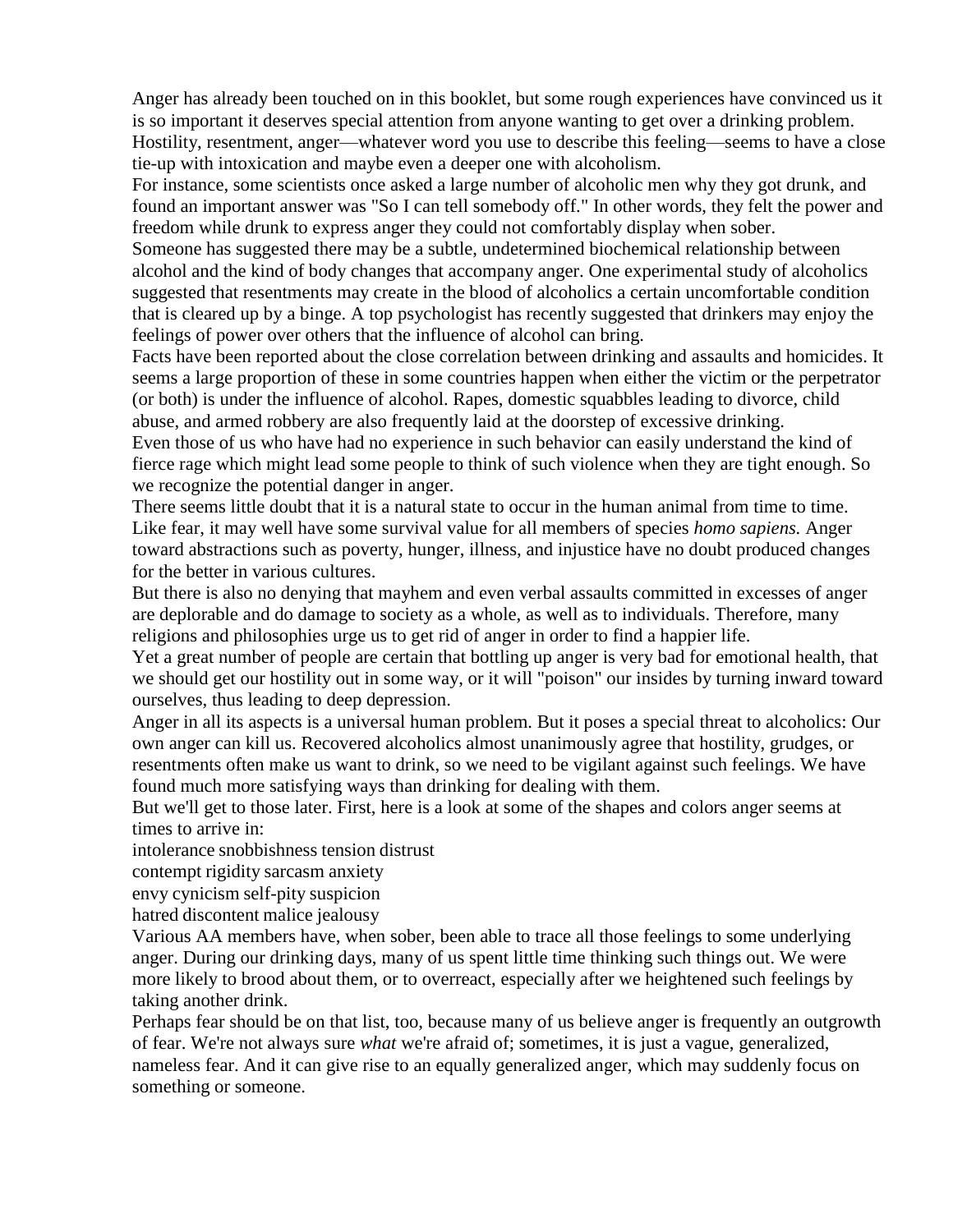Feelings of frustration also can give birth to anger. As a class, problem drinkers are not famous for a high tolerance level when faced with frustration, real or imaginary. A drink used to be our favorite solvent for such an indigestible emotion.

Perhaps "justifiable" resentment is the trickiest of all to handle. It's the end product of "righteous" anger, after long cherishing, and if it is allowed to continue, it will slowly undermine our defenses against taking a drink.

Even if we actually have been treated shabbily or unjustly, resentment is a luxury that, as alcoholics, we cannot afford. For us, *all* anger is self-destructive, because it can lead us back to drinking. (Learning to deal with resentments is discussed in more detail in the books "Alcoholics Anonymous" and "Twelve Steps and Twelve Traditions.")

We cannot pretend to be experts at understanding depth psychology, so we have to concentrate at first, not on searching for the causes of uncomfortable feelings of anger, but on coping with the feelings themselves, whether or not we think they are justified. We zero in on how to keep such feelings from fooling us into taking a drink.

Interestingly, several of the methods already discussed for avoiding a drink have also worked splendidly for getting over the inner discomfort we suffer when angry. For instance, when we begin to simmer inside, it sometimes helps a great deal to take a few bites of something good to eat, or a glass of a sweetened, non-intoxicating beverage.

It's also remarkably effective, when we begin to get teed off at something, to pick up the phone and talk about it to our sponsor or to other recovered alcoholics. And it pays to pause and consider whether or not we may be overtired. If so, we've found that some rest often dissipates rage.

Repeatedly, simply pondering "Live and Let Live" cools our temper.

Or we may shift quickly to an activity that has nothing to do with the source of our anger—work it off with some lively exercise—lose it in listening to our favorite music.

For many of us, contemplating the ideas of the Serenity Prayer blows away our hostility. Often, whatever we are mad about turns out to be something we cannot possibly control or change (traffic jams, the weather, long supermarket lines, for example), so the sensible, mature thing to do is just accept it, rather than boil inside fruitlessly or turn to alcohol.

Of course, at times we are resentful of a circumstance in our life that can, and should, be changed. Maybe we *should* quit a job and get a better one, or get a divorce, or move the family to a different neighborhood. If so, such a decision needs to be made carefully, not in haste or anger. So we still should cool down first. Then maybe we can give some calm, constructive thought to figuring out whether our resentment is directed at something we can change. To double-check this, see the section on the Serenity Prayer, page 18.

Sometimes, it isn't long resentment we must deal with, but a sudden, consuming rage. The 24-hour plan (page 5) and "First Things First" (page 32) have helped many of us cope with such a rage, although we didn't see how they possibly could until we actually tried them—and got surprisingly good results.

Another effective remedy for anger is the "as if" idea. We decide how a mature, truly well-balanced person would ideally handle a resentment like ours, then act *as* »/we were that person. Have a go at it a few times. It works, too.

And for many of us, so does the professional guidance of a good counselor of some sort, a psychiatrist or other physician, or a clergyman.

We can also find an outlet in harmless physical action. The exercise already mentioned, deep breathing, a hot soak, and (in private) pounding a chair or a cushion and yelling have all relieved anger for lots of people.

Simply repressing, glossing over, or damming up anger rarely seems advisable. Instead, we try to learn not to act *on* it, but to do something *about* it. If we don't, we increase enormously our chances of drinking.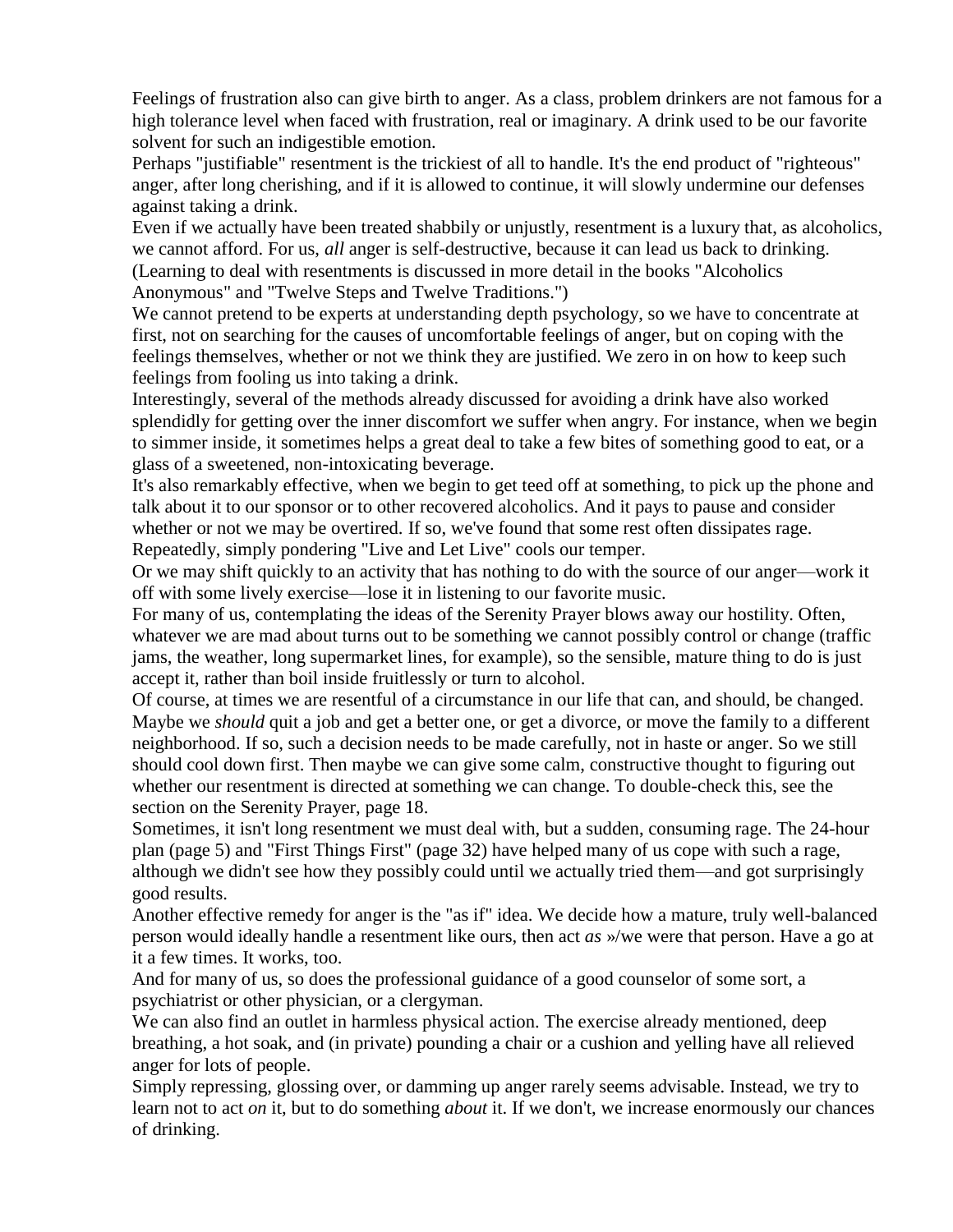As laymen who know simply our own experience, we recovered alcoholics have no laboratory knowledge or scientific theories about these matters. But few people who have ever had a hangover could forget how unreasonably irritable it makes you feel. Sometimes, we took it out on family members, fellow workers, friends, or strangers who certainly had not earned our displeasure. That tendency can hang around awhile after we start staying sober, the way wraiths of stale smoke do in a closed-up barroom, reminding us of drinking days—until we do a good mental housecleaning.

## 1 6 Being good to yourself

When a loved one or a dear friend of ours is recuperating from a serious illness, we generally try to give what good nurses call T.L.C. (Tender Loving Care). We pamper a sick child, providing favorite foods and some fun to help in recovery.

Convalescence from the illness of active alcoholism takes some time, and anyone going through it deserves consideration and a measure of T.L.C.

In times past, people often believed that those recovering from certain ailments just deserved to suffer, since it was thought they had deliberately, selfishly inflicted the sickness on themselves. Because of the guilt and stigma still laid on alcoholism by people who are ignorant of the nature of the disease (including ourselves before we learned better), many of us were not very kind to ourselves in the throes of a hangover. We just suffered and thought of ourselves as "paying the piper" in necessary penance for our misdeeds.

Now that we know alcoholism is not immoral behavior, we have found it essential to readjust our attitudes. We have learned that one of the persons *least* likely to treat the alcoholic like a sick person is, somewhat surprisingly, the alcoholic herself (or himself). Once again, our old thinking habits are cropping up.

It's often said that problem drinkers are perfectionists, impatient about any shortcomings, especially our own. Setting impossible goals for ourselves, we nevertheless struggle fiercely to reach these unattainable ideals.

Then, since no human being could possibly maintain the extremely high standards we often demand, we find ourselves falling short, as all people must whose aims are unrealistic. And discouragement and depression set in. We angrily punish ourselves for being less than super-perfect.

That is precisely where we can start being good—at least fair—to ourselves. We would not demand of a child or of any handicapped person more than is reasonable. It seems to us we have no right to expect such miracles of ourselves as recovering alcoholics, either.

Impatient to get completely well by Tuesday, we find ourselves still convalescing on Wednesday, and start blaming ourselves. That's a good time to back off, mentally, and look at ourselves in as detached, objective a way as we can. What would we do if a sick loved one or friend got discouraged about slow recuperation progress, and began to refuse medicine?

It helps to remember that heavy drinking is highly damaging to the body, producing conditions which can take months or years to get over. No one becomes an alcoholic in just a few weeks (well, *almost* no one). We cannot expect to recover in a magic instant, either.

When feelings of discouragement come, we then need to encourage ourselves. More than one of us have found it good medicine to give ourselves a pat on the back, to salute the progress already made—without being smug or dangerously egotistical about it, of course.

Take stock. Have we refrained from taking a drink this 24 hours? That deserves honest selfcommendation. Have we made ourselves eat properly today? Have we tried to fulfill our obligations today? Have we, in short, done about the best we could, and all we could, today? If so, that's all it is fair to expect.

Maybe we can't answer yes to all those questions. Maybe we have fallen short somehow, backslid a bit in our thinking or actions, despite knowing better. So what? We are not perfect creatures. We should settle for small progress, rather than bemoan any lack of perfection.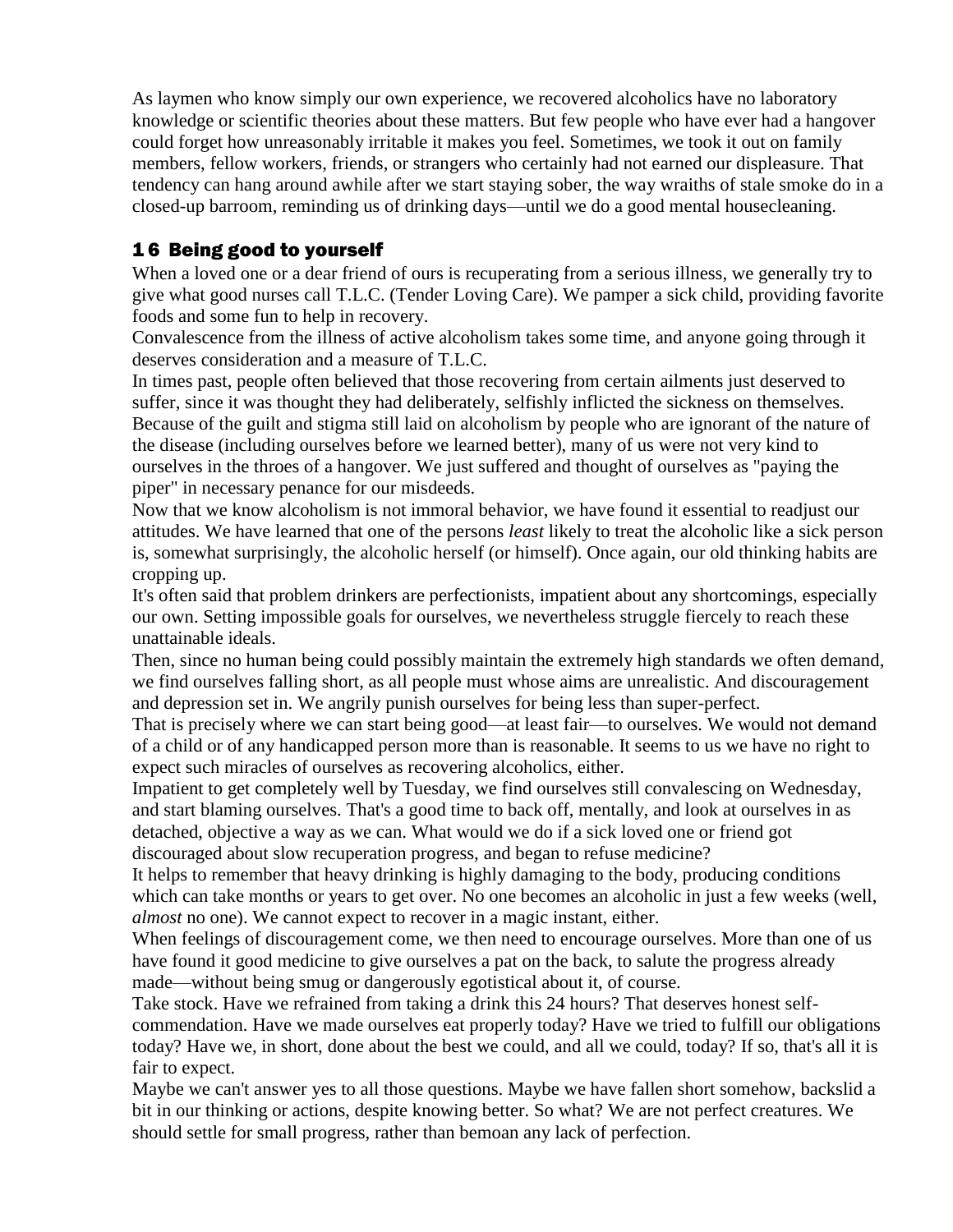What can we do right now to cheer ourselves up? We can do something *other* than take a drink. Every section of this booklet makes suggestions of that sort.

But there is more, perhaps. Have we been enjoying life lately? Or have we been so concerned about getting better, kept our nose so earnestly near the grindstone of self-improvement, that we have failed to enjoy a sunset? A new moon? A good meal? A needed holiday from care? A good joke? Some affection?

Since the body seeks to normalize itself, maybe yours will welcome opportunities for needed rest. Enjoy deliciously drowsy naps, or good, long nights of peaceful slumber. Or perhaps you have leftover energy you can use in pure fun and enjoyment. As much as other aspects of life, these seem necessary for fulfilling our entire human potential.

Now is the time, the only time there is. And if we are not kind to ourselves right now, we certainly cannot rightfully expect respect or consideration from others.

We have found we can enjoy, sober, every good thing we enjoyed while drinking—and many, many more. It takes a little practice, but the rewards more than make up for the effort. To do so is not selfish, but self-protective. Unless we cherish our own recovery, we cannot survive to become unselfish, ethical, and socially responsible people.

# 17 Looking out for over elation

A great many drinkers (whether alcoholics or not) change an internal state of discomfort to one of enjoyment by the single act of taking a drink. This method of fleeing from pain to pleasure has been described as "escape drinking."

But thousands and thousands of us know that often we were already in a happy frame of mind when we took a drink. In fact, when we review our drinking records carefully, large numbers of us can see that we often drank in order to intensify an already jubilant mood.

This experience gives rise to our next suggestion, which is: Be especially cautious during moments of celebration or times of just feeling extraordinarily good.

When things are going great, so well you feel almost on a nonalcoholic high—look out! At such times (even after several years of sobriety), the thought of a drink may seem quite natural, and the misery of our old drinking days temporarily dims. Just one drink begins to seem less threatening, and we start thinking that it wouldn't be fatal, or even harmful.

Sure enough, *one* would not be—for the average person. But our experience with a drinking problem shows us what that one supposedly harmless, fateful drink would do to us **un**average people. Sooner or later, it would persuade us that one more could do no damage, either. Then how about a couple more?...

Ceremonial, celebratory drinking seems particularly tempting to some of us when we have valid cause for exhilaration among jovial drinking relatives or friends who can drink safely. Their imbibing seems to exert social pressure on us to try to do likewise.

Perhaps this is because taking a shot of ethanol (ethyl alcohol) has so long been closely associated in our culture with fun and good times (as well as some mournful events). The connections in our mind can persist even long after we have learned we do not *have* to drink any more.

We know now that there are many ways we can fend off this social pressure to drink, as described on page 67. Briefly, let us just be reminded that no situation gives us a "dispensation" from our alcoholism, the illness that is activated as soon as we start ingesting alcohol at any time, for any reason, or for no reason.

For some of us, the impulse to take a joyful drink when we are feeling particularly good is even more insidious when there is no particular event to celebrate, and no particular social pressure to drink. It can occur at the most unexpected times, and we may never understand the reasons for it.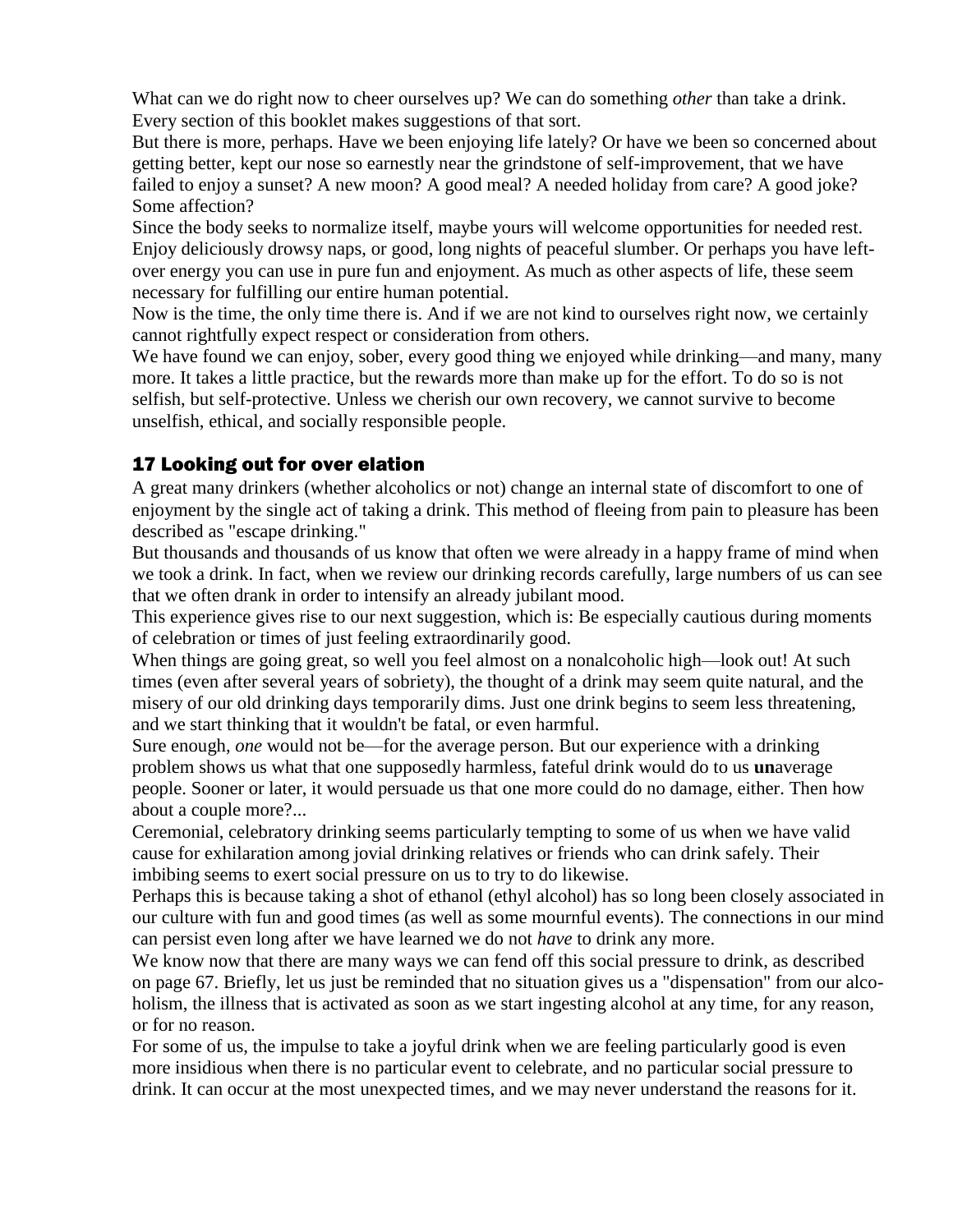We have learned now not to panic when the thought of a drink comes into the mind. After all, it is a natural thought for anyone to have in modern times, and especially understandable for those of us who have had extensive practice in the art.

But the *thought* of a drink is not necessarily the same thing as the *desire* for one, and neither need plunge us into gloom or fear. Both can be viewed simply as warning bells to remind us of the perils of alcoholism. The perils are forever, even when we feel so fine that we wonder whether it's really all right for anyone to feel as good as we do, now.

## 1 8 'Easy Does It'

Have you just this minute finished reading the previous section, and are you now rushing right into this one? Why? It may be that you need to put into practice the slogan "Easy Does It." As alcoholics, we often tended to gulp drinks faster than other people did. And we were seldom likely to overlook the last few drops in the cocktail glass, or the last few slugs in the bottle. Many of us have been amused at our seeming inability, even after many years of sobriety, to walk away from a half-finished cup of coffee or glass of soda. We sometimes find ourselves gulping the last swallow of a nonalcoholic drink, as if...

Perhaps most readers already get the point: It is not always easy for us to put down an unfinished page, chapter, or book we are reading. There seems to be almost a compulsion to go on to the end, instead of taking only a page or a chapter or two a day and leaving the rest for another session. Not that this tendency is altogether bad. In getting over a destructive obsession such as drinking, it's sensible to replace it with a benign one, such as a compulsion to seek more and more knowledge and help for a drinking problem.

So read on, if you like. It's a whole lot healthier than boozing.

But when you reach the end of this section, you might want to try something. Put this book aside and review your day. See how many times you could have slowed down a bit or taken things a little easier if you had thought of it.

The slogan "Easy Does If is one way we AA's remind each other that many of us have tendencies at times to overdo things, to rush heedlessly along, impatient with anything that slows us down. We find it hard to relax and savor life.

When one of us is in a dither to get something done or get somewhere in a hurry, a friend may gently remonstrate, "'Easy Does It,' remember?" Then there's often a flash of annoyance at the adviser. And that indicates the advice must have hit home, wouldn't you say?

Yes, we know that impatience today is by no means limited to alcoholics. As the rate of change in our civilization accelerates, more and more people feel pressed for time and harried to hurry up and catch up with... With what? With whom?

Such pressure does not push most drinkers into alcoholism, as anyone can see. Only a small percentage of drinkers develop our problem. But those of us who did often find we share a need to learn how to relax, how to pace ourselves in a healthy way, how to enjoy small gains and even the simple pleasures along the way—in short, how to enjoy the journey, instead of just fretting until we reach our destination. The horizon stays there. Sometimes, it pays to stand still and gaze at it, for the refreshment of the long look.

Some of us repeatedly find, too, that we have bitten off more than even a hippo could chew. We keep taking on more commitments than any one person could handle.

Probably, we could learn a great deal about this from certain recovered cardiac patients. Many of them manage to be vigorously and productively active in a measured way which avoids harassment, overexertion, and frantic enslavement to the clock.

Some of us work out routines to help us keep our goals realistically within the realm of possibility. We may make up a list of things we'd like to get done today, then deliberately discard half or more of it. Another day, another list.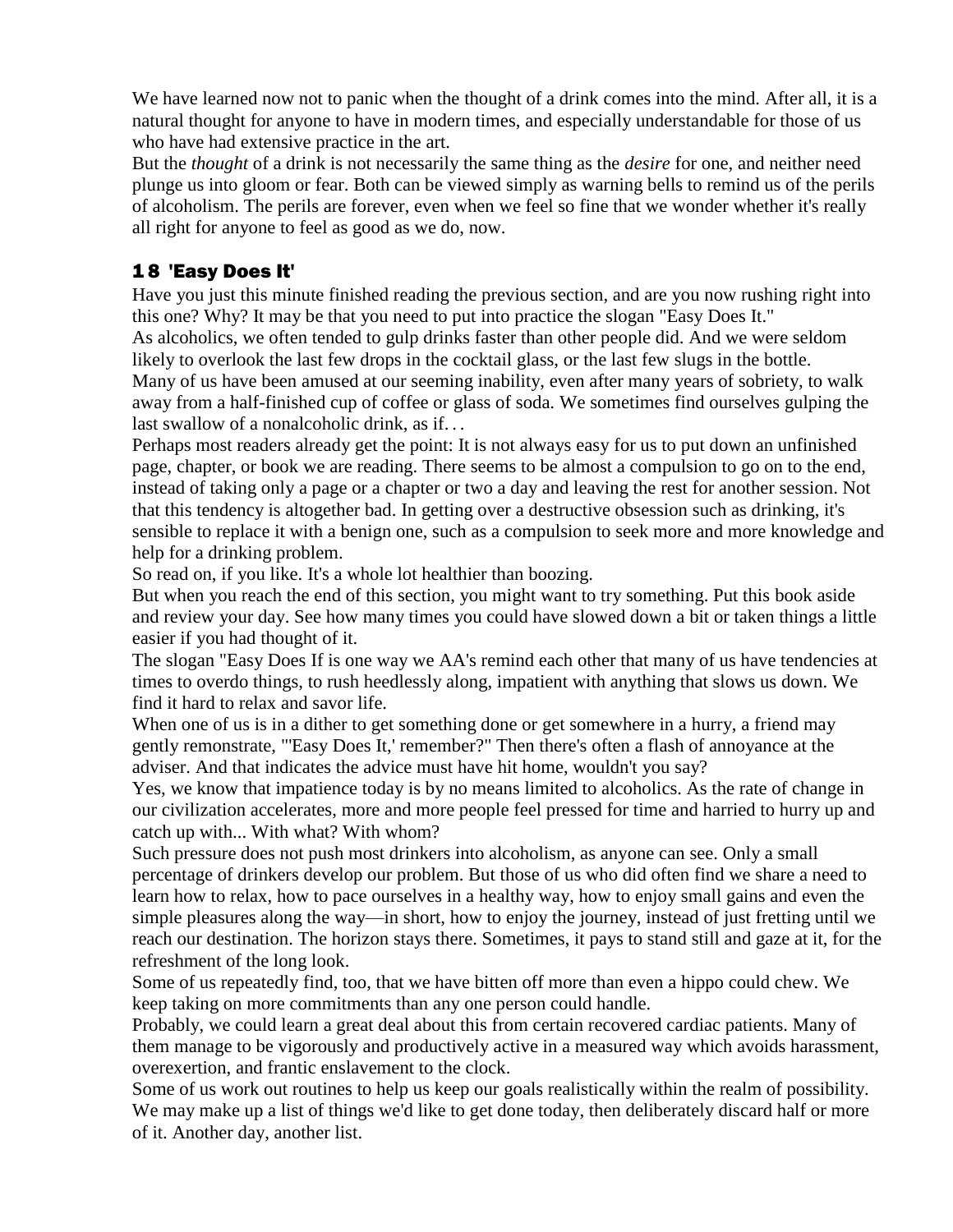Or we intentionally schedule things pretty far in advance, teaching ourselves to neglect them, just as deliberately, until their time comes.

Others of us find that lists and schedules can become tyrants, driving us to finish every item, no matter how much time and effort it takes. So we swear off lists for a while. No longer pushed by their dictatorship, we can learn to move at a more spontaneous, leisurely pace.

For a great many of us, sitting quietly alone for 15 or 20 minutes before starting each day's activities helps us set out in a relaxed, orderly frame of mind. Some of us use specific methods of prayer or meditation which we have found particularly well suited to this purpose. And maybe several times during a hectic day, we manage to sit undisturbed, with eyes closed, for a five-minute break, then resume work refreshed.

For some of us, it is easier to slow ourselves down if we have the help of another person. We may be unable to generate our own peace, but sometimes we can make ourselves sit quietly and listen to a friend who has achieved a measure of serenity. Full attention to someone else helps restore our equilibrium and gives us a new perspective on our own lives, so we may see that they don't *have* to be a rat race.

More formal, institutionalized sessions of peace in the company of others (such as religious services, retreats, and the like) are particularly rewarding for certain people.

Or we may simply decide to set out earlier in the day than we used to, so we can move with less hurry. With a little thought, we may be able to work out personal timetables that are less jammed, more flexible, and thus less grinding and goading.

When we do find ourselves up-tight and even frantic, we can ask ourselves occasionally, "Am I really that indispensable?" or "Is this hurry really necessary?" What a relief to find the honest answer is frequently no! And such devices actually serve, in the long run, not only to help us get over our drinking problem and its old ways; they also enable us to become far more productive, because we conserve and channel our energy better. We arrange priorities more sensibly. We learn that many actions once considered vital can be eliminated if they are thoughtfully reexamined. "How much does it really matter?" is a very good question.

Of course, "Easy Does It" gives us no license for procrastination or being late for appointments. There are things that should *not* be put off until tomorrow (and tomorrow and tomorrow)—such as stopping drinking. But there are other things better delayed beyond this 24 hours, to be tackled when we are better equipped to handle them.

Once, an extremely sick and agitated alcoholic called an AA office and said she had to have instant help! She was asked whether she could hold on 20 to 30 minutes until someone could be gotten to her.

"Oh no!" she said. "My doctor told me I had to have help right away, immediately, and there isn't a moment to lose."

Then she went on, "And that was day before yesterday!"

Our heart goes out to anyone in that dire condition. We know all too well how it feels. Help did arrive for the excited caller, within the hour, and now she tells the story on herself as an example of what she used to be like. It is almost incredible, when you see how composed yet energetic, how calm but alert she is now.

If a strong inner core of peace, patience, and contentment looks at all desirable to you, it can be had. Remind yourself once in a while that maybe "Easy Does It" is this day's ideal speed. The change can start right now, remember?

## 1 9 Being grateful

One AA member recalls that, even during the worst of her drinking career, she never lost her faith. "I had a firm, unshakable belief—in disaster," she explains. "Every morning, almost my first conscious thought was 'Oh, my God, I wonder what new troubles are going to hit me today!'"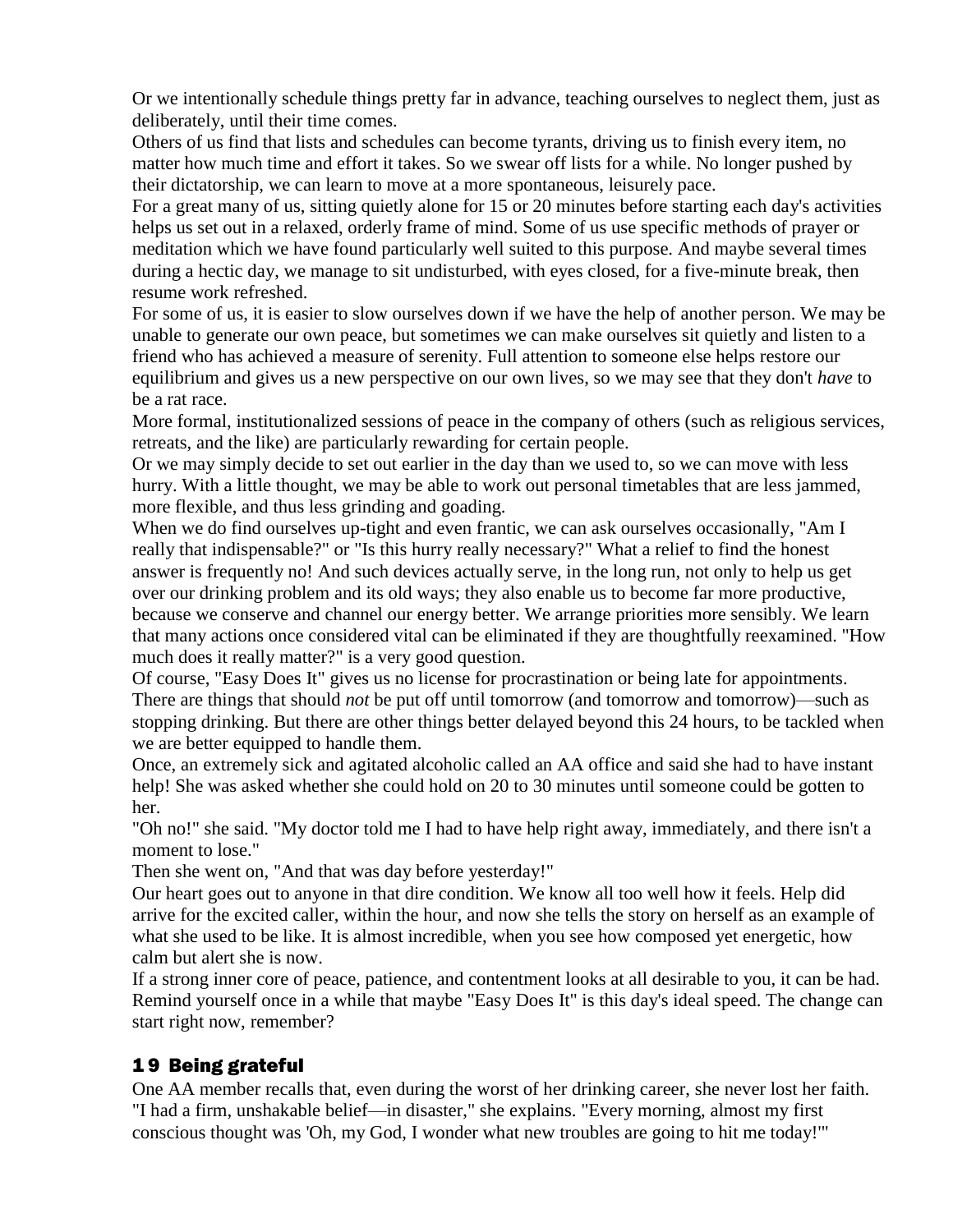When someone knocked at the door, she was sure it was for an unpleasant reason. She confidently expected only bills and other bad news in the mail. And if the telephone rang, she sighed in anticipation of dreary tidings.

Such an enormous expenditure of energy in negative speculations is familiar to many of us; we remember the dark cast of mind that prevailed during the active stage of our own alcoholism. Some of it, to be sure, may have been simply a pharmacological effect of alcohol, which is a depressant drug. When we get the last molecules of alcohol out of the system, a lot of the gloom disappears along with it

But the habit of thinking in such neurotically depressed ways can stay with some of us, we have found, until we learn to spot it and carefully root it out.

This is no prescription for mindless Pollyanna-ism. We do not pretend that hardships are meaningless, nor deny that everyone has mountains to climb from time to time. Grief really hurts, and so do other kinds of pain.

However, now that we are free of alcohol, we have much more control over our thinking. We have a broader range of thoughts, in minds that are no longer so blurred. The thoughts we choose to spend time on in any given 24 hours can strongly influence the complexion of our feeling for that day bright and healthy, or murky and disheartened.

Since so much of our thinking used to be intricately associated with our drinking life-style, we have found it worthwhile to look closely at our thinking habits and find different and better ways of using our minds.

The following illustrations may not be an exact fit for you, but even if the words are new, perhaps your emotions will be moved to recognize familiar emotional tunes accompanying them. Some are intentionally exaggerated, to make the point unmistakably clear. Others may, at first glance, look trivial. Scores of us have found, though, that easy little changes are a good starting point for a big strong recovery.

When our favorite toddler falls, bumps her head, and squalls, it's fairly simple to see whether she is seriously hurt or just frightened. Then we have a choice: We can either shriek hysterically because the child got hurt or frightened, and carry on over what could have happened; or we can keep our cool and be comforting, grateful that no serious harm occurred.

When our 90-year-old grandfather, long ill and unhappy, finally dies, we again have a choice. We can insist that the only thing to do is rage in grief and anger at the surprise of it, or wallow in guilt and perhaps drink in either case. Or we can, besides being sad, remember that he did have a long, often good and happy life; that we did try to be good to him and assure him of our continuing love; and that his suffering and unhappiness are now over. It is doubtful that he would appreciate our using his passing as an excuse to get drunk and endanger our health.

When we finally get to visit a place long dreamed of, we can concentrate on the inconveniences of our lodging and the weather, the passing of the good old days, and the fact that we have only a few days or weeks to spare. Or we can be grateful that we finally got there at all, and keep adding to a mental list of the delights we can find if we look for them.

We can watch out for a tendency to say, "Yes, but—" in response to any optimistic, complimentary, or positive statement. A friend's good luck or his youthful appearance, or a celebrity's plug for a charity may tempt us to say sourly, "Yes, but—" But... does this thinking habit help anyone including ourselves? Can't we let something good simply be? Can't we just be pleased about it, rather than trying to downgrade it?

Those who try to quit smoking realize two possibilities are open: (1) continual moaning about how hard it is, This time it won't work, either," and "See, damn it, I just lit another one"; or (2) enjoying a deep smoke-free breath when we think of it, being glad an hour has passed without a drag, and, even when a cigarette is unconsciously started, congratulating ourselves for putting it out without smoking it down to a stub.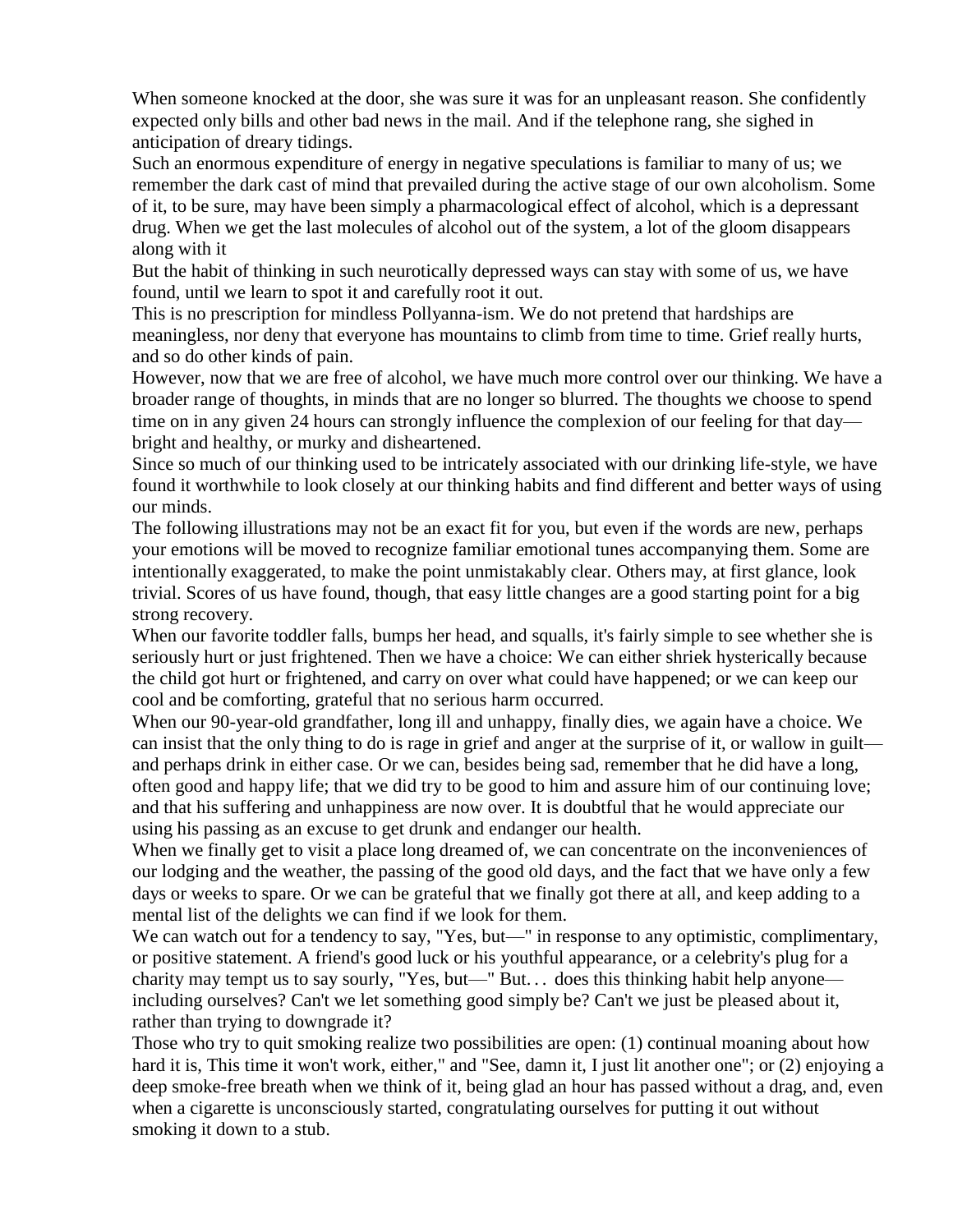If one of us wins only \$500 in a sweepstakes that has a \$50,000 top prize, the sensible mood is easy to pick out. It is *not* bitterness at losing the biggest pot.

We continually find opportunities to make similar considered choices, and our experience convinces us that feeling gratitude is far more wholesome, makes staying sober much easier. It will come as a pleasant surprise to discover that it is not difficult to develop the habit of gratitude if we just make some effort.

Many of us were reluctant to try. But the results, we have to admit, did speak for themselves. It may sting at first to bite the cynical comment from the tip of our tongue. We may have to swallow twice before getting out a mildly positive remark of the type we called saccharine during our drinking life. But it soon comes easier, and can become a strong and comfortable force in our recovery. life was meant to be enjoyed, and we mean to enjoy it.

Riffling back through the memories of our drinking past, some of us spot another manifestation of negativism. But it, too, is a type of behavior many have learned to change, and the change in our actions has also brought better attitudes and an improvement in our feelings.

For some reason, we spent a lot of time thinking or noting or talking about how wrong or mistaken so many *other* people persistently were. (Whether they really were or not is irrelevant to the welcome change in our own feelings now.) For some, the change begins with a tentative willingness to wait and see, to accept for a moment the hypothesis that the other person just possibly might be right. Before rushing to judgment, we suspend our own argument, listen carefully, and watch for the outcome.

It may, or may not, prove us to be in the wrong. That is not the important issue here. Whichever way the chips fall, we have at least temporarily freed ourselves from our driving need to be always right, or one-up. We have found that a sincere "I don't know" can be rejuvenating. Saying, "I'm wrong, you're right" is invigorating when we are sufficiently at ease with ourselves not to be bothered about actually being in the wrong. We are left feeling relaxed and thankful that we can be open to new ideas. The finest scientists are always alert to new evidence which may prove their own theories wrong, so they can discard any false notions and move closer to the ultimate truth they are seeking. When we achieve a similar openness, we find our instant negativism has begun to evaporate. Perhaps an illustration can clarify the relationship between the desire to be always right (the negativism of seeing almost everyone else as wrong), and the freedom to be wrong ourselves—to grasp and use new ideas and other help for staying sober.

Many of us, when drinking, were deeply sure for years that our own drinking was harmless. We were not necessarily smart-alecky about it, but when we heard a clergyman, a psychiatrist, or an AA. member talk about alcoholism, we were quick to observe that *our* drinking was different, that *we* did not need to do any of the things those people suggested. Or even if we could admit that we were having a bit of trouble with our drinking, we were sure we could lick it on our own. Thus we shut the door against new information and help. And behind that door our drinking went on, of course. Our troubles had to be pretty dire, and we had to begin to feel pretty hopeless before we could open up a little bit and let in some fresh light and help.

For thousands of us, one of the clearest memories which incorporate the wisdom of "being grateful" is our recollection of what we originally thought and said about Alcoholics Anonymous when it first came to our attention:

"It's fine for them, but I'm not that bad, so it isn't for me."

"I've met a couple of former AA's drunk in barrooms. From what they say, I can tell it wouldn't work for me, either."

"I knew a fellow who joined AA. He turned into a rigid, fanatic, dull, intolerant teetotaler."

"All that God stuff and going to meetings turn me off. Anyhow, I've never been a joiner."

Now, honesty makes us admit that we spent more time concentrating on those negative opinions, and reinforcing our own reasons for drinking, than we spent actually looking into AA with an open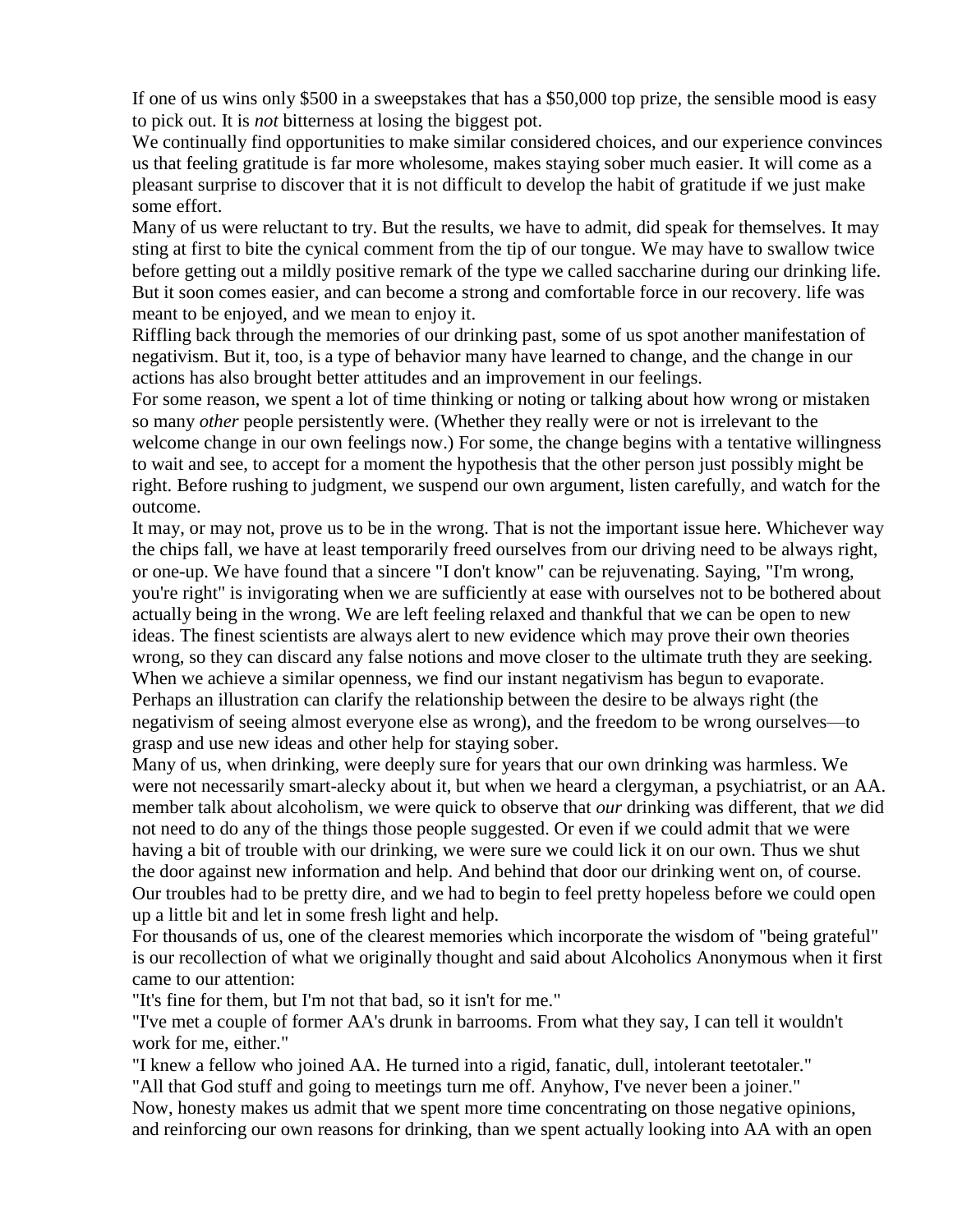mind. Our investigation of it was hardly scientific. Rather, it was superficial and pessimistic—a search for things not to like.

We neither talked with many of the sober members, nor read at depth the quantities of literature by and about AA If we did not like a few things or people we first encountered in AA, we gave up. We had tried it, hadn't we? (Remember the man who said he didn't like reading? He had already read a book and didn't like it!)

It is clear now that we could have acted differently. We could have invested some time in searching out things we did like in AA, ways we could go along with it, statements and ideas we did agree with. We could have been thankful that AA welcomes casual visitors, and that we were not required to jump in headlong. We could have been grateful that AA has no dues or fees and demands no adherence to any doctrine, rules, or rituals. If some talkative AA's weren't to our taste, we could have been pleased that so many others kept quiet, or spoke more to our liking. We could have kept trying to find out why so many eminent professional experts have endorsed AA over and over for many years. It must be doing something right!

Staying sober can boil down to just such a choice, we have learned. We can spend hours thinking of reasons that we want or need or intend to take a drink. Or we can spend the same time listing reasons that drinking is not good for us and abstaining is more healthful, and listing things we can do instead of drinking.

Each of us makes that choice in his or her own way. We are pleased when anyone else chooses to make a decision like ours. But whether you are interested in AA or not, we offer good wishes to anyone starting out to stay sober in any way. We keep being grateful that we are free to do it in the ways described here.

## 20 Remembering your last drunk

That's not a typographical error. The word is "drunk," not "drink," as you'll see.

"A drink" is a term which has awakened pleasurable echoes and anticipations in millions of people for centuries.

Depending on our age, and on the circumstances which surrounded our first experiences with alcohol, we all have various memories and hopes (sometimes, anxieties) aroused by the thought of a cool beer, a bullshot, a gin and tonic, a boilermaker, a sip of wine, or whatever.

Repeatedly, in the early drinking of most people, the anticipations were fully met by the desired drink. And if that happened often enough, we naturally learned to think of "a drink" as a satisfying event— whether it gratified our need to conform to a religious custom, quenched our thirst, graced a social occasion, relaxed us, stimulated us, or gave us any other kind of satisfaction we sought It is not difficult for a 55-year-old Finn, for example, when he hears someone suggest a drink, to recall the flush of warmth that a shot of vodka or aquavit brought on a cold day in his youth. One young woman may instantly visualize an elegant crystal glass of champagne, glamorous surroundings, new clothes, a new lover. Another may think of a pull from a bagged bottle toted by the long-bearded youth in denim at her side while the rock rocks, the strobe lights flash through the sweet smoke, and everybody screams in ecstasy.

One AA member says "a drink" makes him almost taste pizza with a brew. A 78-year-old widow among us is inevitably reminded of the sherry eggnogs she began to like at bedtime in a nursing home.

Although perfectly natural, such mental images are now, for us, misleading. Those were the ways some of us *began* to drink, and if that had been the whole truth of our drinking history, it is unlikely that we could have developed much of a drinking problem.

A searching, fearless look at our complete drinking record, however, shows that in the last years and months our drinking never created those perfect, magic moments again, no matter how often we tried for them.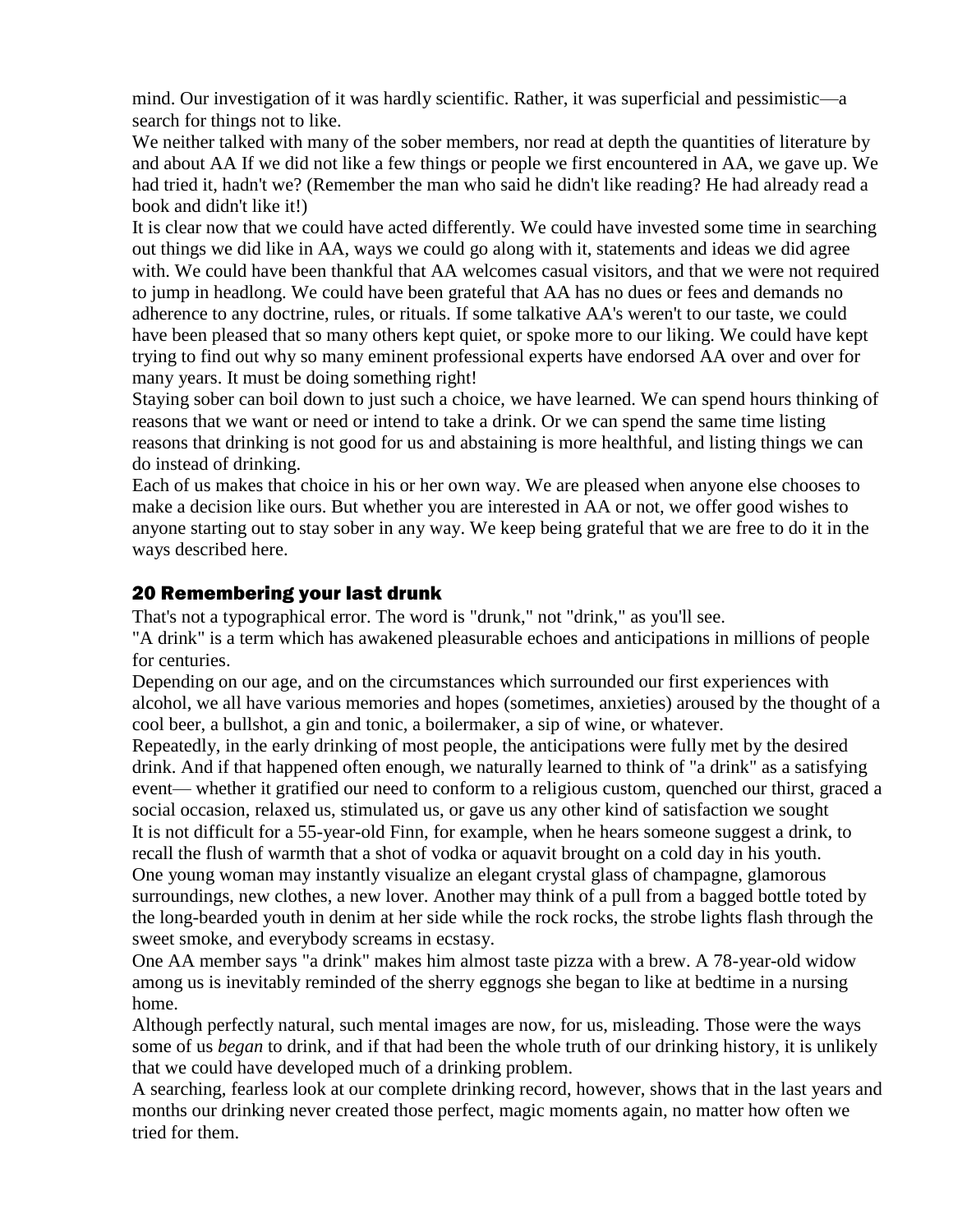Instead, over and over, we wound up drinking more than that, and landed in some kind of trouble as a result. Maybe it was simply inner discontent, a sneaky feeling that we were drinking too much, but sometimes it was marital squabbles, job problems, serious illness or accidents, or legal or financial worries.

Therefore, when the suggestion of "a drink" comes to us, we now try to remember the *whole* train of consequences of starting with just "a drink." We think the drink all the way through, down to our last miserable drunk and hangover.

A friend who offers us a drink usually means simply that one sociable glass or two. But if we are careful to recall the full suffering of our last drinking episode, we are not deceived by our own longago notion of "a drink." The blunt, physiological truth for us, as of today, is that a drink pretty surely means a drunk sooner or later, and that spells trouble.

Drinking *for us* no longer means music and gay laughter and flirtations. It means sickness and sorrow.

One AA member puts it this way: "I know now that stopping in for a drink will never again be—for me—simply killing a few minutes and leaving a buck on the bar. In exchange for that drink, what I would plunk down now is my bank account, my family, our home, our car, my job, my sanity, and probably my life. It's too big a price, too big a risk."

He remembers his last drunk, not his first drink.

#### 21 Avoiding dangerous drugs and medications\*

Mankind's use of various chemicals to change moods and alter feelings is ancient and widespread. Ethyl alcohol was probably the first of such chemicals, and may have always been the most widely popular drug for this use.

Some drugs have legitimate value and are beneficial when administered by knowledgeable physicians if used solely as directed, and discontinued when they are no longer a medical necessity. As AA members—not physicians—we are certainly not qualified to recommend any medications. Nor are we qualified to advise anyone not to take a prescribed medication.

What we can do responsibly is to offer only our personal experience.

Drinking became, for many of us, a sort of self-medication. We often drank to feel better and to feel less sick.

And thousands of us used other chemicals, too. We discovered pep pills that seemed to counteract a hangover or relieve our depression (until they let us down, too), sedatives and tranquilizers that could substitute for the alcohol and calm our jitters, bromides and nonprescription pills and elixirs (many of them were called "nonaddictive" or "not habit-forming") that helped us sleep or gave us extra energy or loosened our inhibitions or floated us away on an exquisite surge of bliss.

Potentially, this strong desire, almost a need, for such psychoactive (mind-affecting) mood-changers can be embedded root-deep in anybody who is much of a drinker.

Even if, technically, in pharmacological terms, a drug is not a physiologically addictive one, we can easily get habituated to it and dependent on it, we have repeatedly found. It's as if "addiction proneness" was a condition inside *us,* not a quality of the drug itself. Some of us believe we have become "addictive" people, and our experience gives reinforcing support to that concept.

So we go to great lengths to avoid all street drugs—marijuana, "crank," "downers," "uppers," cocaine, "hash," hallucinogens, "speed" —and even many over-the-counter pills and nostrums, as well as tranquilizers.

Even to those of us who never got hooked on any of them, it is clear that they represent a real potential danger, for we have seen it demonstrated over and over and over again. Drugs will often reawaken the old craving for "oral magic," or some kind of high, or peace. And if we get by with using them once or twice, it oftens seems ever so much easier to pick up a drink.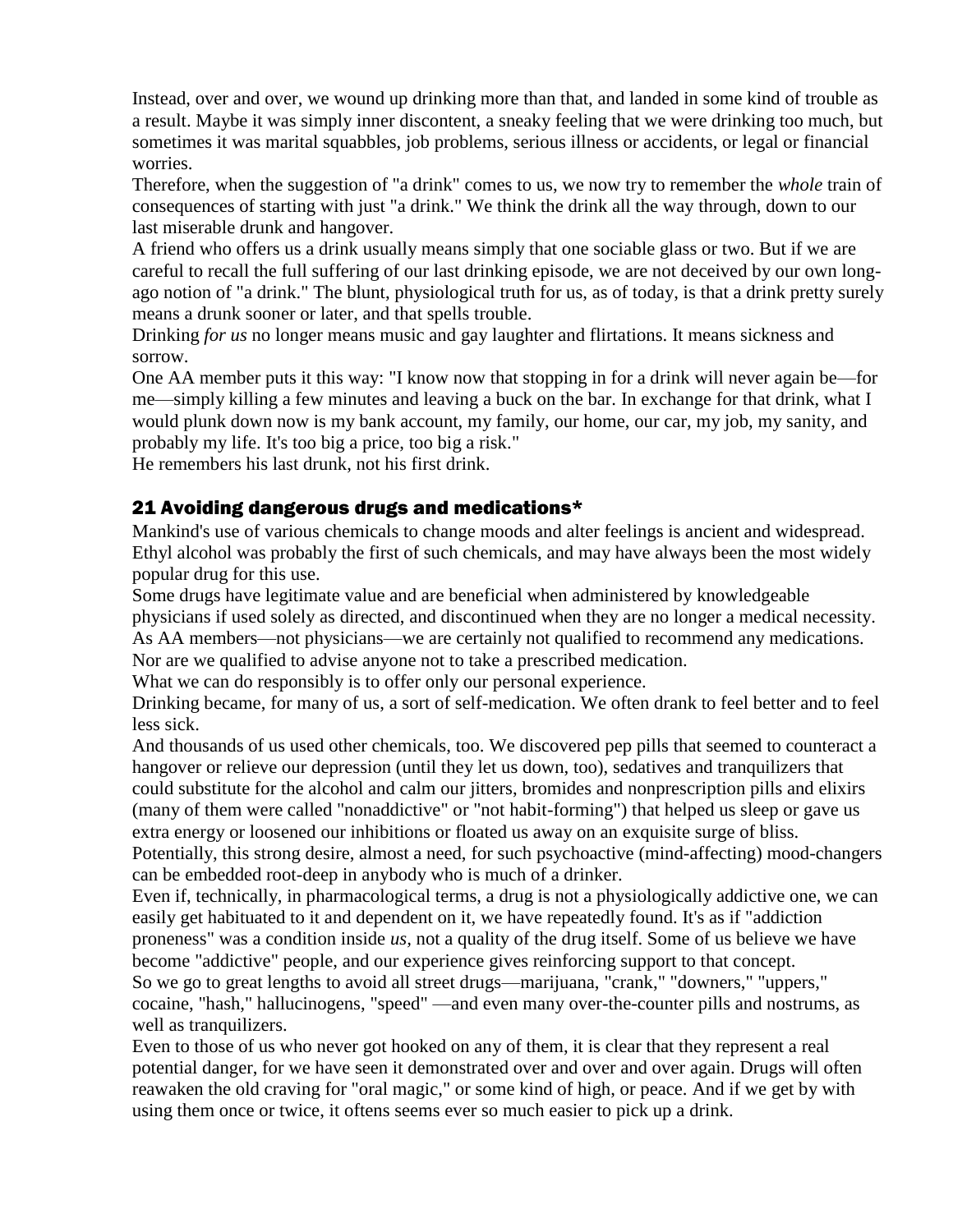#### **[\* See also Appendix—excerpt from AA Conference-approved pamphlet, "The AA Member—Medications and Other Drugs."]**

The Fellowship of Alcoholics Anonymous is not an anti-drug or anti-marijuana lobby. As a whole, we take no moral or legal position either for or against grass or any other such substance. (Every member of AA., though, is entitled, like any other adult, to hold any opinion on these matters, and to take any action that seems right to him or to her.)

This is somewhat similar to AA members' position—or probably "non-position'' is more accurate on booze and drinking. As a fellowship, we are not anti-alcohol or against drinking for the millions of people who can use it without causing any harm, either to themselves or to others.

Some (but not all) of us who have been sober a while are quite willing to serve drinks in our homes to our nonalcoholic guests. To drink or not is their right. Not to drink, or to drink if we choose, is equally our right, and we have no quarrel with what other people do. We have generally concluded, for ourselves only, that drinking is not good for us, and we have found ways of living without it which we much prefer to our drunken days.

Not all, but quite a few recovered alcoholics find that their body chemistry has become permanently tolerant to painkilling drugs, so they have to have extra large doses when an analgesic or anesthetic is required for medical purposes.

Some of us report adverse reactions to local anesthetics (such as Novocain) injected by a dentist. At the least, we leave the chair extremely nervous, and the condition may last quite a while, unless we can lie down a bit to let it wear off. (The company of another recovered alcoholic is soothing at such times.)

Other recovered alcoholics report no such adverse reactions. No one has any idea how to predict in which instances such reactions will occur. Anyhow, it is surely wise to tell our doctor, dentist, and hospital anesthesiologist the whole truth about our former drinking (and pill taking, if any), just as we make sure they know other facts about our health history

The two following accounts seem to be typical of AA members' experiences with psychotropic (mind-affecting) drugs other than alcohol.

One of us, sober almost thirty years, decided he wanted to try pot, which he had never touched before. So he did. He enjoyed the effects and for months was able to use it on social occasions without any problem at all, he felt. Then someone said a small sip of wine made the effect even better, and he tried that, too, without even thinking about his bad history of alcoholism. After all, he was having only one sip of a very light wine.

Within a month, he was drinking heavily and realized he was again in the thrall of acute alcoholism. We could put a hundred or so dittos under that tale, with only small modifications. It is a pleasure to report that this particular fellow sobered up, also gave up the weed, and has now been totally potand booze-free for two years. He is again a happy, active sober alcoholic, enjoying his AA life. Not all who have similarly experimented with marijuana have made it back into sobriety. For some of these AA members, whose pot-smoking likewise led them to start drinking again, their original addiction progressed to the point of death.

The other story is that of a young woman, sober ten years, who was hospitalized for serious surgery. Her physician, who was an expert on alcoholism, told her it would be necessary after the surgery to give her a small dose of morphine once or twice for the pain, but he assured her she wouldn't need it any longer after that. This woman had never in her life used anything stronger than one aspirin tablet, for a rare headache.

The second night after the operation, she asked her doctor for one more dose of the morphine. She had already had the two. "Are you in pain?" he asked.

"No," she replied. Then she added in complete innocence, "But I might be later."

When he grinned at her, she realized what she had said, and what it apparently meant. Her mind and body in some way were already craving the drug.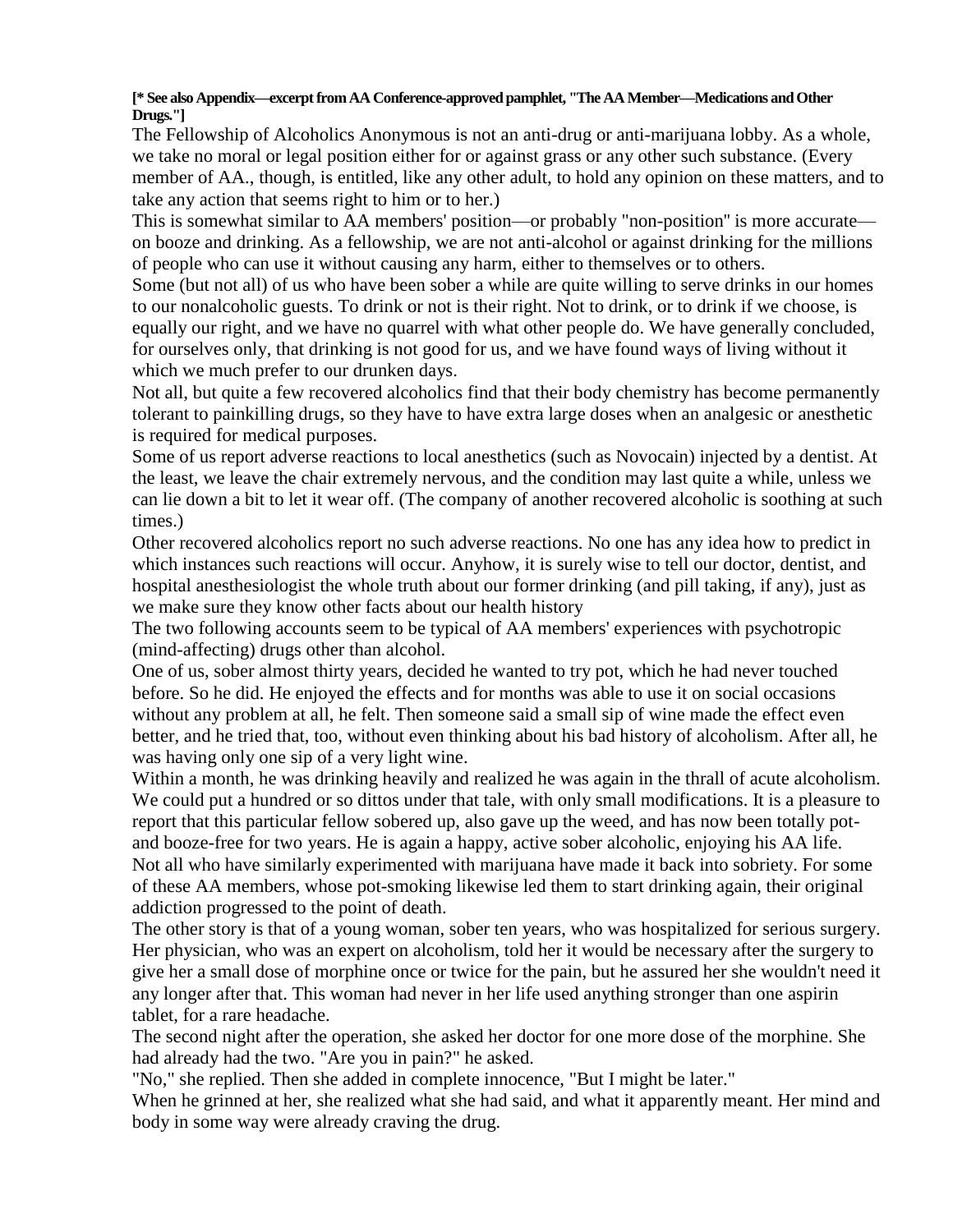She laughed and did without it, and has had no such desire since. Five years later, she is still sober and healthy. She occasionally tells of the incident at AA meetings to illustrate her own belief that a permanent "addiction proneness" persists even during sobriety in anyone who has ever had a drinking problem.

So most of us try to make sure any physician or dentist who serves us understands our personal history accurately, and is sufficiently knowledgeable about alcoholism to understand our risk with medications.

And we are wary of what we take on our own; we steer away from cough syrups with alcohol, codeine, or bromides, and from all those assorted smokes, powders, synthetic painkillers, liquids, and vapors that are sometimes freely handed around by unauthorized pharmacists or amateur anesthesiologists.

Why take a chance?

It is not at all difficult, we find, to skip such risky brushes with disaster—purely on grounds of health, not of morality. Through Alcoholics Anonymous, we have found a drug-free way of life which, to us, is far more satisfying than any we ever experienced with mood-changing substances. The chemical "magic" we felt from alcohol (or substitutes for it) was all locked within our own heads, anyhow. Nobody else could share the pleasant sensations inside us. Now, we enjoy sharing with one another in AA—or with anybody outside AA—our natural, undoped happiness. In time, the nervous system becomes healthy and thoroughly conditioned to the absence of moodchanging drugs, such as firewater. When we feel more comfortable without chemical substances than we felt while we were dependent on them, we come to accept and trust our normal feelings, whether high or low.

Then we have the strength to make healthful, independent decisions, relying less on impulse or the chemically triggered urge for immediate satisfaction. We can see and consider more aspects of a situation than before, can delay gratification for the sake of more enduring, long-term benefits, and can better weigh, not only our own welfare, but also that of others we care for.

Chemical substitutes for life simply do not interest us any more, now that we know what genuine living is.

## 22 Eliminating self-pity

This emotion is so ugly that no one in his or her right mind wants to admit feeling it. Even when sober, many of us remain clever at hiding from ourselves the fact that we are astew in a mess of selfpity. We do not like at all being told that it shows, and we are sharp at arguing that we are experiencing some other emotion—not that loathsome poor-me-ism. Or we can, in a second, find a baker's dozen of perfectly legitimate reasons for feeling somewhat sorry for ourselves.

Hanging over us long after detoxification is the comfortably familiar feeling of suffering. Self-pity is an enticing swamp. Sinking into it takes so much less effort than hope, or faith, or just plain moving. Alcoholics are not unique in this. Everyone who can recall a childhood pain or illness can probably remember, too, the relief of crying over how bad we felt, and the somewhat perverse satisfaction of rejecting all comforting. Almost any human being, at times, can deeply empathize with the childish whine of "Leave me alone!"

One form self-pity takes in some of us when we first get sober is: "Poor me! Why can't I drink like everybody else?" *(Everybody?)* "Why does this have to happen to *me?* Why do / have to be an alcoholic? Why *me?"*

Such thinking is a great ticket to a barroom, but that's about all. Crying over that unanswerable question is like weeping because we were born in this era, not another, or on this planet, rather than in some other galaxy.

Of course, it isn't just "me" at all, we discover when we begin to meet recovered alcoholics from all over the world.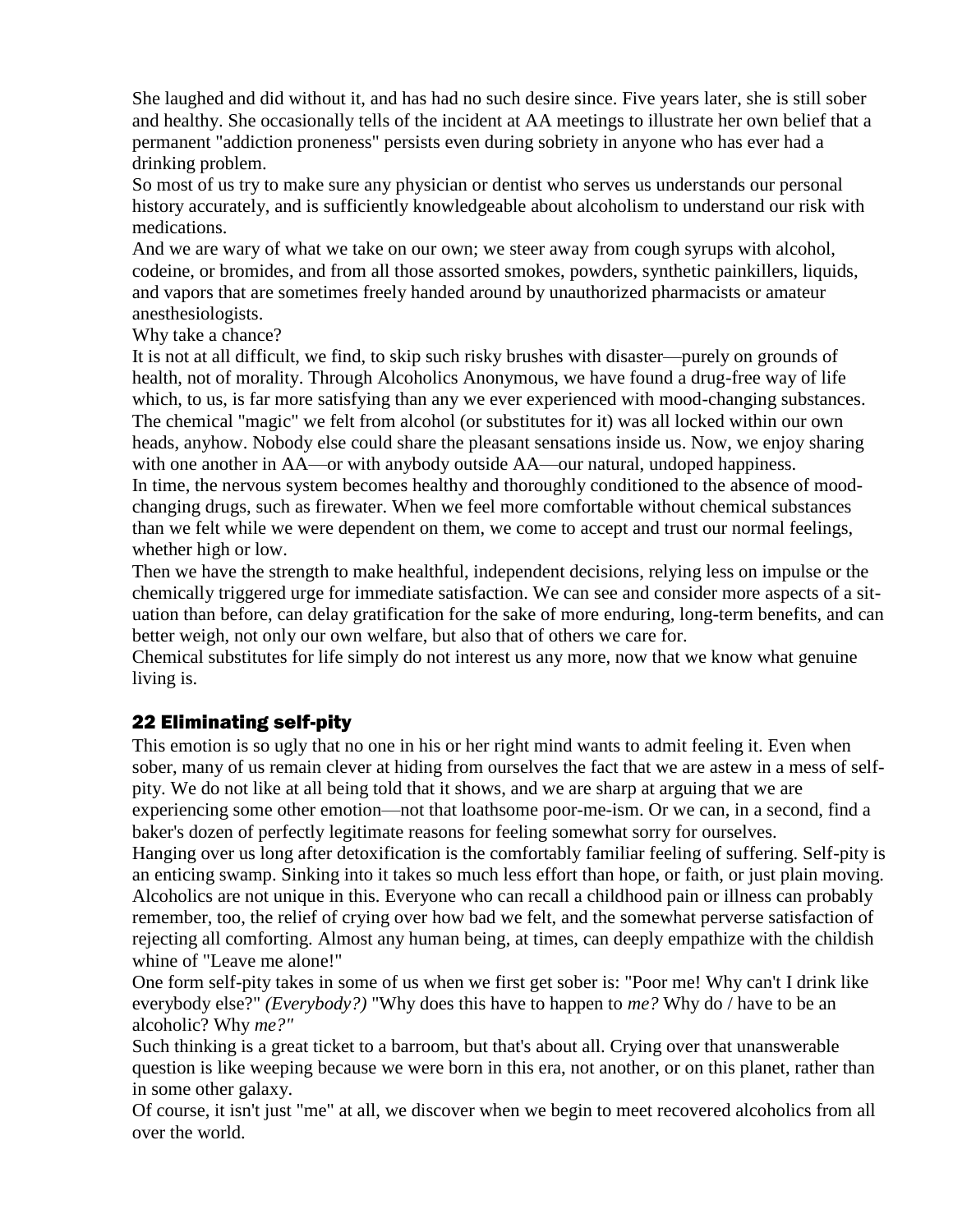Later on, we realize we have begun to make our peace with that question. When we really hit our stride in an enjoyable recovery, we may either find an answer or simply lose interest in the search. You'll know when that happens to you. Many of us believe we have figured out the likely reasons for our own alcoholism. But even if we haven't, there remains the much more important need to accept the fact that we cannot drink, and to act on it. Sitting in our own pool of tears is not a very effective action.

Some people show real zeal for pressing salt into their own wounds. A ferocious proficiency at that useless game often survives from our drinking days.

We can also display a weird flair for expanding a minor annoyance into a whole universe of gloom. When the mail brings a whopping telephone bill—just one—we bemoan our *constantly* being in debt, and declare it will never, *never* end. When a soufflé falls, we say it proves that we never could and never will do anything right. When the new car arrives, we say to somebody, "With my luck, it'll be a ..."

If you finished that statement with the name of a sour citrus, you're in our club.

It's as if we carried on our back a large duffel bag stuffed with unpleasant memories, such as childhood hurts and rejections. Twenty, even forty years later, there occurs a small setback only slightly similar to an old one in the bag. That is our cue to sit down, unshoulder the bag, and pull out and lovingly caress, one at a time, every old hurt and putdown of the past. With total emotional recall, we then relive each of them vividly, flushing with shame at childhood embarrassments, grinding our teeth on old angers, rewording old quarrels, shivering with nearly forgotten fear, or maybe blinking away a tear or two over a long gone disappointment in love.

Those are fairly extreme cases of unadulterated self-pity, but not beyond recognition by anybody who has ever had, seen, or wanted to go on a crying jag. Its essence is total self-absorption. We can get so stridently concerned about me-me-me that we lose touch with virtually everyone else. It's not easy to put up with anyone who acts that way, except a sick infant. So when we get into the poor-me bog, we try to hide it, particularly from ourselves. But that's no way to get out of it.

Instead, we need to pull out of our self-absorption, stand back, and take a good, honest look at ourselves. Once we recognize self-pity for what it is, we can start to do something about it other than drink.

Friends can be a great help if they're close enough that we can talk openly with each other. They can hear the false note in our song of sorrow and call us on it. Or we ourselves may hear it; we begin to get our true feelings sorted out by the simple means of expressing them aloud.

Another excellent weapon is humor. Some of the biggest belly laughs at AA meetings erupt when a member describes his or her own latest orgy of self-pity, and we listeners find ourselves looking into a fun-house mirror. There we are—grown men and women tangled up in the emotional diaper of an infant. It may be a shock, but the shared laughter takes a lot of the pain out of it, and the final effect is salutary.

When we catch self-pity starting, we also can take action against it with instant bookkeeping. For every entry of misery on the debit side, we find a blessing we can mark on the credit side. What health we have, what illnesses we don't have, what friends we have loved, the sunny weather, a good meal a-coming, limbs intact, kindnesses shown and received, a sober 24 hours, a good hour's work, a good book to read, and many other items can be totaled up to outbalance the debit entries that cause self-pity.

We can use the same method to combat the holiday blues, which are sung not only by alcoholics. Christmas and New Year's, birthdays, and anniversaries throw many other people into the morass of self-pity. In AA, we can learn to recognize the old inclination to concentrate on nostalgic sadness, or to keep up a litany of who is gone, who neglects us now, and how little we can give in comparison to rich people. Instead, we add up the other side of the ledger, in gratitude for health, for loved ones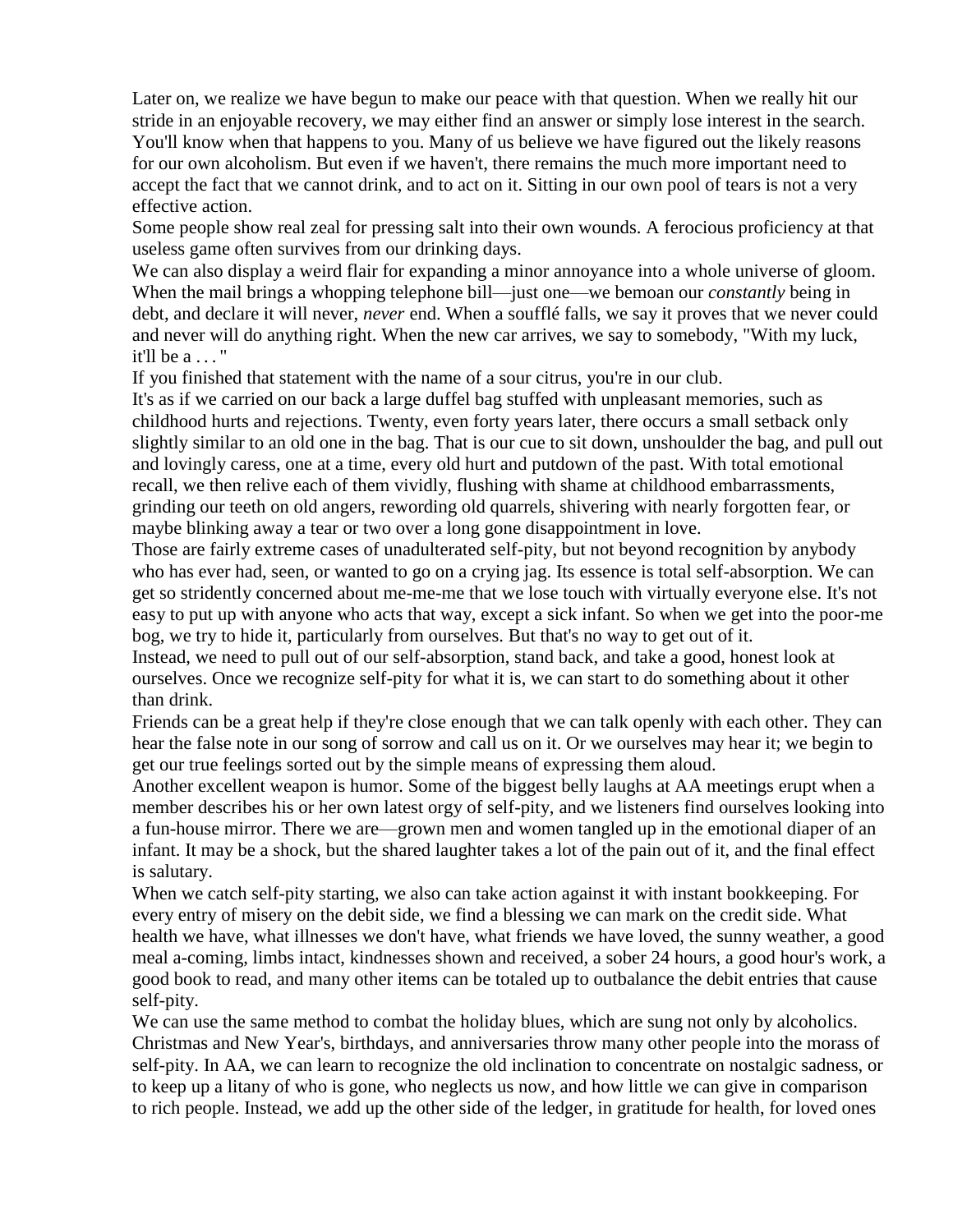who *are* around, and for our ability to give love, now that we live in sobriety. And again, the balance comes out on the credit side.

## 23 Seeking professional help

Probably every recovered alcoholic has needed and sought professional help of the sort AA does not provide. For instance, the first two

AA members, its co-founders, needed and got help from physicians, hospitals, and clergymen. Once we have started staying sober, a lot of our problems seem to disappear. But certain matters remain, or arise, which do require expert professional attention, such as that of an obstetrician, a chiropodist, a lawyer, a chest expert, a dentist, a dermatologist, or a psychological counselor of some kind.

Since AA does not furnish such services, we rely on the professional community for job-getting or vocational guidance, advice on domestic relations, counseling on psychiatric problems, and many other needs. AA does not give financial assistance, food, clothing, or shelter to problem drinkers. But there are good professional agencies and facilities particularly happy to help out an alcoholic who is sincerely trying to stay sober.

One's need for a helping hand is no sign of weakness and no cause for shame. "Pride'' that prevents one's taking an encouraging boost from a professional helper is phony. It is nothing but vanity, and an obstacle to recovery. The more mature one becomes, the more willing one is to use the best possible advice and help.

Examining "case histories" of recovered alcoholics, we can see clearly that all of us have profited, at one time or another, from the specialized services of psychiatrists and other physicians, nurses, counselors, social workers, lawyers, clergymen, or other professional people. The basic AA. textbook, "Alcoholics Anonymous," specifically recommends (on page 74) seeking out such help. Fortunately, we have found no conflict between AA ideas and the good advice of a professional with expert understanding of alcoholism.

We do not deny that alcoholics have had many unfortunate experiences with some professional men and women. But nonalcoholics, since there are more of them, have had even more such experiences. The absolutely perfect doctor, pastor, or lawyer, who never makes a mistake, has not come along yet. And as long as there are sick people in the world, it is likely that title time will never come when no errors are ever committed in dealing with illness.

In fairness, we have to confess that problem drinkers are not exactly the easiest people to help. We sometimes lie. We disobey instructions. And when we get well, we blame the doctor for not undoing sooner the damage we spent weeks, months, or years wreaking on ourselves. Not all of us paid our bills promptly. And, time after time, we did our best to sabotage good care and advice, to put the professional person "in the wrong." It was a cheap, false win, since in the end it was we who suffered the consequences.

Some of us are now aware that our behavior prevented our getting the good advice or care we really needed. One way of explaining our contrary conduct is to say that it was dictated by our illness. Alcohol is cunning and baffling. It can force anyone in its chains to behave in a self-destructive manner, against his or her own better judgment and true desires. We did not plan willfully to foul up our own health; our addiction to alcohol was simply protecting itself against any inroads by health agents.

If we now find ourselves sober but still trying to second-guess the really expert professionals, it can be taken as a warning signal. Is active alcoholism trying to sneak its way back into us? In some instances, the conflicting opinions and recommendations of other recovering alcoholics can make it hard for a newcomer seeking good professional help. Just as nearly every person has a favorite antidote for a hangover or remedy for the common cold, so nearly everyone we know has favorite and unfavorite doctors.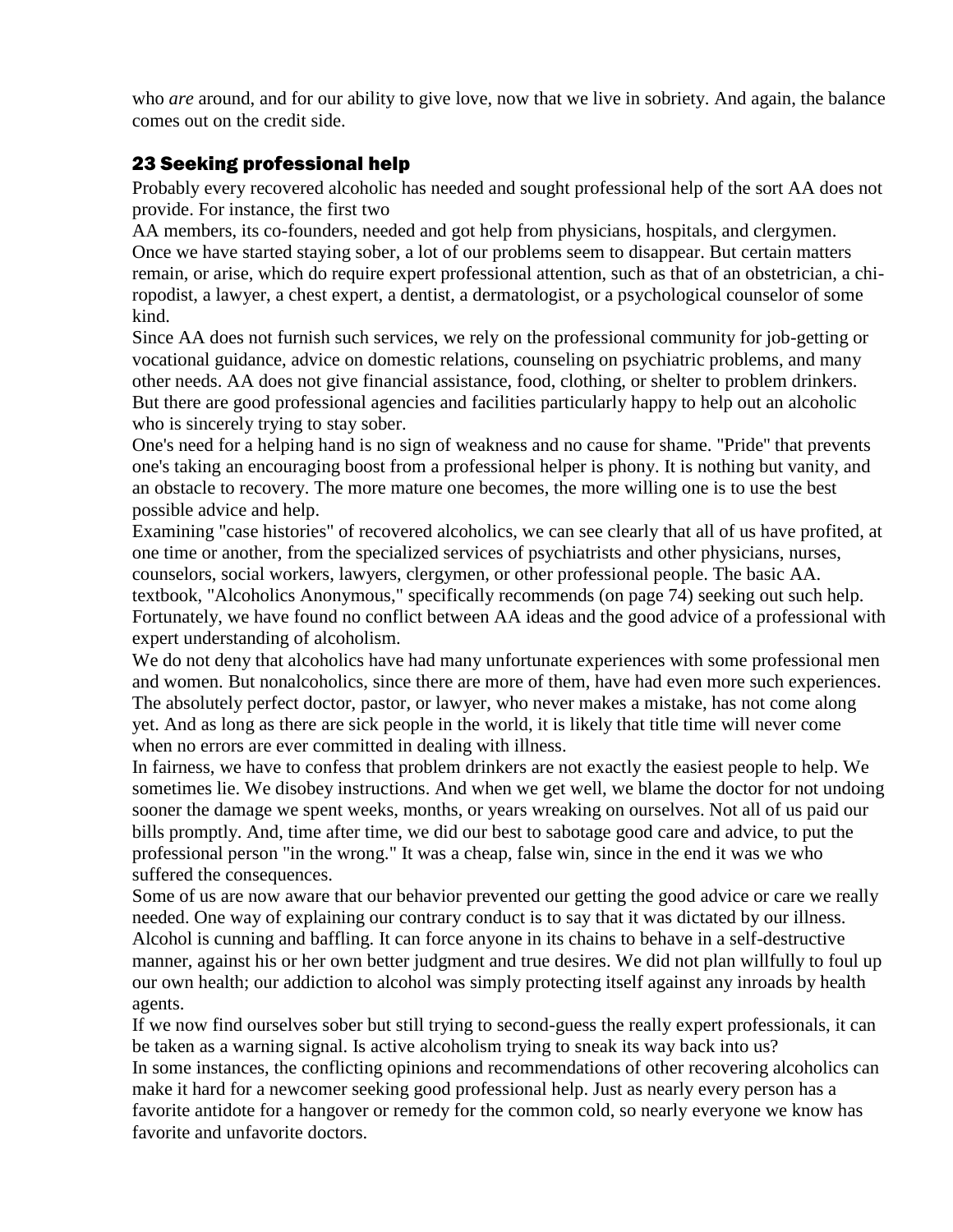Of course, it is wise to draw on the large bank of accumulated wisdom of alcoholics already well along in recovery. But what works for others isn't always necessarily what will work for you. Each of us has to accept final responsibility for his or her own action or inaction. It is up to each individual.

After you have examined the various possibilities, consulted with friends, and considered the pros and cons, the decision to get and use professional help is ultimately your own. To take or not to take disulfiram (Antabuse), to go into psychotherapy, to go back to school or change jobs, to have an operation, to go on a diet, to quit smoking, to take or disregard your lawyer's advice about your taxes—these are all your own decisions. We respect your right to make them—and to change your mind when developments so warrant.

Naturally, not all medical, psychological, or other scientific experts see exactly eye-to-eye with us on everything in this booklet. That's perfectly okay. How could they? They have not had the personal, firsthand experience we have had with alcoholism, and very few of them see as many problem drinkers for as long as we do. Nor have we had the professional education and discipline which prepared them for their duties.

This is not to say that they are right and we are wrong, or vice versa. We and they have entirely different roles and responsibilities in helping problem drinkers.

May you have the same good fortune in these regards that so many of us have had. Hundreds of thousands of us are deeply grateful to the countless professional men and women who helped us, or tried to.

## 24 Steering clear of emotional entanglements

Falling in love with your doctor or nurse or a fellow patient is an old romantic story. Recovering alcoholics are susceptible to the same fever. In fact, alcoholism does not seem to bring immunity from any known human condition.

Sorrow is born in the hasty heart, an old saw goes. Other troubles, including an alcoholic bout, can be, too.

During our days of bottles, cans, and glasses, many of us spent a lot of time concerned about intimate personal ties. Whether we wanted temporary partnerships or a long-term "meaningful relationship," we were often preoccupied with our deep involvement—or noninvolvement —with other people.

A great many of us blamed our drinking on lack of affection, saw ourselves as constantly in search of love, drinking as we prowled from bar to party. Others of us apparently had all the emotional ties we needed or wanted, but drank anyhow. Either way, alcohol certainly did not ripen our comprehension of mature love, nor our ability to enter into and handle it if it did come our way. Rather, our drinking lives left our emotional selves pinched, scraped, bent, and bruised, if not pretty firmly warped.

So, as our experience shows, the first non-drinkmg days are likely to be periods of great emotional vulnerability. Is this an extended pharmacological effect of the drinking? Is it a natural state for anyone recuperating from a long and severe illness? Or does it indicate a deep flaw in the personality? The answer doesn't matter at first. Whatever the cause, the condition is one we have to watch out for, because it can tempt us to drink faster than the eye, head, or heart can realize. We have seen such relapses happen in several ways. In the early relief and delight of getting well, we can whip up enormous crushes on new people we meet, both in AA and outside it, especially when they show genuine interest in us, or seem to gaze up at us in admiration. The giddy rapture this can bring makes us highly susceptible to a drink.

An emotional opposite can also be the case. We may seem so numb that we are almost immune to affection for a while after stopping drinking. (Clinicians tell us it is common for people to have no interest or very much ability in sex for many months after stopping drinking—but that problem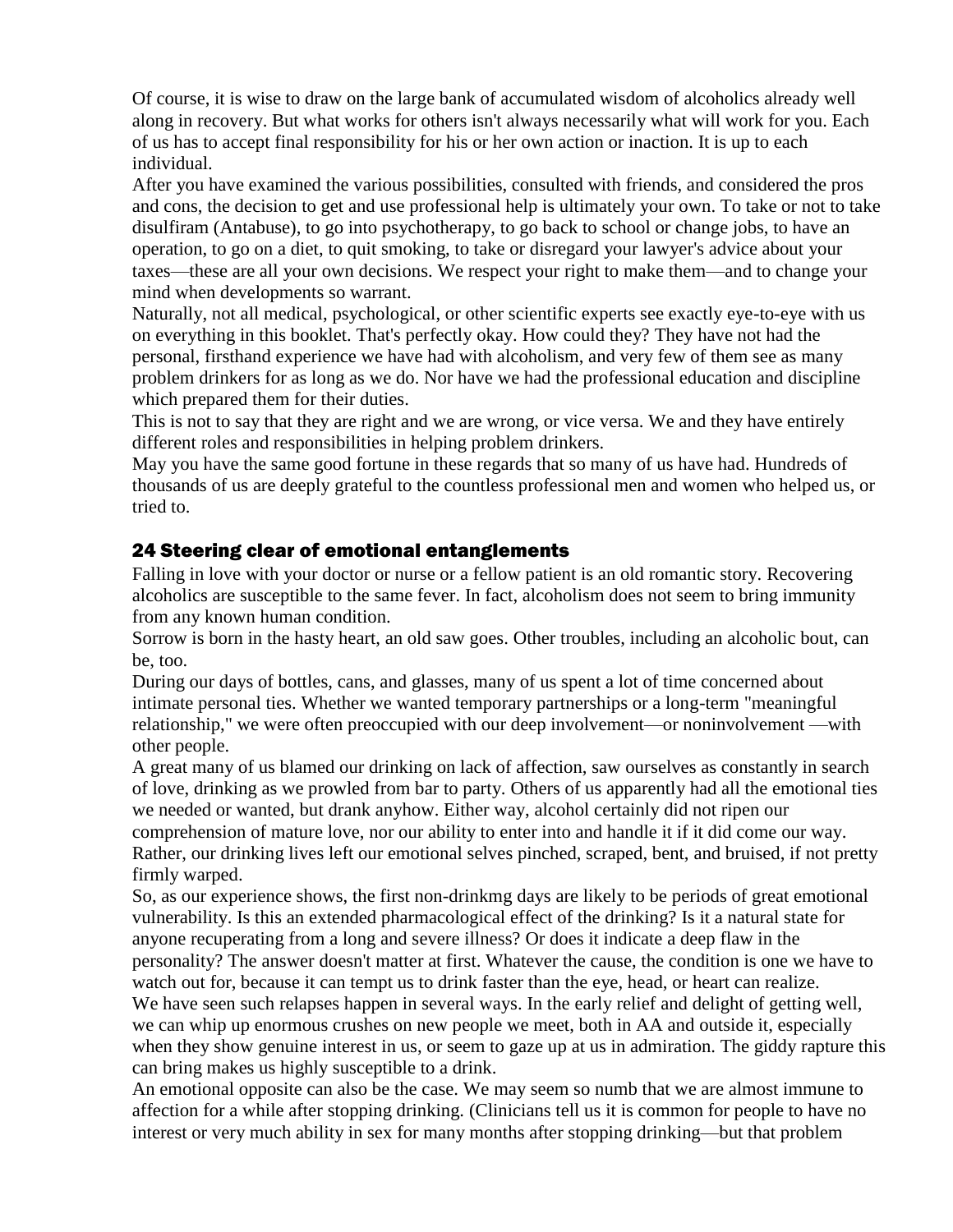straightens itself out beautifully as health returns. We know!) Until we are assured that the numbness will pass, going back to drinking appears an attractive "remedy," which leads to even worse trouble.

Our shaky emotional condition also affects our feelings toward old friends and family. For many of us, these relationships seem to heal promptly as we pursue recovery. For others, there arrives a period of touchiness at home; now that we're sober, we have to sort out how we actually feel about spouse, children, siblings, parents, or neighbors, then reexamine our behavior. Fellow workers, clients, employees, or employers also require such attention.

(Often, our drinking has had a severe emotional impact on those closest to us, and they, too, may need help in recovering. They may turn to Al-Anon Family Groups and Alateen [see your telephone directory]. Although these fellowships are not officially connected with AA, they are very similar, and they help nonalcoholic relatives and friends to live more comfortably with knowledge about us and our condition.)

Over the years, we have become strongly convinced that almost no important decisions should be arrived at early in our sobriety, unless they cannot possibly be delayed. This caution particularly applies to decisions about people, decisions with high emotional potential. The first, uncertain weeks of sobriety are no time to rush into major life changes.

Another caution: Tying our sobriety to someone we are emotionally involved with proves flatly disastrous. "Ill stay sober if so-and-so does this or that" puts an unhealthy condition on our recovery. We have to stay sober for ourselves, no matter what other people do or fail to do.

We should remember, too, that intense dislike also is an emotional entanglement, often a reversal of past love. We need to cool *any* overboard feeling, lest it flip us back into the drink.

It is easy to consider yourself an exception to this generalization. Newly sober, you may earnestly believe that you have at long last found *real* love—or that your present attitude of dislike, persisting even into sobriety, means there always was something fundamentally wrong about the relationship. In either instance, you *may* be right—but just now, it's wise to wait and see whether your attitude will change.

Again and again, we have seen such feelings change dramatically in only a few months of sobriety. So, using "First Things First," we have found it helpful to concentrate first on sobriety alone, steering clear of *any* risky emotional entanglements.

Immature or premature liaisons are crippling to recovery. Only after we have had time to mature somewhat beyond merely not drinking are we equipped to relate maturely to other people. When our sobriety has a foundation firm enough to withstand stress, *then* we are ready to work through and straighten out other aspects of our lives.

## 25 Getting out of the 'if' trap

Emotional entanglements with people are not the only way we can get our sobriety dangerously hooked to something extraneous. Some of us have a tendency to put other conditions on our sobriety, without intending to.

One AA member says, "We drunks\* are very 'iffy' people. During our drinking days, we were often full of ifs, as well as liquor. A lot of our daydreams started out, *If* only...' And we were continually saying to ourselves that we wouldn't have gotten drunk *if*something or other hadn't happened, or that we wouldn't have any drinking problem at all *if* only..."

We all followed up that last "if with our own explanations (excuses?) for our drinking. Each of us thought: I wouldn't be drinking this way...

If it wasn't for my wife (or husband or lover)...if I just had more money and not so many debts...if it wasn't for all these family problems... if I wasn't under so much pressure...if I had a better job or a better place to live... if people understood me... if the state of the world wasn't so lousy...if human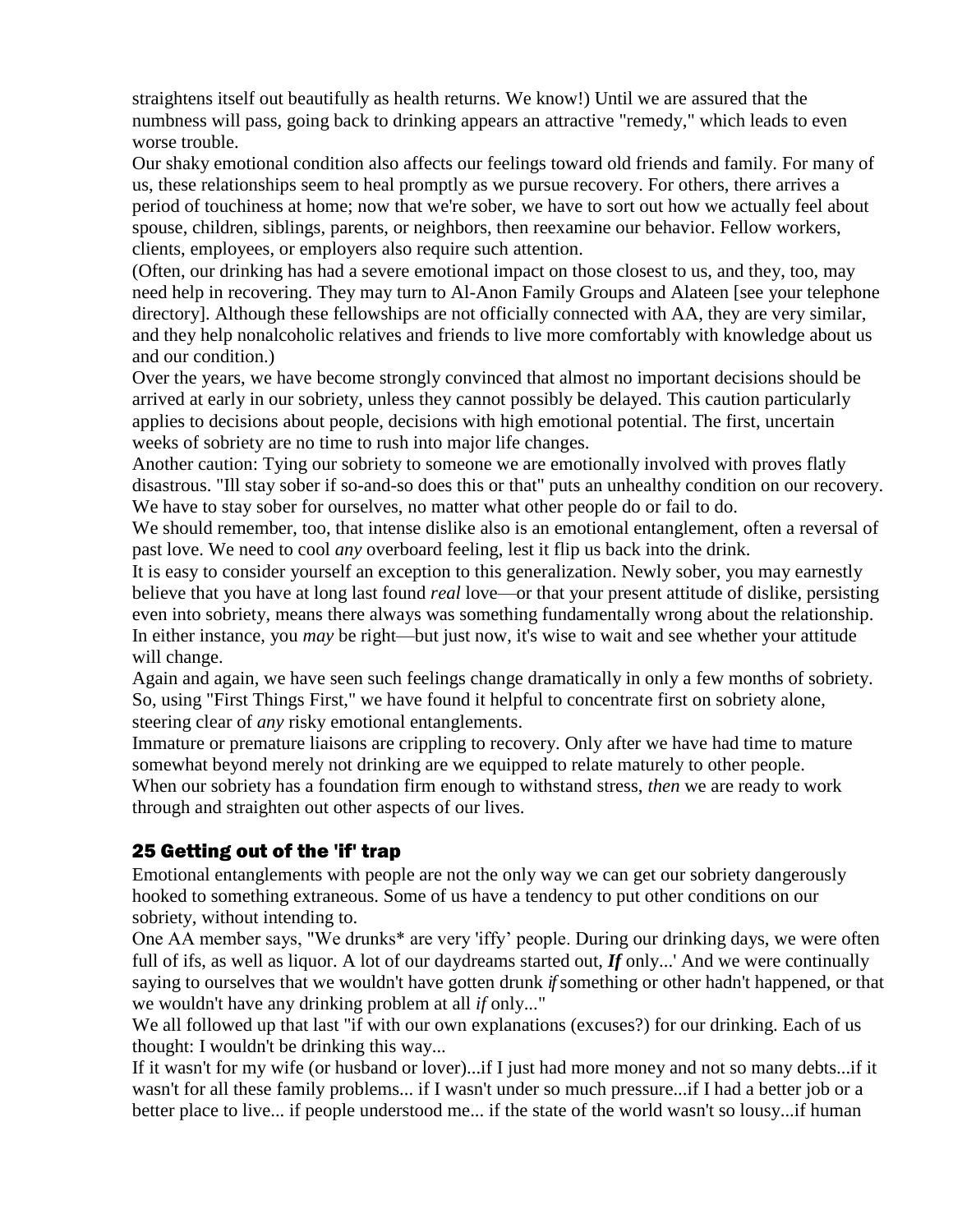beings were kinder, more considerate, more honest...if everybody else didn't expect me to drink...if it wasn't for the war (any war)... and on and on and on.

Looking back at this kind of thinking and our resultant behavior, we see now that we were really letting circumstances outside ourselves control much of our lives.

When we first stop drinking, a lot of those circumstances recede to their proper places in our minds. At the personal level, many of them really clear up as soon as we start staying sober, and we begin to see what we may be able to do about the others some day. Meanwhile, our life is much, much better sober, no matter what else may be going on.

But then, after a sober while, for some of us there comes a time when—plop!—a new discovery slaps us in the face. That same old "iffy" thinking habit of our tippling days has, without our seeing it, attached itself to not drinking. Unconsciously, we have placed conditions on our sobriety. We have begun to think sobriety is just fine—*if* everything goes well, or *if* nothing goes askew. In effect, we are ignoring the biochemical, unchangeable nature of our ailment Alcoholism respects no ifs. It does not go away, not for a week, for a day, or even for an hour, leaving us nonalcoholic and able to drink again on some special occasion or for some extraordinary reason—not even if it is a once-in-a-lifetime celebration, or if a big sorrow hits us, or if it rains in Spain or the stars fall on Alabama. Alcoholism is for us unconditional, with no dispensations available at any price. It may take a little while to get that knowledge into the marrow of our bones. And we sometimes do not recognize the conditions we have unconsciously attached to our recovery until something goes wrong through no fault of ours. Then—whammy!—there it is. We had not counted on *this*  happening.

The thought of a drink is natural in the face of a shocking disappointment. If we don't get the raise, promotion, or job we counted on, or if our love life goes awry, or if somebody mistreats us, then we can see that maybe all along we have been banking on circumstances to help us want to stay sober. Somewhere, buried in a hidden convolution of our gray matter, we had a tiny reservation—a condition on our sobriety. And it was just waiting to pounce. We were going along thinking, "Yep, sobriety is great, and I intend to keep at it." We didn't even hear the whispered reservation: "That is, *if* everything goes my way."

Those ifs we cannot afford. We have to stay sober no matter how life treats us, no matter whether nonalcoholics appreciate our sobriety or not. We have to keep our sobriety independent of everything else, not entangled with any people, and not hedged in by any possible cop-outs or conditions.

Over and over, we have found we cannot stay sober long just for the sake of wife, husband, children, lover, parents, other relative, or friend, nor for the sake of a job, nor to please a boss (or doctor or judge or creditor)—not for *anyone* other than ourselves.

Tying up our sobriety to *any* person (even another recovered alcoholic) or to *any* circumstance is foolish and dangerous. When we think, "111 stay sober *if— \** or "I won't drink because of—" (fill in any circumstance other than our own desire to be well, for health's own sake), we unwittingly set ourselves up to drink when the condition or person or circumstance changes. And any of these may change at any moment. *[\* Some of us AA's refer to ourselves as "drunks," no matter how long we have been sober. Others prefer "alcoholics." There are good reasons for both terms. "Drunks" is lighthearted, tends to keep the ego down to size, and reminds us of our proneness to drinking. "Alcoholics" is equally honest, but more dignified and more in keeping with the now widely accepted idea that alcoholism is a perfectly respectable illness, not Just willful selfindulgence.]*

Independent, unaffiliated with anything else, our sobriety can grow strong enough to enable us to cope with anything—and everybody. And, as you'll see, we start liking *that* feeling, too.

## 26 Being wary of drinking occasions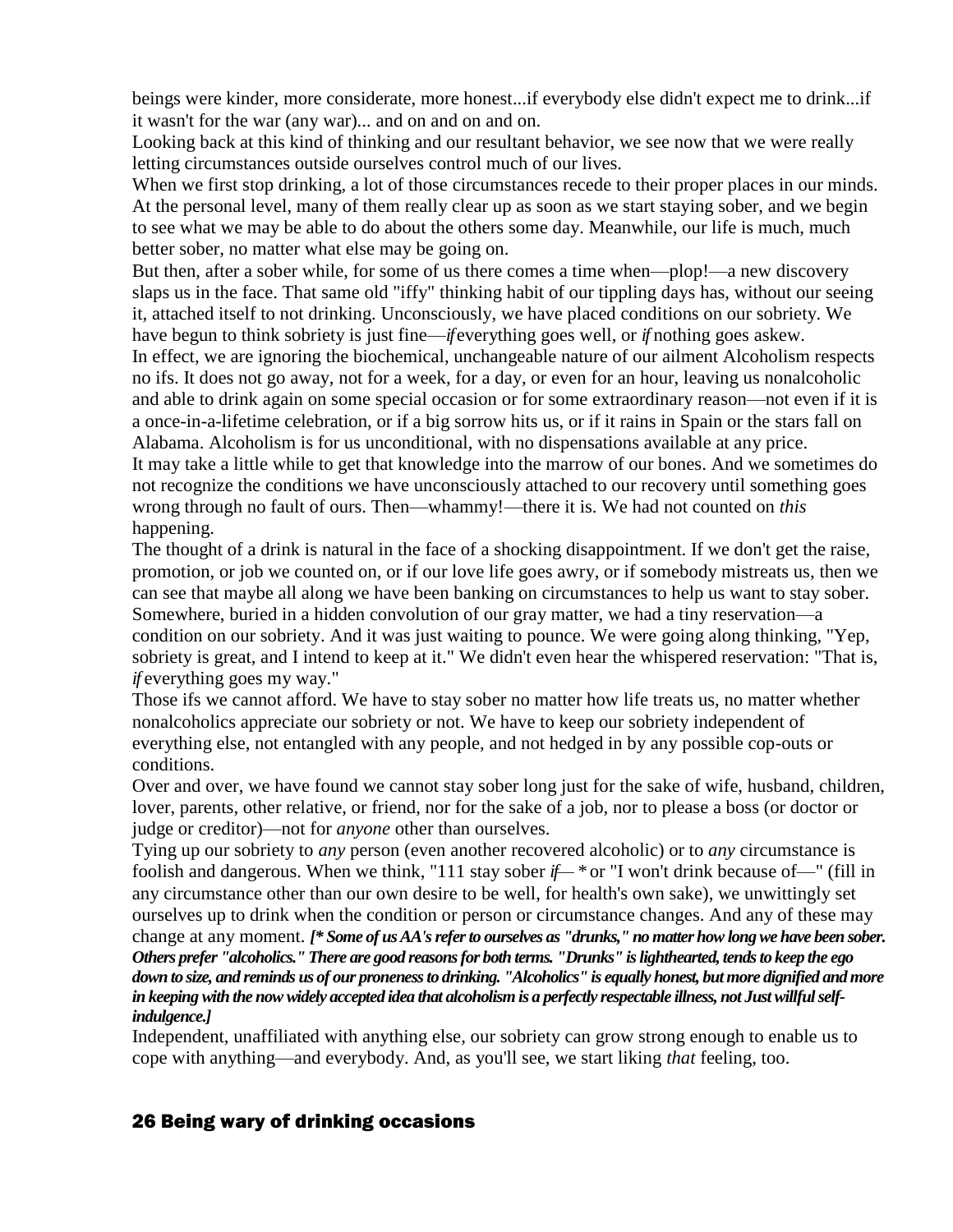We have worked out many ways of handling occasions when other people are drinking, so that we may enjoy these occasions without drinking.

Back on page 21, we talked about whether to keep liquor or other alcoholic beverages in the house when we decide to stop drinking. In that discussion, we acknowledged that we live in a society where most people drink, and we cannot realistically expect that fact to change. Throughout the rest of our lives, there will be drinking occasions. Chances are, every day we will see people drinking, see drinking places, see and hear dozens of advertisements urging us to drink.

We cannot insulate ourselves against all such suggestions, and it is futile to bemoan that fact. Nor do we have any need or wish to deprive other people of drinking. We have also found that we do not have to forgo the pleasure of being with companions who drink. Although it makes sense to spend more time with nondrinkers than with drinkers when we *first* start staying sober, we have no wish to withdraw from the world forever just because so many people drink. Those who cannot eat fish or nuts or pork or strawberries don't crawl into caves. Why should we?

Do we go into bars, or into restaurants or clubs where liquor is served?

Yes—after a few weeks or months, when we have a *legitimate* reason to be there. If we have time to kill while waiting for friends, we do not choose to spend it perched on a barstool, swilling a cola. But if a business or social event occurs in such a place, we attend and participate in all but the drinking.

For the first non-drinking months, it's probably a healthy idea to stay away from our old drinking buddies and haunts, and to find reasonable excuses for skipping parties where drinking will be a major entertainment. It seems especially important to stay away from such affairs if we feel nervous about them.

But, sooner or later, there comes the time when a family or business obligation or a friendship makes us feel compelled to go—or perhaps we just want to go. We have developed a number of ways to render such occasions easy for us to take, even though we abstain. Now, we are talking primarily about the big cocktail party or the fairly large but informal dinner-with-drinks evening. If the host or hostess is an old friend we can level with, sometimes it helps to tell him or her in advance that we are not drinking right now. We do not ask for any special treatment, of course. But it's reassuring to know there will be at least one person present who is completely sympathetic to our efforts to get over a drinking problem. Sometimes, we can take with us a more experienced nondrinker, or at least a companion who knows we are abstaining and realizes how important it is to us.

It is also beneficial, before you go, to talk with another recovered alcoholic or with someone else on your side, who is rooting for your health and fully understands the pressure you'll be under. Arrange to call back later and tell how it went Another recovered alcoholic would appreciate such a call very much. Believe us! We AA's get a thrill from every such message.

It is a very good idea to eat a sandwich or other snack before going to a party, even if you know food will be served later. Something nourishing in the stomach, as we've already said, takes the edge off many trying situations. (And you might carry along a small packet of your favorite mints or a dietetic substitute.) This is even more important when you are headed for a party at which there are likely to be some long heavy-drinking hours before food appears.

When you know that will be the schedule, you may prefer to skip the first hour or so of the drinking and arrive only shortly before dinner is served. Many of us do this. Then, if there is going to be a long drunk evening after eating, we have found it is also easy to leave early. The very few who do notice our slipping away, we have discovered, hardly mind our departure at all. They are too busy drinking, or whatever.

Upon arriving at such a party, it is usually best to bead straight for the bar and get a glass of ginger ale or other soda. No one knows whether it is an alcoholic drink or not. Then we can walk about socializing, glass in band, without feeling conspicuous.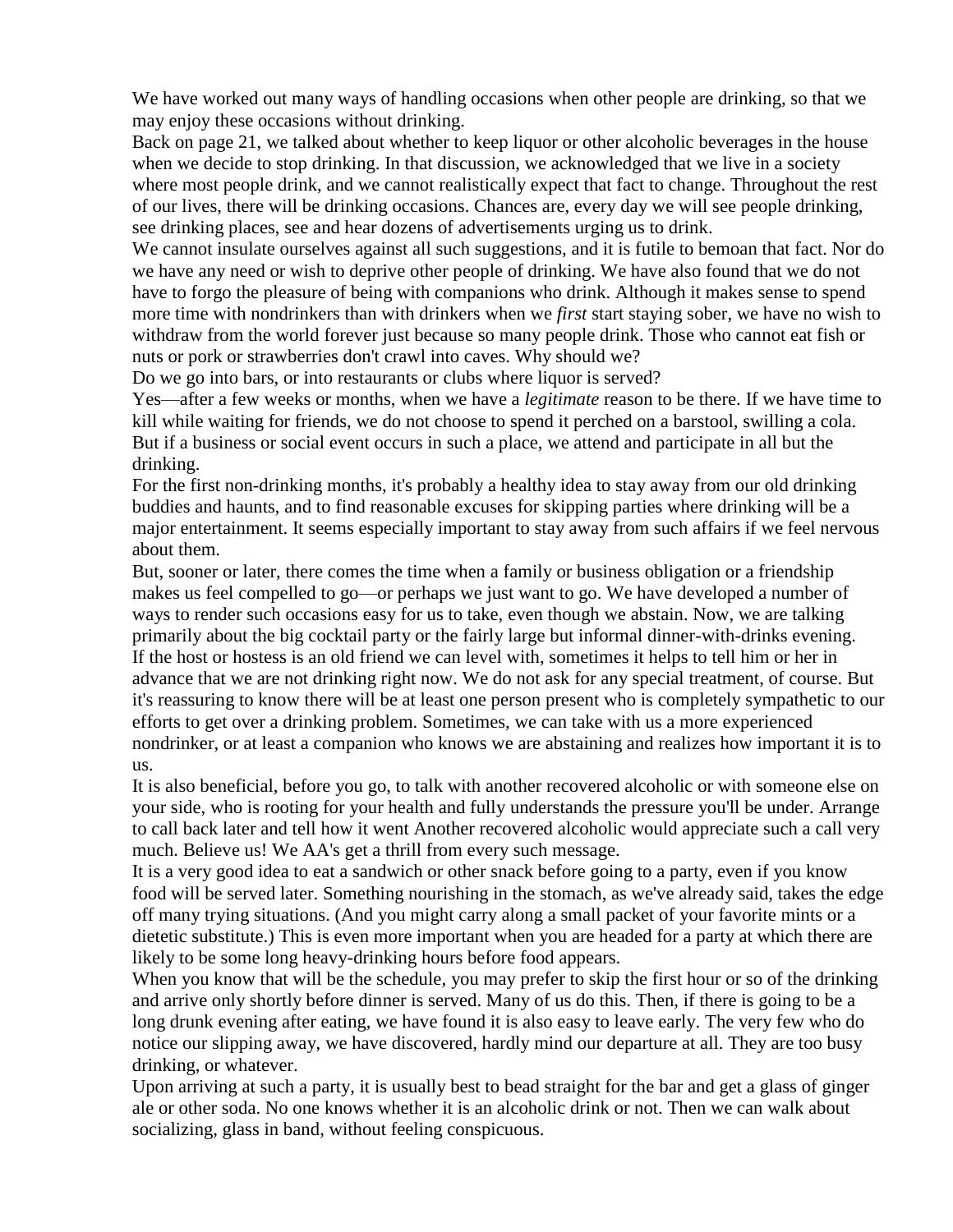This experience was quite revealing to many of us when we first had it. We discovered to our surprise that (1) other people's drinking is not what we thought it was, and (2) very, very few people observe, or care, whether or not we drink alcohol. (Some exceptions to the latter are likely to be loving friends or relatives, who are usually glad to see us doing something about our drinking.) Many of us used to say, and believe, that "everybody" drinks, and we could argue that we did not drink a lot more than the other drinkers we knew. To tell the truth, as our drinking went on over the years, many of us tended to associate less and less with nondrinkers, so of course it seemed to us that "everybody"—certainly everybody we saw—drank.

Now, sober, when we see "everybody," it is a revelation to find that not all of them do drink, and that many of the others drink much less than we had supposed.

Anticipating occasions like these, the newly sober alcoholic wonders what to answer if drinking friends and relatives say such things as:

"Come have a drink.''

"What are you drinking?"

"Why, you *can't* be an alcoholic!"

"Don't you drink?"

"Just one won't hurt."

"Why aren't you drinking?"... and the like.

To our relief, we found that these questions come up less often than we expected, and our answers seem to have much less importance than we thought they would have. Our not drinking creates less of a stir than we feared it would.

There is one exception. Once in a while, a really heavy drinker will get pretty pushy about our not drinking. Most of us come to believe that such an attitude is very suspicious. Civilized, polite people simply do not carry on that much about what other people choose to drink or eat, or not to drink or eat, unless they have some hang-up of their own, do they? We find it curious that anyone should try to get a person to drink who does not care to; and we especially wonder why anybody wants a person with a record of drinking-related problems to try to drink again.

We learn to steer clear of such people. If they do indeed have their own hang-up to contend with, we wish them well. But we need not defend our choices to them or to anyone else. And we do not argue with them, or try to change their minds. Again, our attitude is "Live and Let Live."

But back to those questions asked politely and casually by well-meaning friends and relatives, and our answers to them. There are probably as many good ways to handle these situations as there are nondrinkers, and your own intelligence will lead you to the one that works best and is most comfortable for you.

However, the outlines of several different successful methods have emerged from the years of accumulated experience of Alcoholics Anonymous. The past has banked its wisdom, and it is foolish not to draw on it.

Great numbers of us (but not all) believe that the sooner we establish the truth with our acquaintances, the better it is for us. We do not have to keep up any pretenses, and most good people appreciate our honesty and encourage our efforts to stay free of our addiction. Saying aloud to other people that we do not drink helps greatly to strengthen our own determination to stay sober. And there may be a by-product: Occasionally, we find that making such a statement encourages someone else present who also needs or wants not to drink.

Therefore, many of us do not hesitate, when it is appropriate, to say, "I'm not drinking now." "I'm not drinking today (or this week)" or simply "No, thanks" or a straightforward "I don't care for any" often satisfies the questioner.

If we feel the need to explain any further, we try to do it without lying, and in a way that other people can rapidly understand and accept. For instance, there are old standbys like "Health reasons,"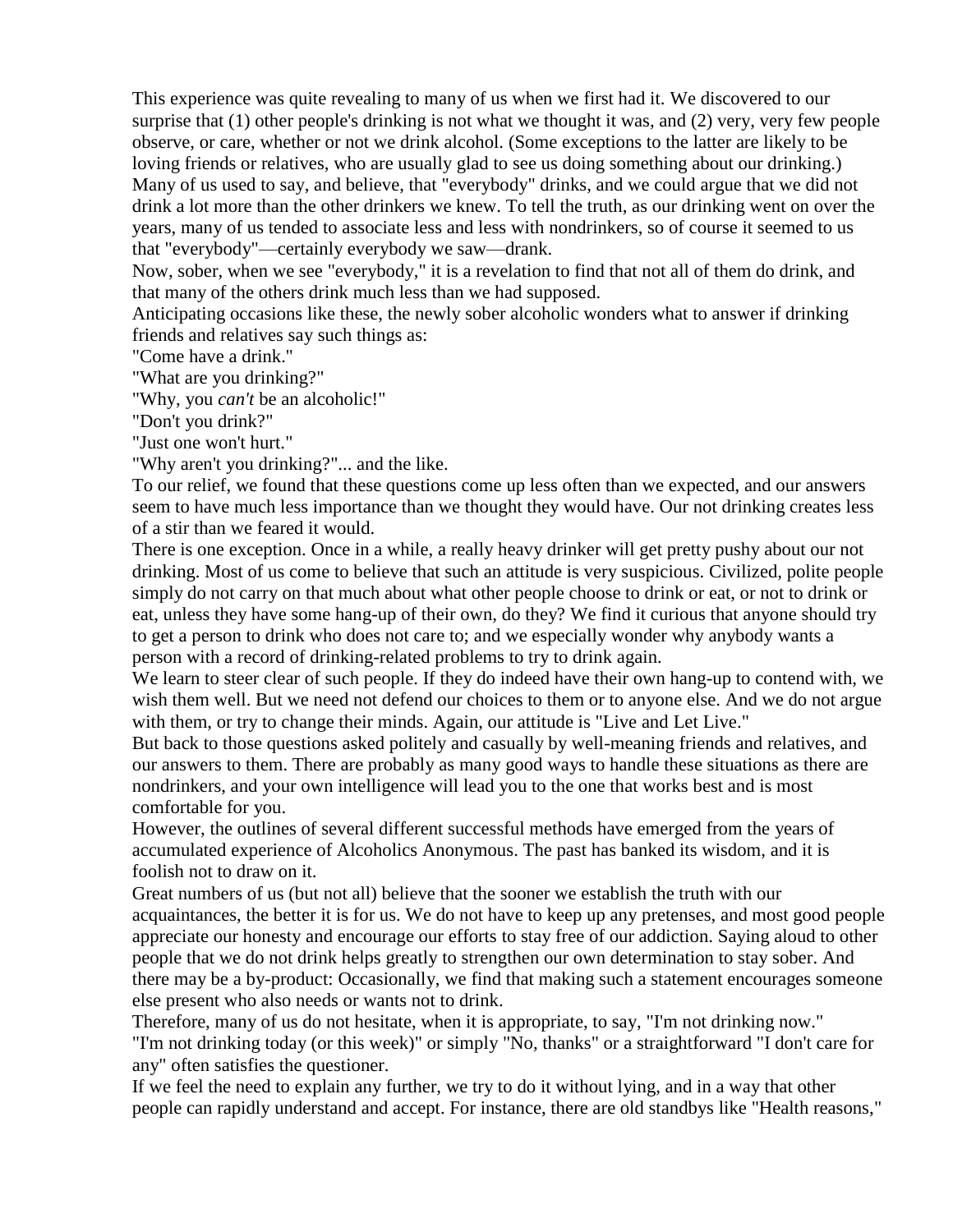"I'm on a diet," and "Doctor's orders." Most of us, at one time or another, have been given or have read some such advice by a physician.

"I've had my share," "Had all I can handle," and "Found out it doesn't agree with me" are also truthful.

While we AA's do not use, among ourselves, the expression "on the wagon," it is something most people certainly understand and respect, as long as we do not urge others to abstain.

Although we certainly cannot recommend untruthfulness, because of the way it makes *us* feel, occasionally some of us in desperation have resorted to the "little white lie," one of those small fibs believed to be harmless and sometimes described as necessary lubrication for the smooth operation of society.

When we have to fall back on manufactured, murmured excuses for not drinking, we try to reach for one that is not too far-fetched. "I have a mysterious disease" or "I'm on some medication" might shut people up, but more likely would evoke extra questions.

Usually, "I'm allergic to it" seems acceptable. Technically, in strictly scientific terms, alcoholism is not a true allergy, the experts now inform us. However, "allergy" is a pretty good figure of speech to describe our condition; if we imbibe the stuff, regrettable consequences certainly do follow.

When we do offer such a statement, it usually produces the desired response. That is, people accept the fact that we are not going to drink right now, and stop questioning us about it.

When we're asked what we'd like to drink, it seems courteous and sensible to ask for and promptly accept something nonalcoholic, whether or not it is our particular favorite. Most of us take any soft drink, fruit or vegetable juice, or other nontoxic beverage that is easily available. (We can pretend to sip it if we really are not fond of it or not thirsty.) This puts us more at ease, and also relieves the hospitable host or hostess who is a compulsive glass-filler and seems genuinely uncomfortable if a guest is not swallowing.

The formal seated banquet, with an array of wineglasses, is no particular problem. Simply turning a wineglass upside down is signal enough for a good waiter or wine steward, even in the winedrinking countries of Europe. Some of us ask for seltzer or a sparkling mineral water. And when a toast is proposed, almost no one pays attention to us as long as we lift *some* glass, with something in it. After all, isn't it the symbolic pledge of friendship that makes a toast real, not the presence of a drug (ethyl alcohol) in the glass or loving cup?

No one is under any obligation to answer rude or personal questions; so, in the rare event that one is raised, we ignore it or finesse it or change the subject. If that happens to you, remember there are hundreds of thousands of us now recovered from alcoholism who are on your side and understand perfectly what you are undergoing and why you do it, even if no one else seems to. Even if we are not present, in our hearts we are with you, and you can assure yourself that you have our very good wishes.

One other kind of incident has happened to some of us. It is not especially serious or dangerous, but maybe our telling about it will help prevent your being upset if it comes up in your life. Once in a while, a good-hearted, well-intentioned friend or family member inadvertently overdoes the concern about our recovery and, meaning only to help us, may embarrass us if we are not poised enough to handle the situation.

For instance, the nonalcoholic spouse, understandably fearing that we may drink again and trying too hard to protect us, will blurt out, "So-and-so has stopped drinking.'' Or a solicitous friend may thoughtlessly call attention to our not drinking by pointing to the one glass of tomato juice on a tray of drinks and saying, That's for you."

It is good of them to want to help us, and we try to concentrate on their desire to be kind. In all fairness, they cannot be expected to understand instantly how we feel. Some of us can't even sort out how we actually do feel until we have some non-drinking time and the self-conscious phase has passed.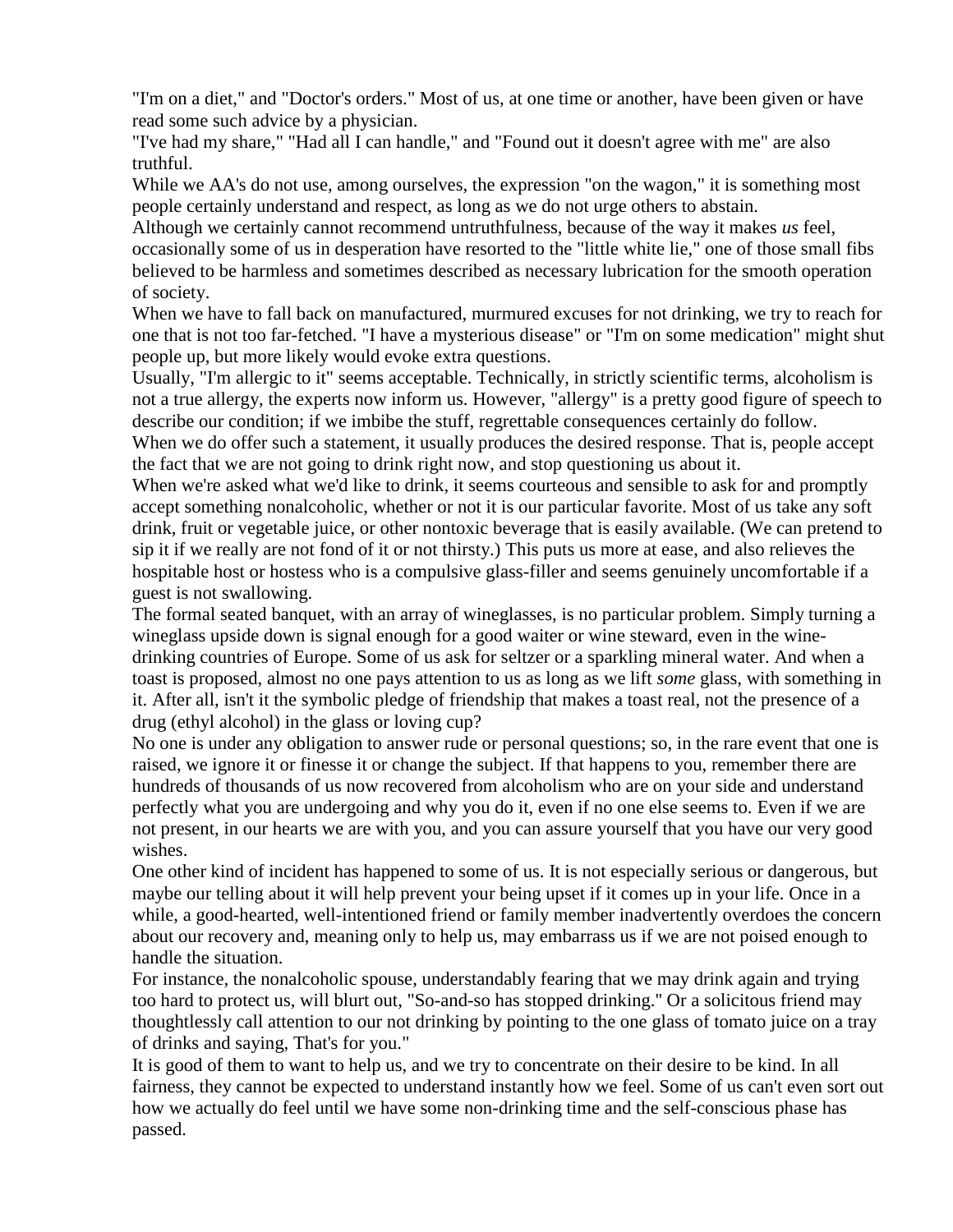Naturally, we prefer to be allowed to make our own choices, discreetly and privately, without a public show. But getting touchy about what other people say or do hurts no one but ourselves. It is better to try to grin and bear it, getting past the moment somehow. It is usually over in less than five minutes. Maybe later, when we feel calm, we can quietly explain that we genuinely appreciate the concern, but would feel better if allowed to make our own "excuses." We might add that we'd like to practice protecting ourselves in social situations, so that the other person need not worry when we're on our own.

After even more time has passed, many of us reach a stage of real comfort about ourselves and drinking; we are relaxed enough to tell the exact truth—that we are "recovered alcoholics," or that we are in AA

This face-to-face, confidential revelation about ourselves in no way conflicts with AA's tradition of anonymity, which suggests that we not reveal those facts about anyone *except* ourselves, and that we not make such announcements for publication or on broadcasts.

When we can tell this, with ease, about ourselves, it shows that we have nothing to hide, and that we are not ashamed to be recovering from an illness. It helps to increase our self-respect Such statements chip away at the cruel old stigma unfairly placed by ignorant people on victims of our malady, and help to replace old, stereotyped notions of "an alcoholic" with more accurate perceptions.

Incidentally, such a statement very often induces someone else who wants to get over a drinking problem to try to seek aid, too.

Just one more thing about this matter of drinking occasions. Many of us have had the guts, if pressure to drink really got unpleasantly strong, simply to make an excuse and leave, no matter what other people may think. After all, our life is at stake. We simply have to take whatever steps are necessary to preserve our own health. Other people's reactions are *their* problem, not ours.

## 27 Letting go of old ideas

The ideas that got so deeply embedded in our lives during drinking do not all disappear quickly, as if by magic, the moment we start keeping the plug in the jug. Our days of wine and "Sweet Adeline" may be gone, but the malady lingers on.

So we have found it therapeutic to nip off many old ideas that start to sprout up again. And they do, over and over.

What we try to achieve is a feeling of being relaxed and freed from the bonds of our old thinking. Many of our former habits of thought and the ideas they produced, limit our freedom. They just weigh us down and are of no use—so it turns out when we look them over with a fresh eye. We don't *have* to hang on to them any longer unless, upon examination, they prove valid and still truly fruitful.

We can now measure the present-day usefulness and truthfulness of a thought against a highly specific standard. We can say to ourselves, "Now, that is exactly what I used to think, in the drinking days. Does that kind of thinking help me stay sober? Is it good enough for me *today?"* Many of our old ideas—especially those about alcohol, about drinking, about getting drunk, and about alcoholism (or problem drinking, if you prefer that term)—prove either worthless or actually self-destructive for us, and it is a great relief to get rid of them. Maybe a few examples will suffice to illustrate our willingness to throw out our old, useless ideas.

For many of us as teen-agers, drinking was a way of proving that we were no longer children, or that we were manly, or sophisticated and wise, or tough enough to defy parents and other authorities. In many minds, drinking is closely tied in with romance, sex, and music, or with business success, wine snobbery, and jet-set luxury. If one is taught anything about drinking at school, it is often about dangers to health and the likelihood of losing a driver's license—not much else. And many people are still convinced that any drinking at all is immoral, leading straight to crime, suffering, disgrace,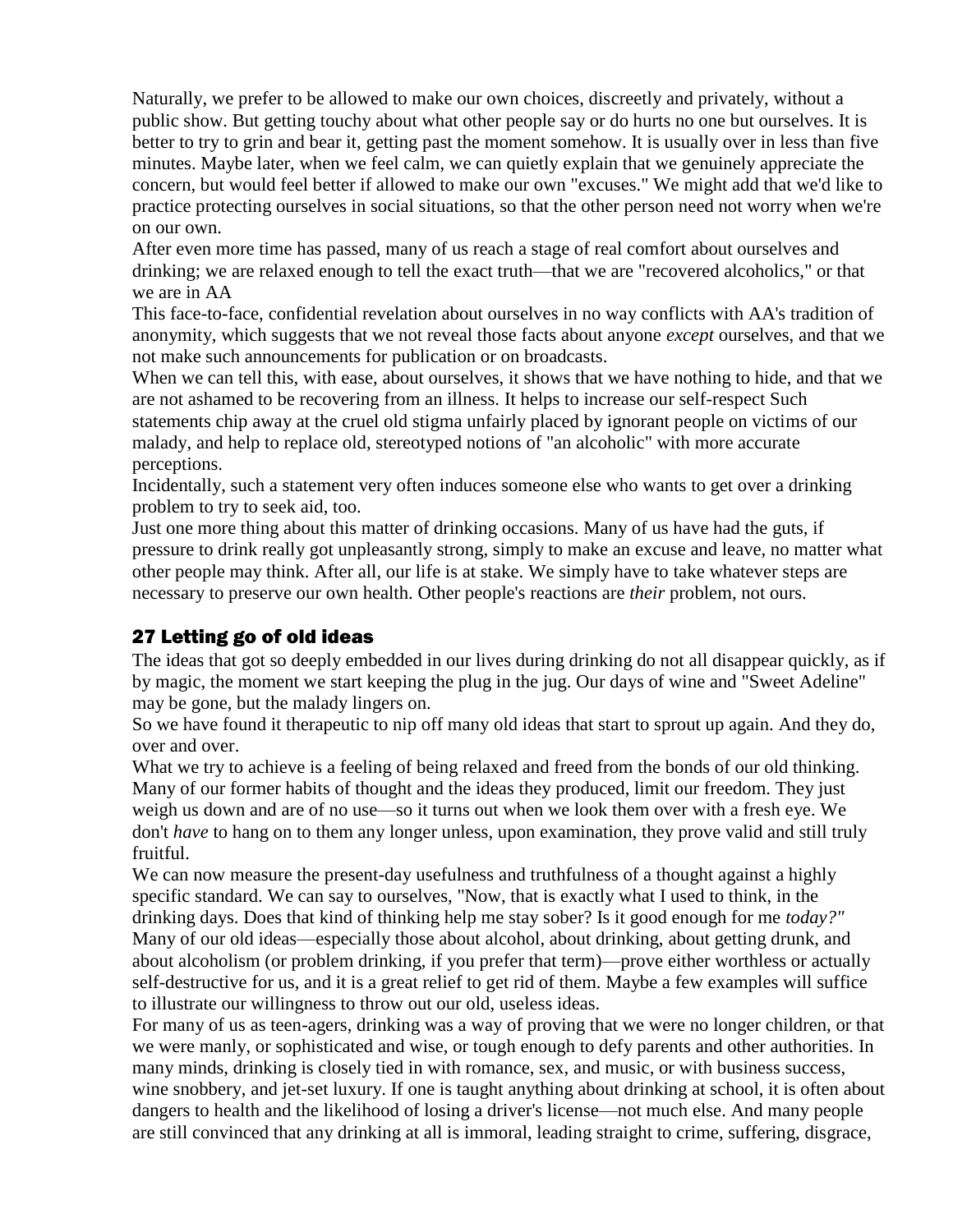and death. Whatever our feelings may have been about drinking, positive or negative, they were often strong and more emotional than rational.

Or our attitudes toward drinking may have been merely automatic, an unthinking acceptance of other people's opinions. To many, drinking is an essential part of social occasions—a harmless, convivial pastime done in certain places among friends at specific times. Others view drinking as a necessary accompaniment to eating. But now we ask ourselves: *Is* it actually impossible to enjoy friendship or food without chinking? Did our own way of drinking improve our social relationships? Did it heighten our appreciation of good food?

The idea of getting drunk produces reactions even more extreme, pro or con. Getting tight is likely to be seen only as fun, or only as disgraceful. The very idea is repugnant to many people, on various grounds. To some of us, it was a desirable state, not only because it was expected of us by others and we liked the feeling, but also because it was a condition made light of by glamorous celebrities. Some people are intolerant of those who never get drunk at all; others are scornful of those who get *too* drunk. Modern-day health findings so far have had little influence on such attitudes.

When we first heard the word "alcoholic," most of us associated it exclusively with older, unkempt, shaky, or unpleasant men we saw panhandling or passed out on skid rows. Well-informed people are now aware that such an idea is rubbish.

Nevertheless, a residue of our ancient, muddy notions clung to many of us during our first attempts at sobriety. They blurred our vision and made it difficult to see the truth. But we finally became willing to entertain the thought that—just possibly—some of those ideas could be a bit erroneous, or at least no longer reflected accurately our own personal experience.

When we could persuade ourselves to look at that experience honestly and to listen to ideas other than our own, we became open to a big array of information we had not examined carefully before. For instance, we could look at the scientific description: Alcohol is a drug that alters consciousness, not just a tasty thirst-quencher. The drug is found, we learned, not only in beverages, but also in some foods and medicines. And now, almost every day, we read or hear of a discovery that this particular drug does one more kind of physical damage (to the heart, the blood, the stomach, the liver, the mouth, the brain, etc.) not suspected before.

Pharmacologists and other addictions experts now say that alcohol is not to be considered totally safe and harmless, whether used as beverage, stimulant, sedative, tonic, or tranquilizer. But it does not, of itself, necessarily lead straight to physical harm or mental degradation in every single case. Apparently, most people who use it can do so gracefully, without injury to themselves or others. Drinking, we found, can be viewed medically as ingestion of a drug; drunkenness, as overdosing. The misuse of this drug can, directly and indirectly, lead to problems of all sorts—physical, psychological, domestic, social, financial, vocational. Instead of thinking mostly about what drinking did *for* us, we began to see what it does *to* some people.

We have found out that *anybody* who has trouble of any sort related to drinking may have the condition called "alcoholism." This illness strikes without regard for age, creed, sex, intelligence, ethnic background, emotional health, occupation, family situation, strong constitution, eating habits, social or economic status, or general character. It is not a question of how much or how you drink, or when, or why, but of how your drinking affects your life—what happens when you drink. Before we could recognize the illness in ourselves, we had to unload this tired old myth: It would be a sign of shameful weakness to admit that we couldn't handle the sauce any more (if we ever could). Weakness? Actually, it takes considerable courage to stare unblinkingly at the hard truth, sparing nothing, without glossing over anything, without excuses, and without kidding ourselves. *(It* is unseemly to brag, but frankly, many of us think that at kidding ourselves we were world champions.)

The process of recovery from alcoholism also has been clouded with misconceptions. Like millions of others who have watched a person drinking himself or herself to death, we have wondered why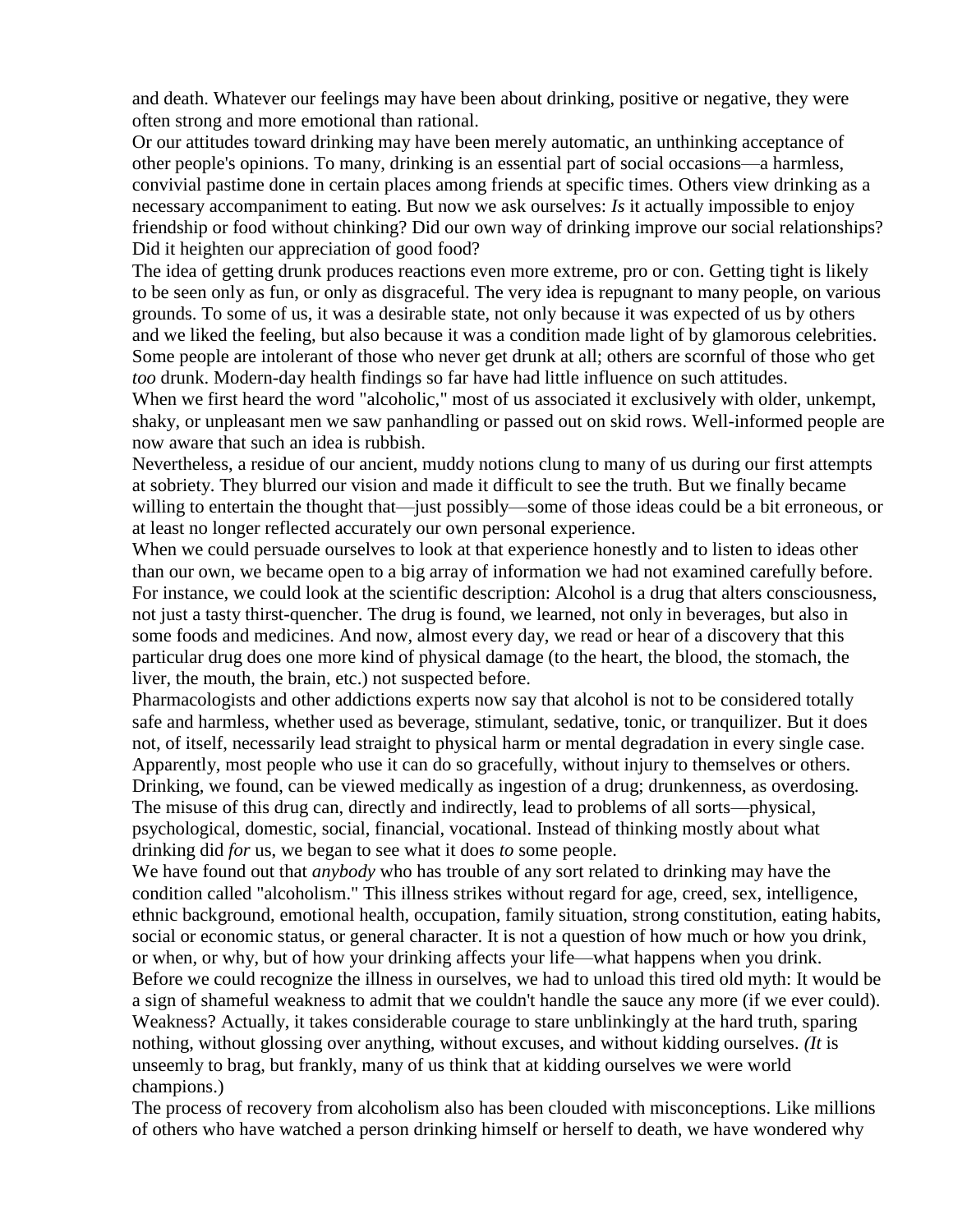the drinker did not use willpower to stop drinking. That is another outdated idea, but it sticks because many of us have been exposed early in life to some model of superwillpower. Maybe there was the family or neighborhood legend of good old Uncle John. Known as a rake and a heller for years, he suddenly gave up wine, women, and song at age 50 and became a model of propriety and rectitude who never touched another drop.

The childish notion that we can do likewise when we get ready is a dangerous delusion. We are not anybody else. We are only ourselves. (We are not Grandpa, who drank a fifth a day until he was 90, either.)

It is now well established that willpower all by itself is about as effective a cure for alcohol addiction as it is for cancer. Our own experience has verified that repeatedly. Most of us tried going it alone, hoping either to control our drinking or to stop, and we had no lasting success in either endeavor. Even so, it wasn't easy to admit we needed help. That, too, looked like a sign of weakness. Yes, we were being taken in by another myth.

But we finally asked ourselves: Wouldn't it be more intelligent to seek out and tap a strength greater than our own than to persist in our futile solo efforts, after they had time and again been proved ineffective? We still don't think it is very smart to keep trying to see in the dark if you can simply switch on a lamp and use its light We didn't get sober entirely on our own. That isn't the way we learned to stay sober. And the full enjoyment of living sober isn't a one-person job, either. When we could look, even temporarily, at just a few new ideas different from our old ones, we had already begun to make a sturdy start toward a happy, healthier new life. It happened just that way to thousands and thousands of us who deeply believed it never could.

## 28 Reading the A.A. message

Human beings, we are told, learn many things best by seeing and touching as well as hearing them; and reading about them reinforces the strength of such learning even further.

There are many good publications on alcoholism, and some not so good. Many of us have also profited by reading in other fields. But AA. neither endorses nor opposes anybody else's publications. We simply offer our own.

Even drinkers who have never before been much for reading spend hours poring over AA material. It is undoubtedly the best way to grasp a broad, firsthand consensus of all AA wisdom, instead of just the hearsay of one time and place.

There are seven AA books and three booklets in a format similar to this one.

#### **"Alcoholics Anonymous''**

This is the basic textbook of AA experience.

AA as we know it is the outgrowth of this book, which was originally prepared by a hundred or so alcoholics who had learned to stay sober by helping each other. After a few years of sobriety, they recorded what they had done and gave the account this title. Our Fellowship then began to be called by the name "Alcoholics Anonymous."

In this volume, the original AA experience is spelled out by those who did it first, then wrote about it. It is the primary source book of all basic AA. thought for all of us—whether we read and reread it often or seldom. Most members get a copy as soon after coming to AA as they can, so they may take the fundamental AA. ideas directly from the source, not hear of them second- or third-hand.

Members often refer to "Alcoholics Anonymous" as the "Big Book," but not to compare it with any sacred text Its first printing (in 1939) was on very thick paper, so it came out surprisingly fat and was laughingly dubbed the Big Book.

The first 11, basic chapters were written by Bill W., co-founder of AA It also contains many AA members' own stories, as written by themselves, and several appendixes of additional matter.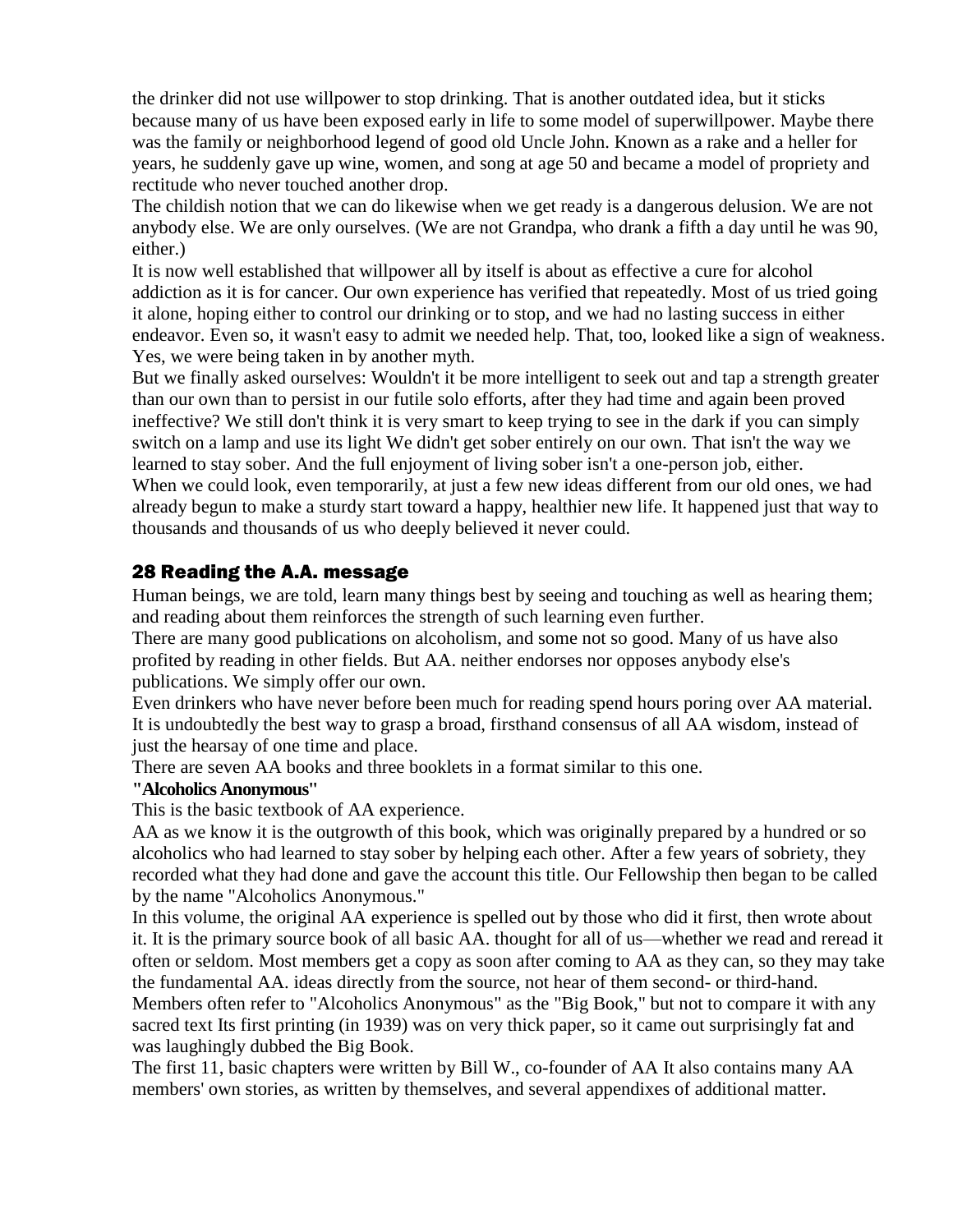Simply reading the book was enough to sober up some people in AA's early days, when there were only a few AA groups in the world. It still works that way for some problem drinkers in isolated parts of the world, or for those who live on seagoing vessels.

Regular readers of the book say that repeated readings reveal many deeper meanings that cannot be grasped at the first hurried glance.

#### **"Twelve Steps and Twelve Traditions''**

AA fundamentals are discussed at even greater depth in this book, also written by Bill W. (It is sometimes nicknamed "The Twelve and Twelve.") Members who want to study the AA program of recovery seriously use it as a text in conjunction with the Big Book.

Written 13 years after "Alcoholics Anonymous," this smaller volume explains principles of AA behavior, both individual and group. The Twelve Steps, guides to individual growth, had been discussed more briefly in the Big Book; the group principles—the Twelve Traditions—became crystallized through trial and error, after the first book was published. They characterize the movement and make it unique—quite unlike other societies.

#### **"Alcoholics Anonymous Comes of Age"**

This brief history tells how the Fellowship started, and how it grew for its first 20 years. It recounts the tale of how a small group of courageous, once-hopeless former drunkards—with all the odds against them—finally became securely established as a worldwide movement of acknowledged effectiveness.

#### **"As Bill Sees It"**

A reader of Bill W.'s pithiest paragraphs, from his voluminous personal correspondence as well as other writings. A subject index covers topics of interest to any problem drinker.

#### **"Dr. Bob and the Good Oldtimers"**

The life story of AA's co-founder is interwoven with recollections of early AA in the Midwest,

mostly in pioneer members' own words.

#### **"Pass It On"**

This biography of AA's co-founder is subtitled The Story of Bill Wilson and How the AA Message Reached The World." It also traces the development of the Fellowship; 39 photographs from AA's history.

#### **"Came to Believe..."**

Subtitled The Spiritual Adventure of AA as Experienced by Individual Members," this is a collection of 75 members' versions of "a Power greater than ourselves." They range from orthodox religious interpretations through humanistic and agnostic views.

#### **"Daily Reflections: A Book of Reflections by AA Members for AA Members"**

AA's reflect on favorite quotations from AA literature. A reading for each day of the year.

## **"AA. in Prison: Inmate to Inmate"**

A collection of 32 stories, previously printed in the AA Grapevine, sharing the experience of men and women who found AA while in prison.

#### **Pamphlets**

Many leaflets on various aspects of AA, some of them addressed to special-interest groups, are also published by AA World Services, Inc.

They have all been carefully prepared under close supervision by AA representatives from all over the U.S. and Canada, so that they represent the broadest possible consensus of AA thinking. It is impossible to understand all the workings of AA unless one is well acquainted with all these publications (complete listing on page 90).

In addition, the AA General Service Office produces a bimonthly newsletter, *Box 4-5-9,* and several other periodical bulletins, as well as a report on the annual General Service Conference of AA Many A.A. members start and end each day with a quiet moment in which they read a passage of some AA literature. Poring over AA books and pamphlets represents "a meeting in print" for many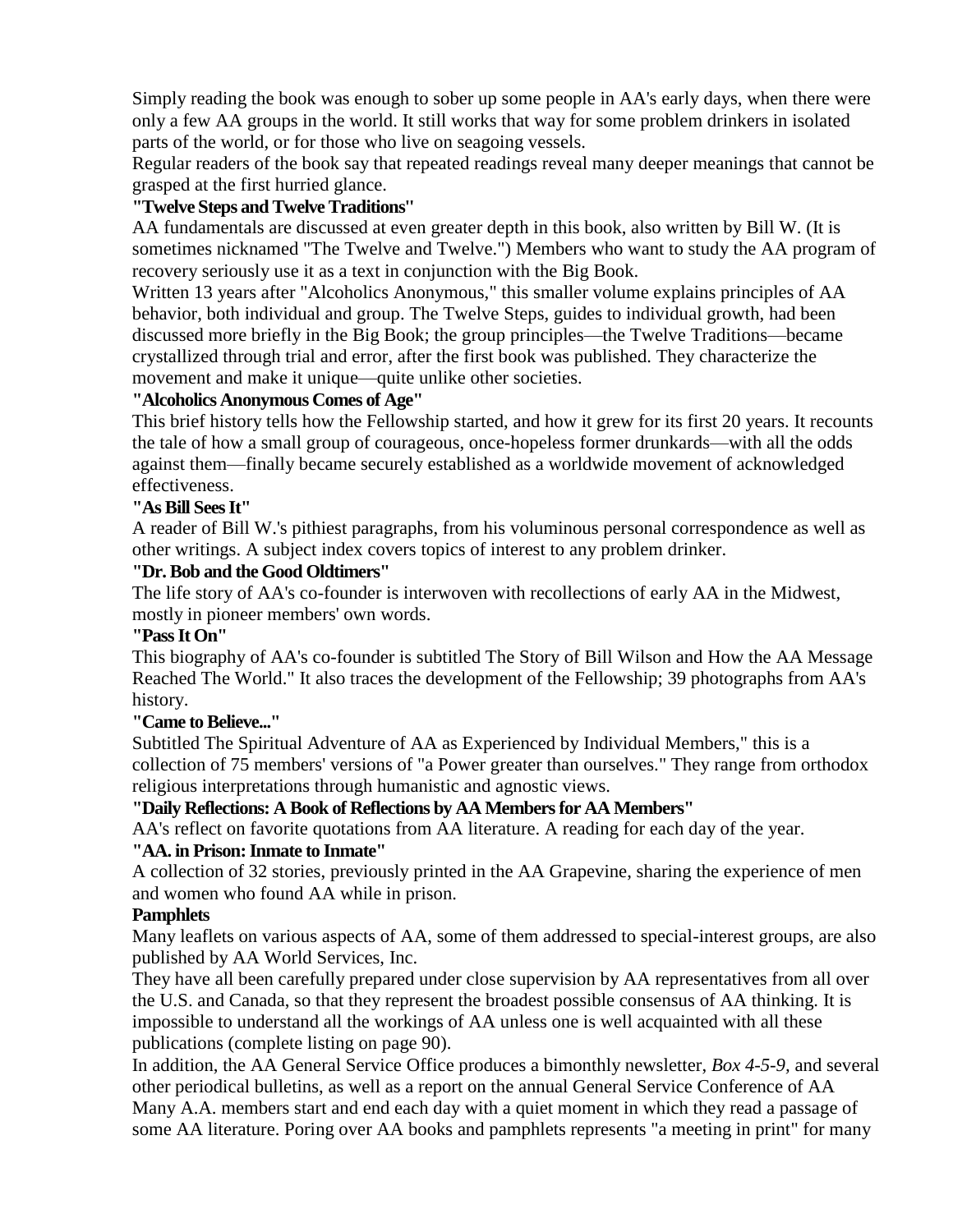members, and the range of AA information and inspiration summed up in them cannot be found anywhere else. Any AA reading starts a trail of AA thinking which leads away from a drink, so many AA's always carry with them some piece of AA literature—not just because reading it can help ward off the kind of thinking that leads to drinking, but also because it can afford refreshment and entertainment for the mind at odd moments. AA literature not available at an AA meeting can be ordered directly by writing to: Box 459, Grand Central Station, New York, NY 10163.

#### **The AA. Grapevine**

Every month, a fresh collection of AA thought and humor appears in this magazine. Almost all its articles, graphics, and cartoons are by A.A. members. The writers are not paid, and many illustrations also are contributed free.

It contains thought pieces, illustrated stories, news about AA, letters from AA members around the globe, and inspirational articles (no poems).

Individual subscriptions may be ordered directly by writing to: Box 1980, Grand Central Station, New York, NY 10163. Copies of the current issue are usually available at meetings of AA groups.

## 29 Going to A.A. meetings

Long before this booklet was even thought of, every single idea in it and many more suggestions for living sober were learned and *proved successful* by hundreds of thousands of alcoholics. We did this not just by reading, but also by talking to each other. At first, we mostly listened.

You can easily do the same thing, free, and you don't have to "join" anything.

What we did was simply go to meetings of Alcoholics Anonymous. There are over five million each year, in approximately 150 countries around the globe. And remember, you do not have to become an AA member in order to visit some AA meetings. If all you want to do is sort of "try out" AA, you are entirely welcome to attend AA meetings as an observer and just listen quietly, without saying a word. You don't need to give your name, or you can give a phony one if you want to. AA understands. It doesn't record names of either members or visitors attending its meetings, anyhow. You won't have to sign anything, or answer any questions.

Feel free to ask some, if you wish. But many people prefer just to listen the first few times.

Like practically everyone else who has gone to an AA meeting, you'll probably be very surprised the first time. The people you see around you look mostly normal, healthy, reasonably happy, and successful. They do not look like old-fashioned cartoons of drunkards, bums, or fanatic, dried-up teetotalers.

What's more, you'll usually find us quite a friendly bunch, doing a lot of laughing—at ourselves. That is why, if you are hung-over, an AA gathering provides a cheerful environment for getting past the hangover and beginning to feel much, much better.

You can be very sure that every AA member in that room deeply understands exactly how you feel, because we remember vividly our own hangover miseries, and how it felt the first time we ever went to an AA meeting.

If you are shy, kind of a loner—just like many of us—you'll find the AA members willing to let you pretty much alone if that is really what you want and it makes you more comfortable.

However, most of us found it much more beneficial to hang around for a bite and a chat after the meeting. Feel free to participate in the socializing, or "eyeball-to-eyeball sharing," just as much, or as little, as you wish.

#### **Different kinds of AA. meetings**

Many AA members from all over the U.S. and Canada were asked for ideas for this booklet. Near the top in all their lists is the suggestion that one of the surest ways of avoiding drinking is going to various kinds of AA meetings. "That's where we learn all these ideas from each other," one member wrote.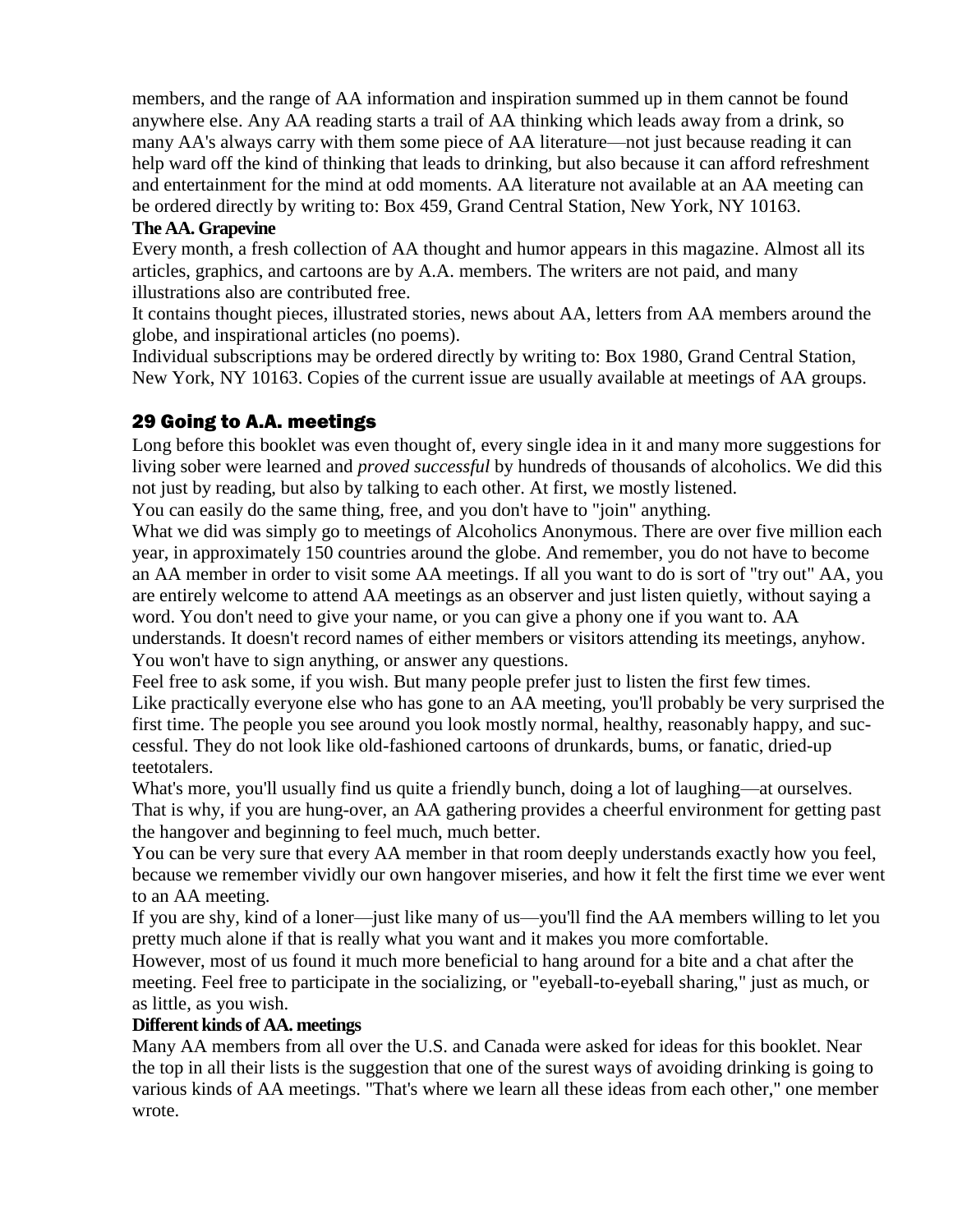If you want to stay sober, going to *any* AA meeting is, of course, safer than going to a bar or a party, or staying at home with a bottle!

Chances for avoiding malaria are best when you stay away from a swamp full of mosquitoes. Just so, chances of not drinking are better at an AA meeting than they are in a drinking situation. In addition, at AA meetings there is a kind of momentum toward recovery. Whereas drinking is the object of a cocktail party, sobriety is the common goal aimed for at any AA meeting. Here, perhaps more than anywhere else, you are surrounded by people who understand drinking, who appreciate your sobriety, and who can tell you many means of furthering it Besides, you see many, many examples of successfully recovered, happy, non-drinking alcoholics. That's not what you see in barrooms.

Here are the most popular kinds of AA group meetings, and some of the benefits derived from attending them.

#### *Beginners (or newcomers) meetings*

These are usually smaller than other meetings, and often precede a larger meeting. They are open to anyone who thinks he or she may possibly have a drinking problem. In some places, these meetings are a series of scheduled discussions or talks about alcoholism, about recovery, and about AA itself. In others, the beginners meetings are simply question-and-answer sessions.

AA's who have used these meetings a lot point out that these are excellent places to ask questions, to make new friends, and to begin to feel comfortable in the company of alcoholics, not drinking. *Open meetings* (anyone welcome, alcoholic or not)

These are likely to be a little more organized, a little more formal. Usually, two or three members (who have volunteered in advance) in turn tell the group about their alcoholism, what happened, and what their recovery is like.

An AA talk of this type does not have to follow any set pattern. Of course, only a tiny handful of AA members are trained orators. In fact even those AA's whose jobs involve professional speaking carefully avoid making speeches at AA meetings. Instead, they try to tell their own stories as simply and directly as possible.

What is unmistakable is the almost startling sincerity and honesty you hear. You'll probably be surprised to find yourself laughing a lot, and saying to yourself, 'Yes, that's just what it's like!" One of the big benefits of attending such open meetings is the opportunity to hear a wide, wide variety of actual case histories of alcoholism. You hear the symptoms of the illness described in many varying forms, and that helps you decide whether you have it.

Naturally, each AA member's experiences have been different from the others'. It is possible that some time you'll hear someone recall favorite drinks, drinking patterns, and drinking problems (or drinking fun) very much like your own. On the other hand, the incidents in the drinking stories you hear may be quite unlike yours. You will hear people of many different backgrounds, occupations, and beliefs. Each member speaks *only* for himself (or herself), and voices only his own opinions. No one can speak for all of AA, and no one has to agree with any sentiments or ideas expressed by any other AA member. Diversity of opinion is welcomed and valued in AA

But if you listen carefully, you will probably recognize familiar feelings, if not familiar events. You will recognize the emotions of the speaker as having been much like your own, even if the life you hear about has been radically different from yours.

In AA, this is called "identifying with the speaker." It does not mean that the age, the sex, the lifestyle, the behavior, the pleasures, or the troubles of the speaker are identical to yours. But it does mean that you hear of fears, excitements, worries, and joys which you can empathize with, which you remember feeling at times yourself.

It may surprise you that you will almost never hear an AA speaker sound self-pitying about being deprived of alcohol.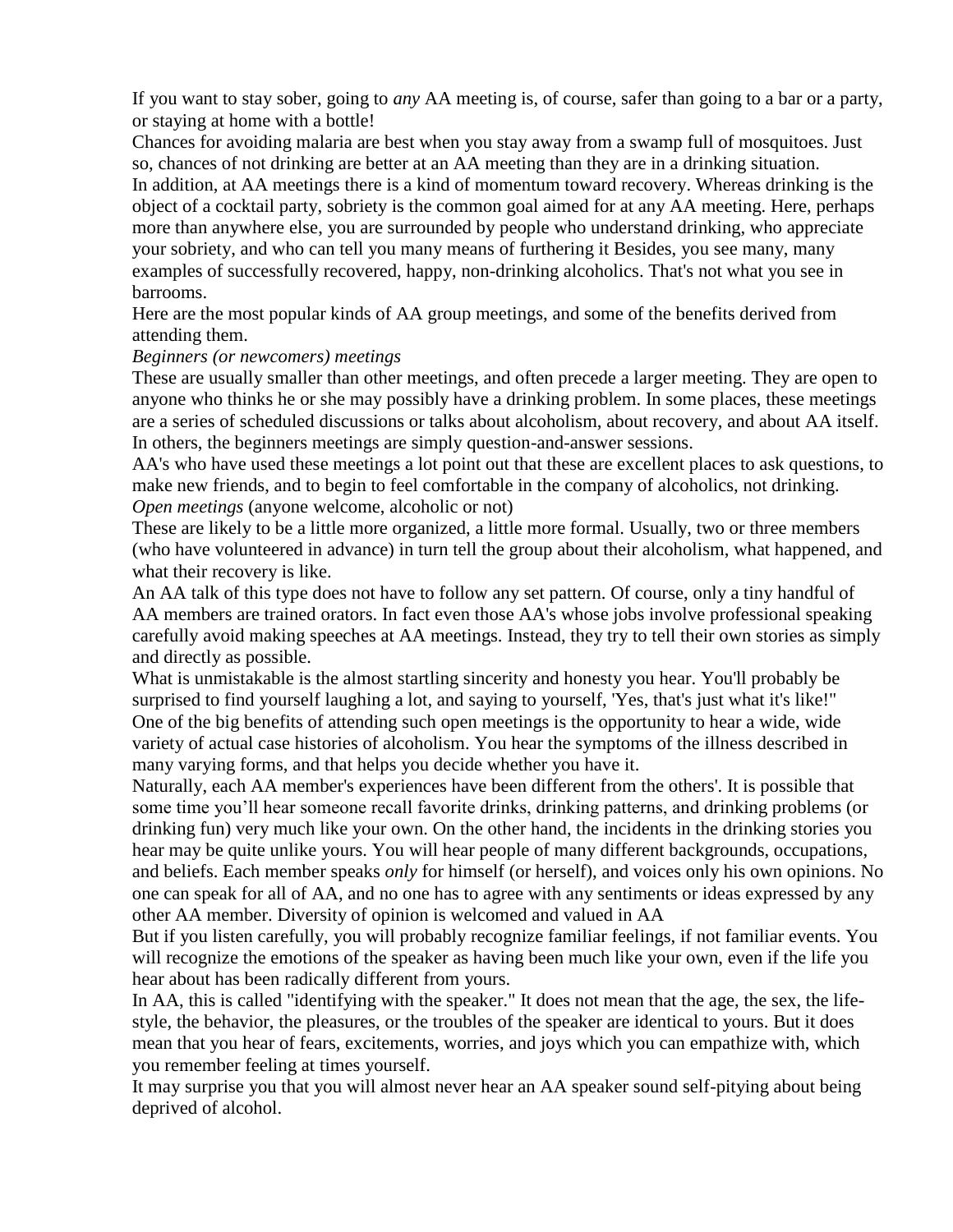Identifying with the speaker's past may not be as important as getting an impression of his or her present life. The speaker usually has found, or is reaching for, some contentment, peace of mind, solutions to problems, zest for living, and a kind of health of the spirit which you, too, want. If so, hang around. Those qualities are contagious in AA

Besides, the reminders you get of the miseries of active alcoholism can help extinguish any lurking desire to take a drink!

At meetings like this, many AA members have heard the very tips on recovery they were looking for. And almost all members leave such a meeting so refreshed and so encouraged in their recovery that the last thing on earth they want is a drink.

*Closed discussion meetings* (only for alcoholics—or for people who are trying to find out whether they are alcoholics)

Some AA groups hold discussion meetings labeled "open," so anyone is welcome to attend. More often, such meetings are described as "closed," for members or prospective members only, so those who attend can feel free to discuss any topic that might trouble—or interest— any problem drinker. These are confidential discussions.

A member who has volunteered in advance may lead off the meeting by telling briefly of his or her own alcoholism and recovery. The meeting is then open for general discussion.

Anyone troubled by a particular problem, no matter how painful or embarrassing, may air it at a discussion meeting and hear from others present their experiences at handling the same or a similar problem. And yes, experiences of happiness and joy are shared, too. One surely learns in such discussions that no alcoholic is unique or alone.

It has been said that these meetings are the workshops in which an alcoholic learns how to stay sober. Certainly, one can pick up at discussion meetings a broad range of suggestions for maintaining a happy sobriety.

#### *Step meetings*

Many AA groups hold weekly meetings at which one of the Twelve Steps of the AA program is taken up in turn and forms the basis of the discussion. AA's Twelve Traditions, the Three Legacies of AA, AA slogans, and discussion topics suggested in AA's monthly magazine, the Grapevine, are also used by some groups for this purpose. But other topics are almost never ruled out, especially if someone present feels an urgent need for help with an immediate, pressing personal problem. In conjunction with the books "Alcoholics Anonymous" and "Twelve Steps and Twelve Traditions," Step meetings afford perhaps the most easily grasped insights into and understanding of the fundamental principles of recovery in AA These sessions also furnish a wealth of original interpretations and applications of the basic AA program—showing how we can use it, not only to stay sober, but to enrich our lives.

*State, regional, national, and international A.A. conventions and conferences*

Attended by anywhere from hundreds to more than 20,000 AA members, often accompanied by their families, these king-size AA gatherings usually are weekend affairs consisting of many kinds of session. The programs often include discussion workshops on varied topics, as well as talks by guest experts on alcoholism, and usually a banquet, a dance, entertainment, and time for other social or recreational activities, all the more highly enjoyed because they are alcohol free. They show us how much fun we can have sober.

They also give us a chance to meet and learn from AA's who live in other areas. For many members, these occasions become favorite holiday weekends, as well as highly prized, peak experiences in recovery. They provide inspiring memories to cherish on ordinary days, and often see the start of close, lifelong friendships.

#### **Do we have to go to those meetings for the rest of our lives?**

Not at all, unless we want to.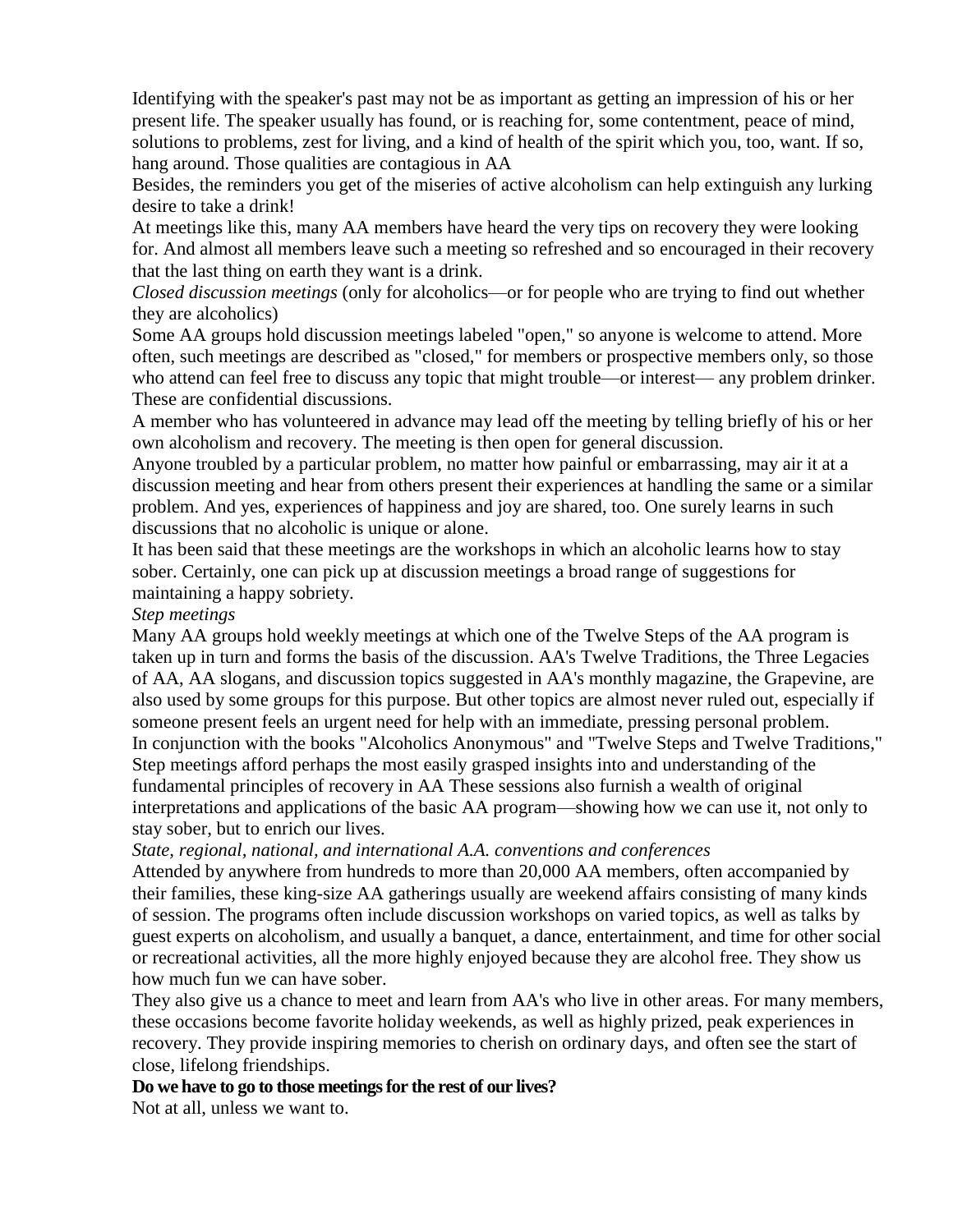Thousands of us seem to enjoy meetings more and more as the sober years go by. So it is a pleasure, not a duty.

We all have to keep on eating, bathing, breathing, brushing our teeth, and the like. And millions of people continue year after year working, reading, going in for sports and other recreation, frequenting social clubs, and performing religious worship. So our continued attendance at AA meetings is hardly peculiar, as long as we enjoy them, profit from them, and keep the rest of our lives in balance.

But most of us go to meetings more frequently in the first years of our recovery than we do later. It helps set a solid foundation for a long-term recovery.

Most AA groups hold one or two meetings a week Casting about an hour or an hour and a half). And it is widely believed in AA that a new AA member fares best by getting into the habit of regularly attending the meetings of at least one group, as well as visiting other groups from time to time. This not only provides a big choice of differing AA ideas; it also helps bring into the problem drinker's life a measure of orderliness, which helps combat alcoholism.

We have found it quite important, especially in the beginning, to attend meetings faithfully, no matter what excuses present themselves for staying away.

We need to be as diligent in attending AA meetings as we were in drinking. What serious drinker ever let distance, or weather, or illness, or business, or guests, or being broke, or the hour, or anything else keep him or her from that really wanted drink? We cannot let anything keep us from AA meetings, either, if we really want to recover.

We have also found that going to meetings is *not* something to be done only when we feel the temptation to drink. We often get more good from the meetings by attending them when we feel fine and haven't so much as thought of drinking. And even a meeting which is not totally, instantly satisfying is better than no meeting at all.

Because of the importance of meetings, many of us keep a list of local meetings with us at all times, and never travel far from home base without taking along one of the AA directories, which enable us to find meetings or fellow members almost anywhere on earth.

When serious illness or natural catastrophe makes missing a meeting absolutely unavoidable, we have learned to work out substitutes for the meetings. (If s amazing, though, how often we hear that blizzards in sub-arctic regions, hurricanes, and even earthquakes have *not* prevented AA's from traveling a hundred miles or more to get to meetings. With a meeting to reach, getting there by canoe, camel, helicopter, jeep, truck, bicycle, or sleigh is as natural to some AA's as using cars, buses, or subways is for the rest of us.)

As a substitute for a meeting, when attendance is impossible, we may call AA friends on the telephone or by ham radio; or we may hold a meeting in our minds while reading some AA material. For several hundred isolated AA "Loners" (such as armed services personnel far from home), and for several hundred seagoing AA "Internationalists," special services are provided free by the General Service Office of AA to help them keep in close contact with AA They receive bulletins and lists that enable them to communicate with other members (by letter or sometimes tape) between the times they find it possible to go to regular AA meetings.

But many of those who are on their own do something even better when they find no AA. group near enough for them to attend. They start a group.

#### **The money question**

Alcoholism is expensive. Although AA itself charges no dues or fees whatsoever, we have already paid pretty heavy "dues" to liquor stores and bartenders before we get here. Therefore, many of us arrive at AA. nearly broke, if not heavily in debt

The sooner we can become self-supporting, the better, we have found. Creditors are almost always happy to go along with us as long as they see we are really making an honest, regular effort to climb out of the hole, even in tiny installments.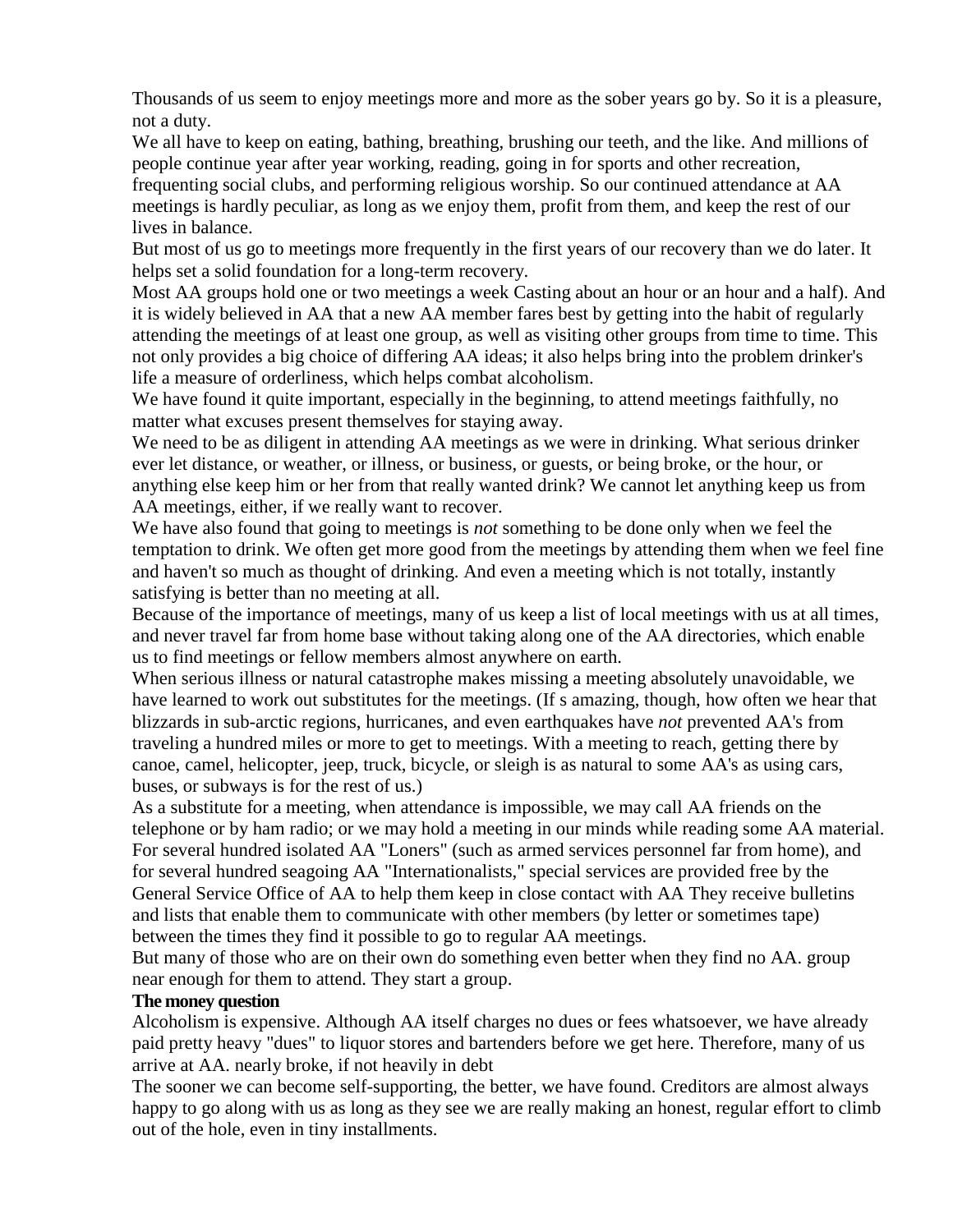A particular kind of expenditure, however—in addition to food, clothing, and shelter, naturally—has been found extremely valuable in our first sober days. One of us has given his permission to print here his

#### *Investment Counsel*

In the first few weeks without a drink When the wolf is at the door, And the sheriffs at the window And you're sleeping on the floor, And life looks bleak and hopeless From a monetary angle, It's time to *spend,* in certain ways, To solve the awful tangle: That token or that bus fare To get you to a meeting, That dime to use the telephone For that necessary greeting, That nickel for "expenses" That makes you feel you matter, That dollar for the coffee shop For after-meeting chatter. All these are wise investments

For the neophyte to make.

This "bread," when cast upon the waters, Always comes back cake.

## 30 Trying the Twelve Steps

"When all else fails," said the old country doctor, "follow directions."

We have not talked about the Twelve Steps offered by AA as a program of recovery from alcoholism, and they are not going to be listed or explained here, because anyone curious about them can find them elsewhere. Their origin is striking, however.

In 1935, two men met in Akron, Ohio. Both of them were then considered hopeless drunkards, which seemed shameful to those who had known them. One had been a Wall Street hot shot; the other, a noted surgeon; but both had drunk themselves almost to death. Each had tried many "cures" and been hospitalized over and over. It looked certain, even to them, that they were beyond help. Almost accidentally, in getting to know each other, they stumbled onto an astonishing fact: When each of them tried to help the other, the result was sobriety. They took the idea to an alcoholic lawyer confined to a hospital bed, and he, too, decided to try it.

The three then kept on, each in his individual life, trying to help one alcoholic after another. If the people they tried to help sometimes did not want their aid, they nevertheless knew the effort was worthwhile, because, in each case, the would-be helper stayed sober even if the "patient" kept on drinking.

Persisting at this avocation for their own benefit, this nameless little band of ex-drunks suddenly realized in 1937 that 20 of them were sober! They cannot be blamed for thinking a miracle had happened.

They agreed they ought to write a record of what had happened, so their experience could be widely distributed. But, as you can imagine, they ran into real difficulty in reaching agreement on what precisely had taken place. It wasn't until 1939 that they were able to publish an account they could all subscribe to. By then, they numbered about 100.

They wrote that the pathway to recovery they had followed up to then consisted of twelve steps, and they believed anyone who followed that pathway would reach the same destination.

Their number has grown to more than two million. And they are virtually unanimous in their conviction: "Practical experience shows that nothing will so much insure immunity from drinking as intensive work with other alcoholics. It works when other activities fail."

Many of us had long been booze-fighters. Time after time, we had stopped drinking and tried to stay stopped, only to return to drinking sooner or later and find ourselves in increasing trouble. But those Twelve Steps of AA mark our road to recovery. Now, we do not have to fight any more. And our path is open to all comers.

Hundreds of us had only a vague idea of what AA was before we actually came to this Fellowship. Now, we sometimes think there is more misinformation than truth about A.A. floating around. So if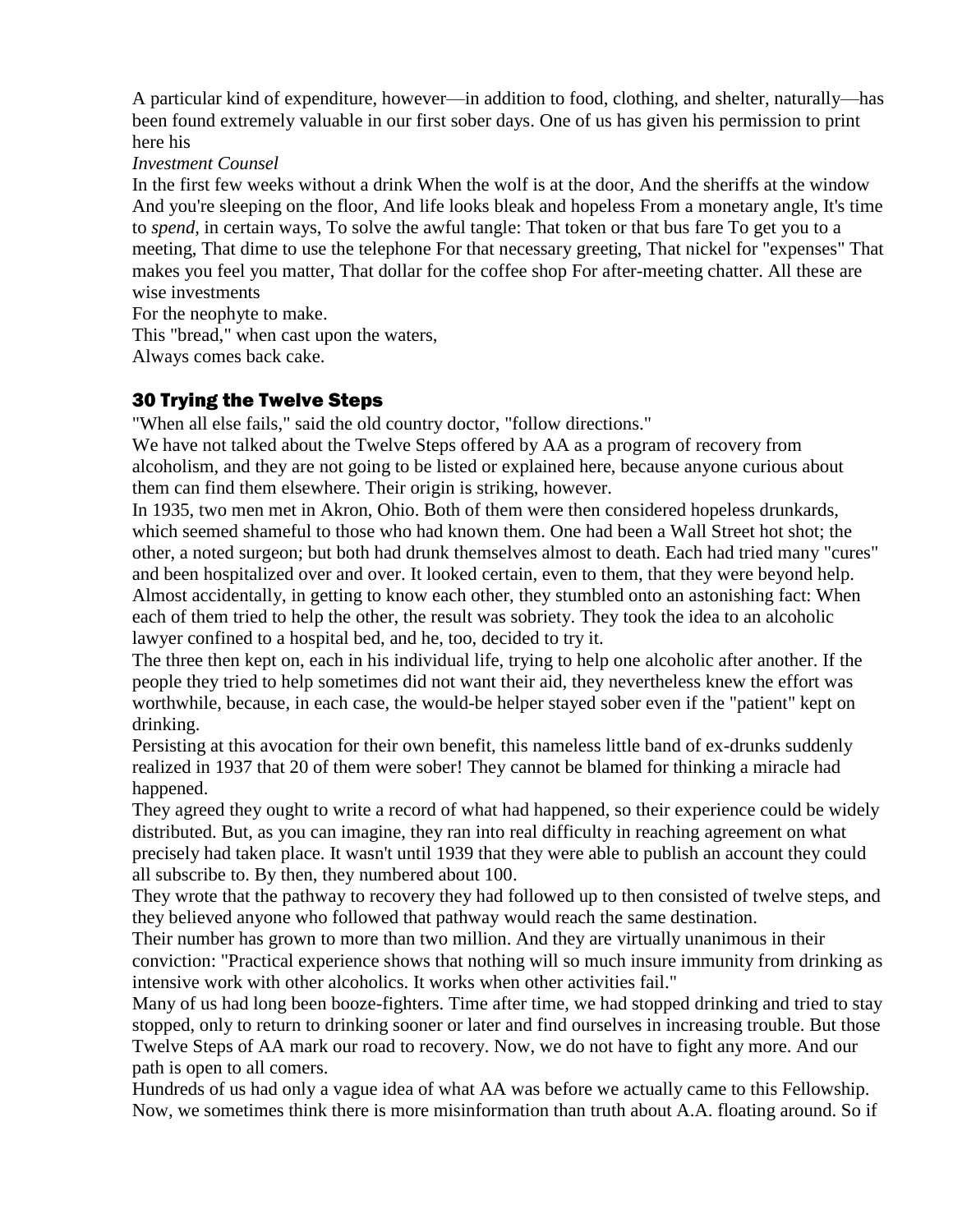you have not looked into AA firsthand, we can imagine some of the distorted, false impressions you may have picked up, since we had so many of them ourselves.

Happily, you need not be misled by such misrepresentations and rumors, because it is perfectly easy to see and hear the real AA. for yourself. AA publications (see page 70) and any nearby AA office or meeting (see your local telephone directory) are original sources of facts which surprised many of us a whale of a lot. You need not take any second-hand opinions, because you can get the straight dope, free, and make up your own mind.

Really getting a fair picture of AA may be one instance in which willpower can be put to very good use. We know for sure that alcoholics do have tremendous willpower. Consider the ways we could manage to get a drink in defiance of all visible possibilities. Merely to get up some mornings—with a rusting cast-iron stomach, all your teeth wearing tiny sweaters, and each hair electrified—takes willpower many nondrinkers rarely dream of. Once you've gotten up with your head, on those certain mornings, the ability to carry it all through the day is further evidence of fabulous strength of will. Oh yes, *real* drinkers have *real* willpower.

The trick we learned was to put that will to work for our health, and to *make* ourselves explore recovery ideas at great depth, even though it sometimes might have seemed like drudgery.

It may help if you try to remember that A.A. members are not eager to question you. We may not even seem to be listening to you much, but spend more time laying on you the unvarnished facts of our own illness. We are in pursuit of recovery, you know, so we talk to you very much for our own benefit. We want to help you, all right, but only if you want us to.

It may be that problem drinking is, indeed, as some psychological experts say, an ailment characterized especially by egocentricity. Not all alcoholics are egotistical, although many of us have learned to see that tendency in ourselves. Others of us felt inferior most of the time; we felt equal or superior to other people only when drinking.

No matter which type we were, we realize now that we were excessively self-centered, chiefly concerned about *our* feelings, *our* problems, other people's reactions to *us,* and *our* own past and future. Therefore, trying to get into communication with and to help other people is a recovery measure for us, because it helps take us out of ourselves. Trying to heal ourselves by helping others works, even when it is an insincere gesture. Try it some time.

If you really listen to (not just hear) what is being said, you may find the person talking has quietly slipped inside your head and seems to be describing the landscape there—the shifting shapes of nameless fears, the color and chill of impending doom—if not the actual events and words stored in your brain.

And whether this happens or not, you will almost surely have a good laugh or two in the company of AA's, and you'll probably pick up a couple of ideas on living sober. If you want to use them, that is up to you.

Whatever you decide to do, remember that making these ideas available is one of the steps toward recovery for us.

## 31 Finding your own way

We hope this booklet has made it eminently clear that we don't consider drinking a frivolous subject Alcoholism deserves and gets dead serious attention from us. We do not find jokes told at the expense of sick problem drinkers funny, except those we tell on ourselves from our vantage point of sobriety. We aren't amused when someone teasingly threatens to get drunk. That's like teasing about Russian roulette.

In spite of our serious attitude toward alcoholism, you will find we can usually talk with humor and detachment about our past and our recovery. This is a healthy approach, we think. Certainly, it does not weaken our resolve to get and stay well.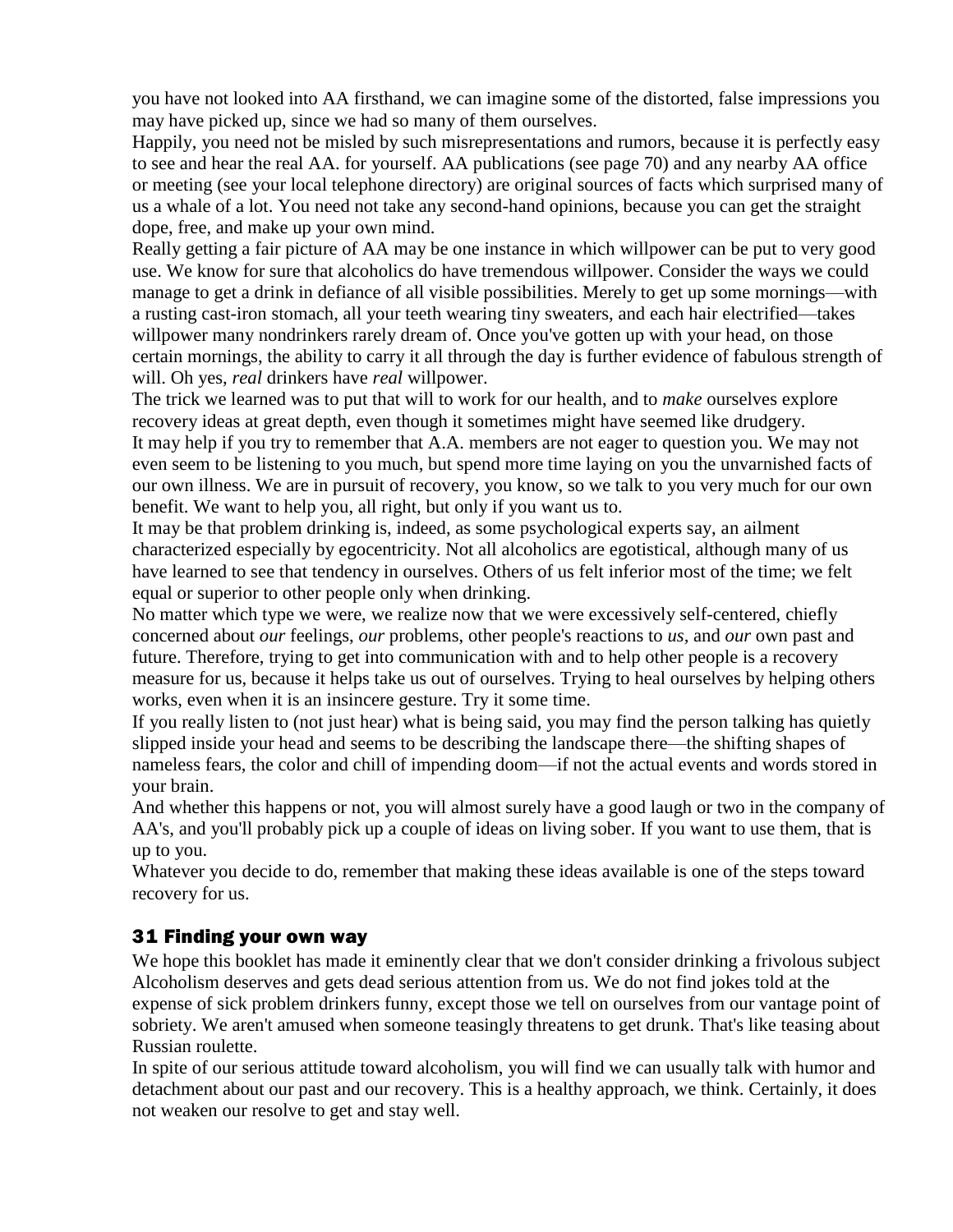Most of us have seen death close up. We have known the kind of suffering that wrenches the bones. But we also have known the sort of hope that makes the heart sing. And we hope this booklet has conveyed to you more encouragement than pain. If you are a problem drinker, you already know enough about pain and loneliness. We'd like you to find some of the peace and joy we have found in meeting the reality of life's ups and downs with a clear head and a steady heart No doubt we have made just a bare beginning in the business of living sober. Time and again, we

learn additional ideas that can help.

As you stay sober, you are sure to think of new ideas not recorded here. We hope so. We also hope that when you do come up with fresh ideas on this subject, you will pass them on. Please do share. (You'll recall that the act of sharing can itself be helpful to you.) The more experience we can all pool, the more problem drinkers can be helped.

Some of us go back to drinking a time or so before we get a real foothold on sobriety. If that happens to you, don't despair. Many of us have done this and have finally come through to successful sobriety. Try to remember that alcoholism is an extremely serious human condition, and that relapses are as possible in this ailment as in others. Recovery can still follow.

Even after setbacks, if you continue to want to get well, and remain willing to try new approaches, our experience convinces us that you have embarked with hundreds of thousands of companions on the path of a happy, healthy destiny. We hope we see you among us in person.

But whatever track you travel, along with us or on your own, you go with our strongest good wishes.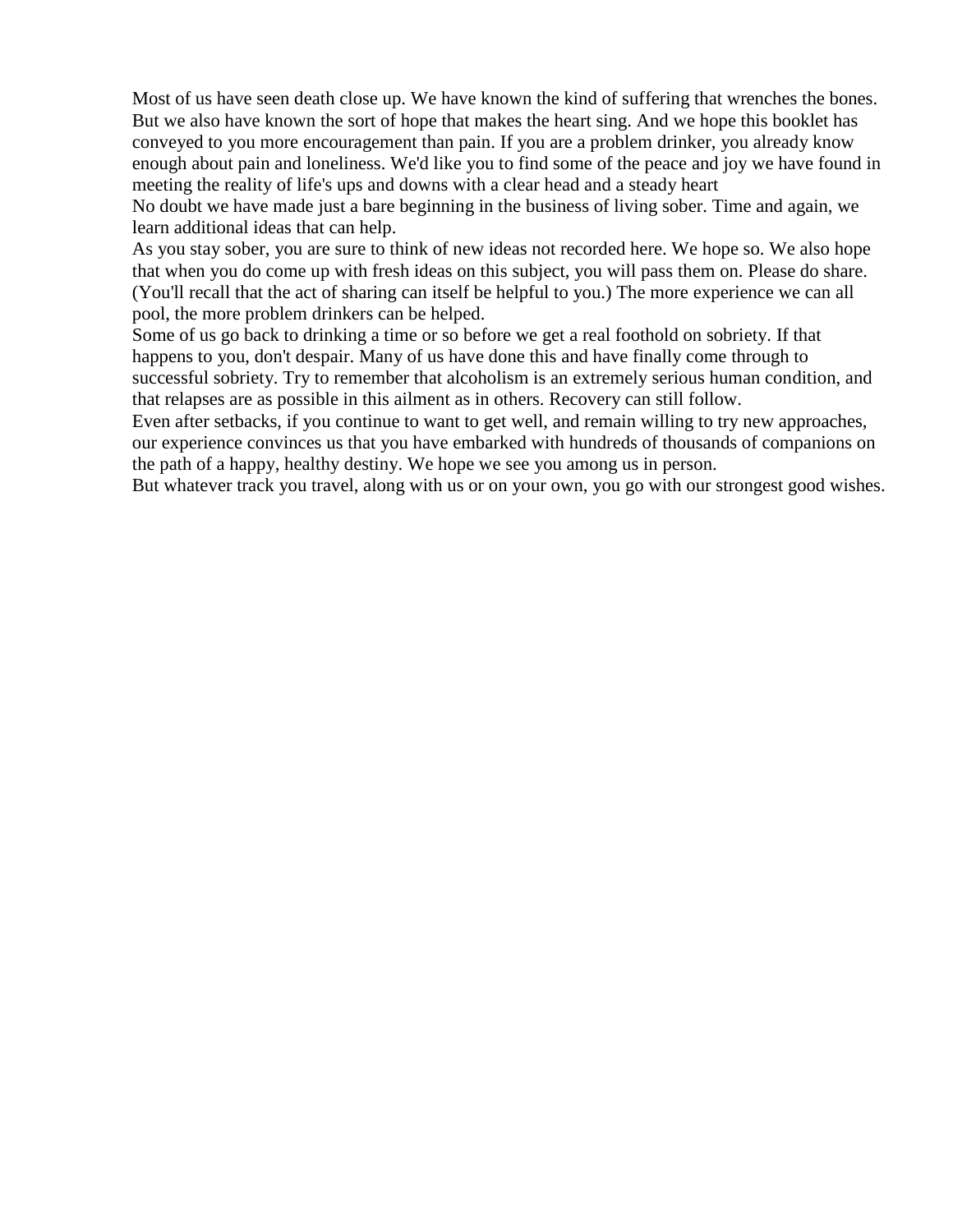# Appendix\*

#### **A report from a group of physicians in A.A.**

Because this subject is one which goes deeply into the field of medicine, a group of physicians who are members of AA was asked to help prepare this material.

The experience of some A.A. members reveals that drug misuse can threaten the achievement and maintenance of sobriety.

Yet some A.A. members must take prescribed medication in order to treat certain serious medical problems.

Experience has shown that this problem can be minimized if the following suggestions are carefully heeded:

1 Remember that as a recovering alcoholic your automatic response.

e

will be to turn to chemical relief for uncomfortable feelings and to take more than the usual, prescribed amount. Look for non-chemical solutions for the aches and discomforts of everyday living.

2 Remember that the best safeguard against drug-related relapse is an active participation in the AA program of recovery.

3 No AA member plays doctor.

4 Be completely honest with yourself and your physician regarding use of medication.

5 If in doubt, consult a physician with demonstrated experience in the treatment of alcoholism.

6 Be frank about your alcoholism with any physician or dentist you consult Such confidence will be respected and is most helpful to the doctor.

7 Inform the physician at once if you experience side effects from prescribed drugs.

8 Consider consulting another doctor if a personal physician refuses or fails to recognize the peculiar susceptibility of alcoholics to sedatives, tranquilizers, and stimulants.

9 Give your doctor copies of this pamphlet [The AA Member— Medications and Other Drugs].

#### **However, some alcoholics require medication.**

At the same time that we recognize this dangerous tendency to read-diction, we also recognize that alcoholics are *not immune* to other diseases. Some of us have had to cope with depressions that can be suicidal; schizophrenia that sometimes requires hospitalization; manic depression; and other mental and biological illnesses. Also among us are epileptics, members with heart trouble, cancer, allergies, hypertension, and many other serious physical conditions.

Because of the difficulties that many alcoholics have with drugs, some members have taken the position that no one in AA should take any medication. While this position has undoubtedly prevented relapses for some, it has meant disaster for others.

AA. members and many of their physicians have described situations in which depressed patients have been told by AAs to throw away the pills, only to have depression return with all its difficulties, sometimes resulting in suicide. We have heard, too, from schizophrenics, manic depressives, epileptics, and others requiring medication that well-meaning AA friends often discourage them from taking prescribed medication. Unfortunately, by following a layman's advice, the sufferers find that their conditions can return with all their previous intensity. On top of that, they feel guilty because they are convinced that "AA is against pills."

It becomes clear that just as it is wrong to enable or support any alcoholic to become re-addicted to any drug, it's equally wrong to deprive any alcoholic of medication which can alleviate or control other disabling physical and/or emotional problems.

**\* From the Conference-approved pamphlet "The AA Member—Medications and Other Drugs."**